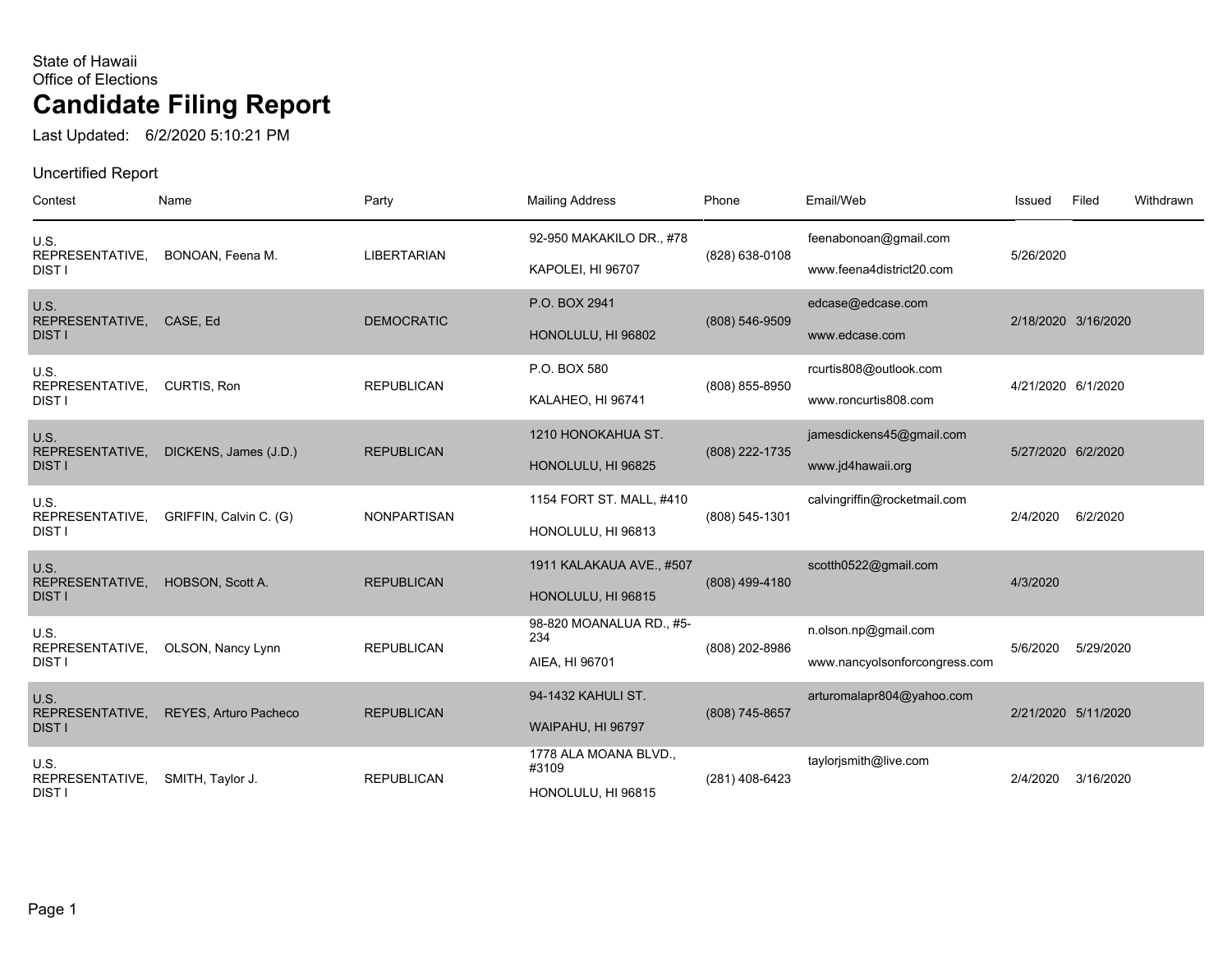Last Updated: 6/2/2020 5:10:21 PM

| Contest                           | Name                           | Party                    | <b>Mailing Address</b>    | Phone          | Email/Web                       | Issued             | Filed               | Withdrawn |
|-----------------------------------|--------------------------------|--------------------------|---------------------------|----------------|---------------------------------|--------------------|---------------------|-----------|
| U.S.<br>REPRESENTATIVE,           | <b>STEWART, Andrew Daisuke</b> | <b>DEMOCRATIC</b>        | 1177 QUEEN ST., #1002     | (808) 393-0723 | andrewdsteward@hotmail.com      | 4/20/2020          |                     |           |
| <b>DIST I</b>                     |                                |                          | HONOLULU, HI 96814        |                |                                 |                    |                     |           |
| U.S.<br>REPRESENTATIVE,           | AKANA, Joe                     | <b>REPUBLICAN</b>        | P.O. BOX 701318           | (808) 388-4020 | info@joeakana.com               |                    | 2/28/2020 5/14/2020 |           |
| <b>DIST II</b>                    |                                |                          | KAPOLEI, HI 96709         |                | www.joeakana.com                |                    |                     |           |
| U.S.                              |                                |                          | P.O. BOX 329              |                | restarthawaii@gmail.com         |                    |                     |           |
| REPRESENTATIVE,<br><b>DIST II</b> | BOND, Steven R.                | <b>REPUBLICAN</b>        | <b>KULA, HI 96790</b>     | (808) 722-5958 | www.restarthawaii.com           | 5/28/2020 6/2/2020 |                     |           |
| U.S.                              |                                |                          | P.O. BOX 486              |                | rburrus@protonmail.com          |                    |                     |           |
| REPRESENTATIVE,<br>DIST II        | <b>BURRUS, Ron</b>             | <b>NONPARTISAN</b>       | PAHOA, HI 96778           | (818) 397-8855 |                                 | 5/27/2020 6/1/2020 |                     |           |
| U.S.                              |                                |                          | 111 HEKILI ST., #A200     |                | dave@dogwood.com                |                    |                     |           |
| REPRESENTATIVE,<br><b>DIST II</b> | CORNEJO, David N.              | <b>DEMOCRATIC</b>        | KAILUA, HI 96734          | (808) 728-3050 | www.davidcornejo.org            | 2/5/2020           |                     |           |
| U.S.                              |                                |                          | 160 KEONEKAI RD., #25-104 |                | belasvegas@yahoo.com            |                    | 2/10/2020 2/19/2020 |           |
| REPRESENTATIVE,<br><b>DIST II</b> | EVANS, Brian                   | <b>DEMOCRATIC</b>        | KIHEI, HI 96753           | (808) 276-5235 | www.brianevansforhawaii.com     |                    |                     |           |
| U.S.                              |                                |                          | P.O. BOX 69               |                | emma@vote4emma.com              |                    |                     |           |
| REPRESENTATIVE,<br><b>DIST II</b> | FABECK, Emma Jane Avila        | <b>DEMOCRATIC</b>        | HONOKAA, HI 96727         | (808) 437-3016 | www.vote4emma.com               | 5/12/2020          |                     |           |
| U.S.                              |                                |                          | 1634 CLARK ST., #A        |                | electnoelle@gmail.com           |                    |                     |           |
| REPRESENTATIVE,<br><b>DIST II</b> | FAMERA, Noelle                 | <b>DEMOCRATIC</b>        | HONOLULU, HI 96822        | (808) 446-4878 | www.electnoelle.com             | 2/3/2020           | 2/24/2020           |           |
| U.S.                              |                                |                          | P.O. BOX 1108             |                | americanshoppingparty@yahoo.com |                    |                     |           |
| REPRESENTATIVE,<br><b>DIST II</b> | GIUFFRE, John (Raghu)          | <b>AMERICAN SHOPPING</b> | <b>HILO, HI 96721</b>     | (571) 351-0444 | www.americanshoppingparty.com   |                    | 5/20/2020 5/29/2020 |           |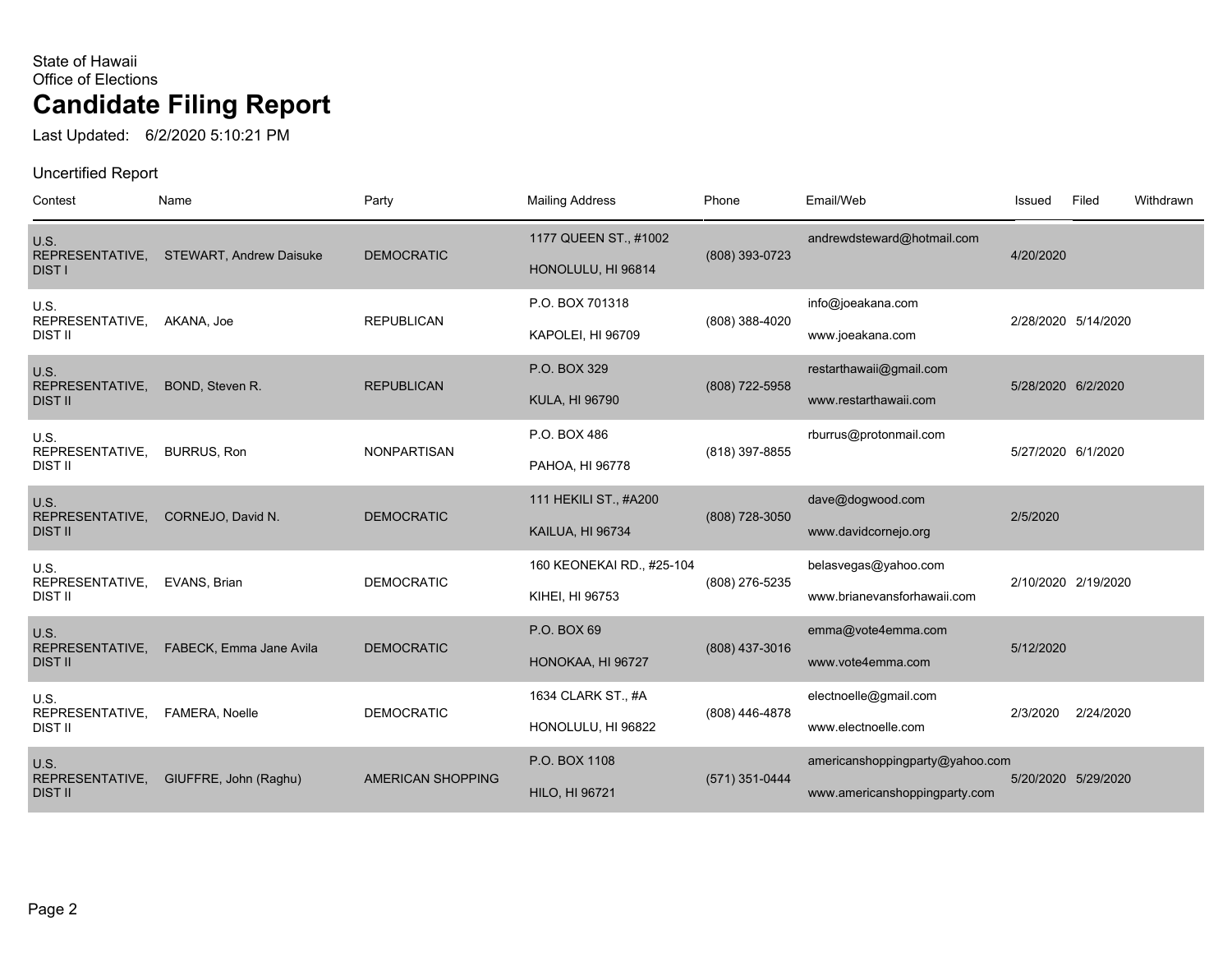Last Updated: 6/2/2020 5:10:21 PM

| Contest                    | Name                     | Party              | <b>Mailing Address</b>                | Phone          | Email/Web                   | Issued    | Filed               | Withdrawn |
|----------------------------|--------------------------|--------------------|---------------------------------------|----------------|-----------------------------|-----------|---------------------|-----------|
| U.S.                       |                          |                    | P.O. BOX 6538                         |                | counsel@unseen.is           |           |                     |           |
| REPRESENTATIVE,<br>DIST II | GOTTSCHALK, Karla (Bart) | <b>REPUBLICAN</b>  | OCEAN VIEW, HI 96737                  | (808) 238-4287 | www.bac-pac.org             | 2/3/2020  | 5/8/2020            |           |
| U.S.<br>REPRESENTATIVE,    | HAMMAN, David R.         | <b>NONPARTISAN</b> | P.O. BOX 223454                       |                |                             | 5/15/2020 |                     |           |
| <b>DIST II</b>             |                          |                    | PRINCEVILLE, HI 96722                 |                |                             |           |                     |           |
| U.S.<br>REPRESENTATIVE,    | HAMMAN, David R.         | <b>REPUBLICAN</b>  | P.O. BOX 223454                       | (808) 635-2222 | teleios1@informed808.com    |           | 5/18/2020 5/26/2020 |           |
| DIST II                    |                          |                    | PRINCEVILLE, HI 96722                 |                | www.hammanhawaii.com        |           |                     |           |
| U.S.<br>REPRESENTATIVE,    | HOOMANAWANUI, Jonathan   | <b>ALOHA AINA</b>  | P.O. BOX 398                          | (808) 651-9288 | info@jhoomanawanui.com      |           | 5/26/2020 5/28/2020 |           |
| <b>DIST II</b>             |                          |                    | WAIANAE, HI 96792                     |                | www.jhoomanawanui.com       |           |                     |           |
| U.S.<br>REPRESENTATIVE,    | KAHELE, Kaiali'i (Kai)   | <b>DEMOCRATIC</b>  | 479 KINOOLE ST.                       | (808) 783-4069 | info@kaikahele.com          | 2/3/2020  | 4/13/2020           |           |
| <b>DIST II</b>             |                          |                    | HILO, HI 96720                        |                | www.kaikahele.com           |           |                     |           |
| U.S.<br>REPRESENTATIVE,    | KANESHIRO, Elise Hatsuko | <b>REPUBLICAN</b>  | 6750 HAWAII KAI DR., #303             | (808) 855-0112 | ehkforcongress@gmail.com    |           | 5/18/2020 5/27/2020 |           |
| <b>DIST II</b>             |                          |                    | HONOLULU, HI 96825                    |                | www.elisehatsuko.com        |           |                     |           |
| U.S.<br>REPRESENTATIVE,    | LEE, Brenda L. Machado   | <b>DEMOCRATIC</b>  | 1505 RAILROAD AVE.                    | (808) 959-8892 |                             | 6/1/2020  | 6/2/2020            |           |
| <b>DIST II</b>             |                          |                    | HILO, HI 96720                        |                |                             |           |                     |           |
| U.S.<br>REPRESENTATIVE,    | LOVE, Nicholas T.        | <b>REPUBLICAN</b>  | 1686 KALAWI PL.                       | (808) 397-1003 | info@nicklovehi.com         |           | 4/29/2020 5/22/2020 |           |
| <b>DIST II</b>             |                          |                    | WAILUKU, HI 96793                     |                | www.nicklovehi.com          |           |                     |           |
| U.S.<br>REPRESENTATIVE,    | MCCORRISTON, Byron U.    | <b>REPUBLICAN</b>  | 1687 KALAUOKALANI WY.,<br>#A, PMB 137 | (808) 217-9395 | alohaincongress@outlook.com | 4/15/2020 |                     |           |
| <b>DIST II</b>             |                          |                    | HONOLULU, HI 96814                    |                | www.alohaincongress.com     |           |                     |           |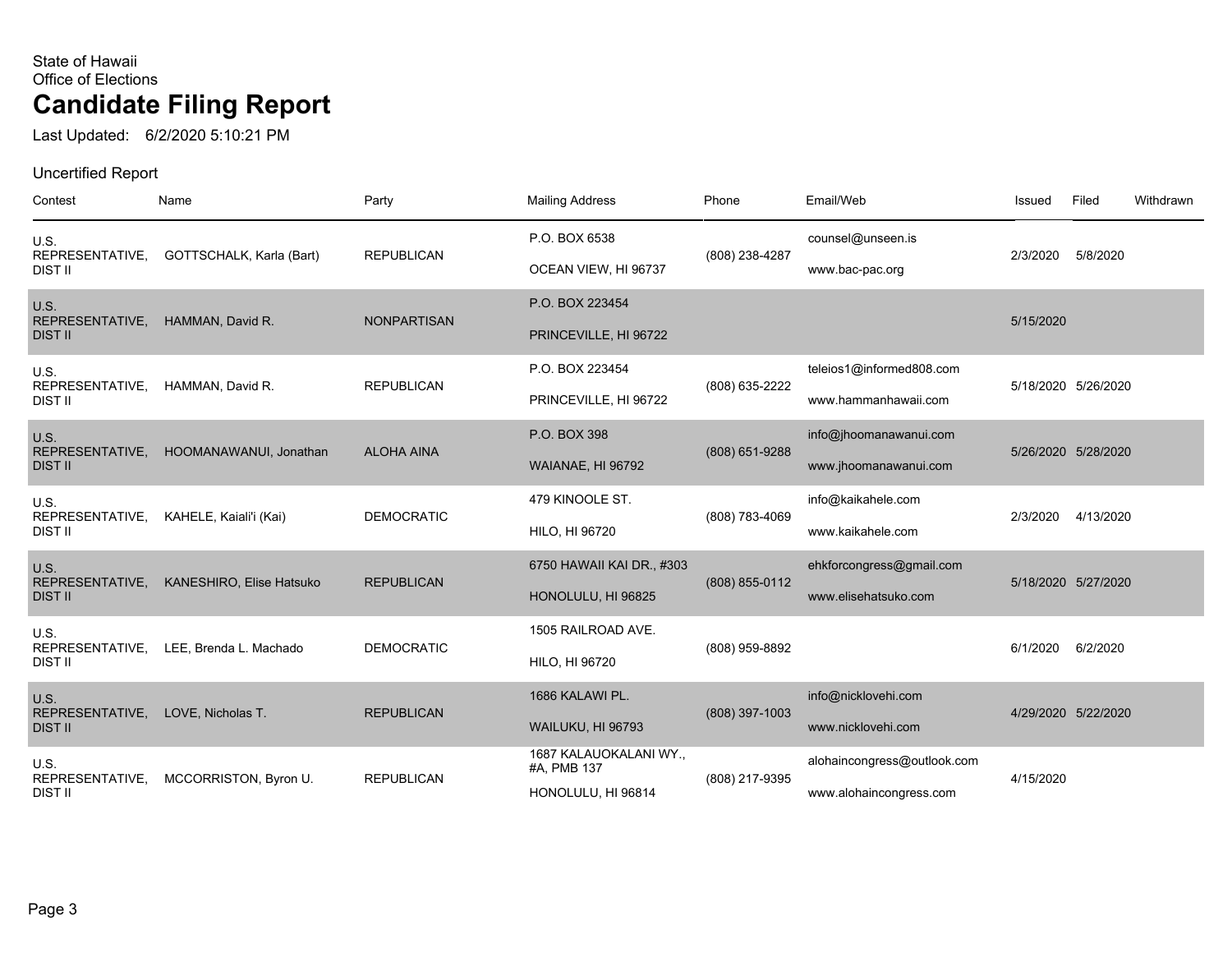Last Updated: 6/2/2020 5:10:21 PM

| Contest                                   | Name                        | Party              | <b>Mailing Address</b>                                      | Phone          | Email/Web                                                      | Issued             | Filed               | Withdrawn |
|-------------------------------------------|-----------------------------|--------------------|-------------------------------------------------------------|----------------|----------------------------------------------------------------|--------------------|---------------------|-----------|
| U.S.<br>REPRESENTATIVE,<br><b>DIST II</b> | MCCORRISTON, Byron U.       | <b>NONPARTISAN</b> | 1687 KALAUOKALANI WY.,<br>#A, PMB 137<br>HONOLULU, HI 96814 | (808) 200-6107 | alohaincongress@outlook.com<br>www.alohaincongress.com         | 5/8/2020           | 5/21/2020           |           |
| U.S.<br>REPRESENTATIVE,<br><b>DIST II</b> | MEZA, Ryan A.               | <b>DEMOCRATIC</b>  | P.O. BOX 5676<br>KAILUA-KONA, HI 96745                      | (808) 426-7984 | contact@ryanmezaforcongress.com<br>www.ryanmezaforcongress.com | 2/21/2020          |                     |           |
| U.S.<br>REPRESENTATIVE,<br><b>DIST II</b> | MOXLEY, Jan                 | <b>NONPARTISAN</b> | RR 2 BOX 4781<br>PAHOA, HI 96778                            | (808) 965-9420 | janmoxley@yahoo.com                                            | 5/8/2020           |                     |           |
| U.S.<br>REPRESENTATIVE,<br><b>DIST II</b> | NAGAMINE, Robert K.         | <b>REPUBLICAN</b>  | P.O. BOX 1977<br>KAILUA, HI 96734                           | (808) 258-3582 | robertnagamine@gmail.com<br>www.robertnagamine.com             | 5/15/2020 6/2/2020 |                     |           |
| U.S.<br>REPRESENTATIVE,<br><b>DIST II</b> | POWERS, Mike                | <b>REPUBLICAN</b>  | 520 PINE ST., #419<br>WAHIAWA, HI 96786                     | (808) 779-3572 | michaelpowersp@gmail.com                                       | 4/3/2020           |                     |           |
| U.S.<br>REPRESENTATIVE,<br><b>DIST II</b> | QUEL, Raymond S.            | <b>REPUBLICAN</b>  | 59-558 KAMEHAMEHA HWY.,<br>#A<br>HALEIWA, HI 96712          | (808) 220-5096 | akupile2@gmail.com                                             |                    | 2/14/2020 5/12/2020 |           |
| U.S.<br>REPRESENTATIVE,<br><b>DIST II</b> | ROUSSEAU, Robert S. (Steve) | <b>REPUBLICAN</b>  | 75-5680 KUAKINI HWY., #107<br>KAILUA-KONA, HI 96740         | (256) 520-1740 | steve@themantoknow.com<br>www.themantoknow.com                 | 2/7/2020           |                     |           |
| U.S.<br>REPRESENTATIVE,<br><b>DIST II</b> | SAN NICOLAS, Felipe C.      | <b>REPUBLICAN</b>  | 45-906 NANI PL.<br>KANEOHE, HI 96744                        | (808) 699-0297 | sni258694@gmail.com                                            | 5/21/2020 6/1/2020 |                     |           |
| U.S.<br>REPRESENTATIVE,<br><b>DIST II</b> | SMITH, Taylor J.            | <b>REPUBLICAN</b>  | 1778 ALA MOANA BLVD.,<br>#3109<br>HONOLULU, HI 96815        | (281) 408-6423 | taylorjsmith@live.com                                          | 2/4/2020           |                     |           |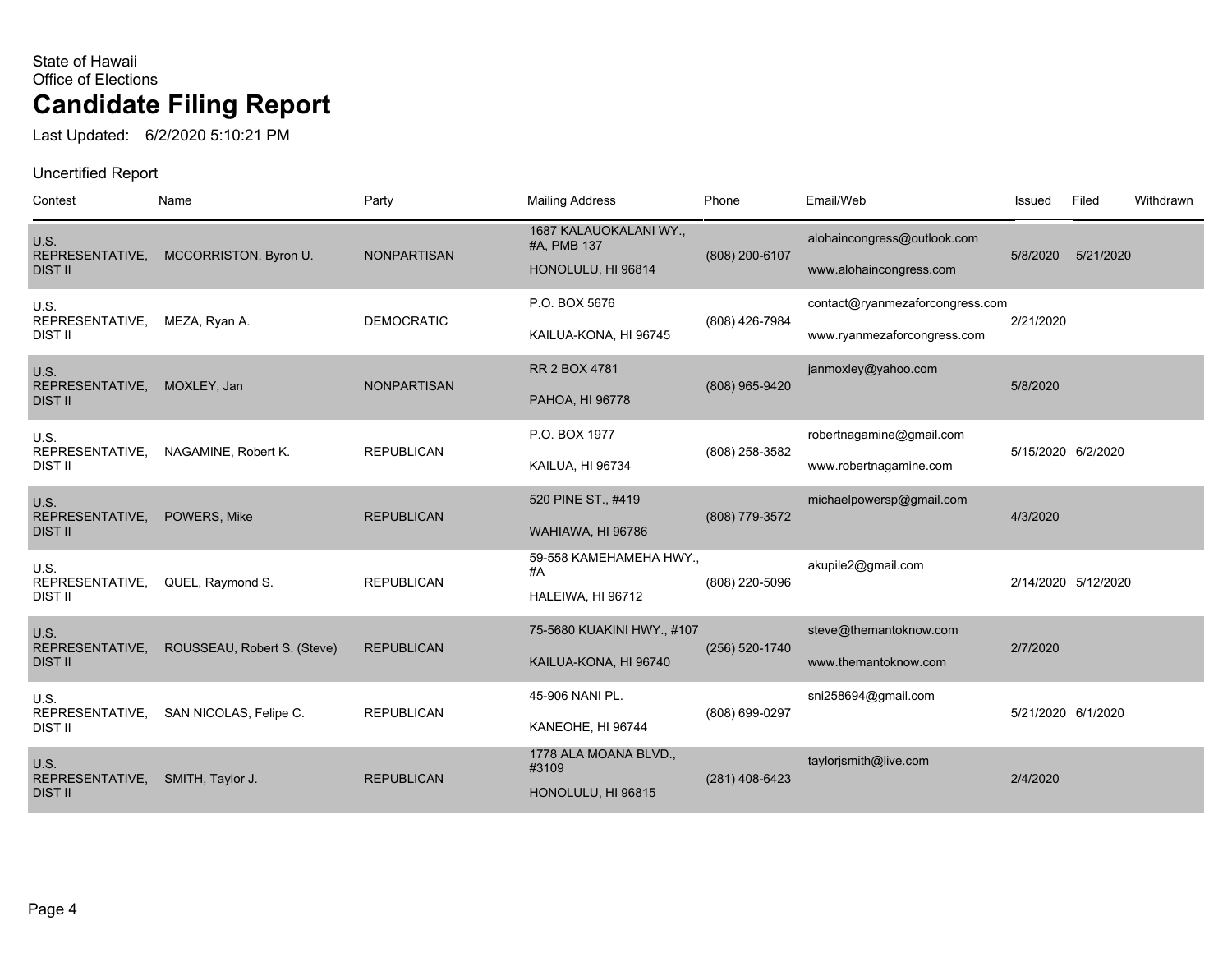Last Updated: 6/2/2020 5:10:21 PM

| Contest                                     | Name                          | Party              | <b>Mailing Address</b>                         | Phone          | Email/Web                                             | Issued             | Filed               | Withdrawn |
|---------------------------------------------|-------------------------------|--------------------|------------------------------------------------|----------------|-------------------------------------------------------|--------------------|---------------------|-----------|
| U.S.<br>REPRESENTATIVE,                     | TATAII, Steve (Afrin)         | <b>DEMOCRATIC</b>  | P.O. BOX 17734                                 | (808) 688-3523 |                                                       | 6/1/2020           |                     |           |
| DIST II<br>U.S.                             |                               |                    | HONOLULU, HI 96817<br>92-950 MAKAKILO DR., #78 |                | michelleindahouse@gmail.com                           |                    |                     |           |
| REPRESENTATIVE,<br><b>DIST II</b>           | <b>TIPPENS, Michelle Rose</b> | <b>LIBERTARIAN</b> | KAPOLEI, HI 96707                              | (808) 202-3001 | www.michelleinthehouse.com                            | 2/5/2020           | 3/2/2020            |           |
| <b>STATE SENATOR,</b><br>DIST <sub>02</sub> | <b>BURROWS, Smiley</b>        | <b>DEMOCRATIC</b>  | 13-3411 KULA ST.                               | (808) 965-5500 | smileyburrows70@icloud.com                            |                    | 2/11/2020 3/13/2020 |           |
|                                             |                               |                    | PAHOA, HI 96778<br><b>HCR 2 BOX 6862</b>       |                | avidgolfer808@gmail.com                               |                    |                     |           |
| <b>STATE SENATOR,</b><br>DIST <sub>02</sub> | KA-IPO, Ron G.                | <b>ALOHA AINA</b>  | <b>KEAAU, HI 96749</b>                         | (808) 896-4195 |                                                       | 5/26/2020 6/2/2020 |                     |           |
| <b>STATE SENATOR,</b>                       | LESLIE, Howard, Sr.           | <b>DEMOCRATIC</b>  | P.O. BOX 22                                    | (808) 968-6294 | lesliesdrilling52@aol.com                             | 6/1/2020           |                     |           |
| DIST <sub>02</sub>                          |                               |                    | MOUNTAIN VIEW, HI 96771                        |                |                                                       |                    |                     |           |
| <b>STATE SENATOR,</b><br>DIST <sub>02</sub> | RUDERMAN, Russell E.          | <b>DEMOCRATIC</b>  | 17-415 IPUAIWAHA ST.<br><b>KEAAU, HI 96749</b> | (808) 443-1703 | russell@islandnaturals.com<br>www.russellruderman.com | 2/6/2020           |                     |           |
| <b>STATE SENATOR,</b><br>DIST <sub>02</sub> | SAN BUENAVENTURA, Joy         | <b>DEMOCRATIC</b>  | P.O. BOX 1675                                  | (808) 935-6094 | joy4puna@outlook.com                                  |                    | 5/18/2020 5/22/2020 |           |
|                                             |                               |                    | <b>KEAAU, HI 96749</b>                         |                | www.joy4puna.com                                      |                    |                     |           |
| <b>STATE SENATOR,</b><br><b>DIST 05</b>     | KAJIWARA-GUSMAN, Christy      | <b>REPUBLICAN</b>  | 11 WAIHEE VALLEY RD.<br>WAILUKU, HI 96793      | (808) 870-3219 | gusman4senate@gmail.com<br>www.gusman4senate.com      |                    | 4/22/2020 5/13/2020 |           |
| <b>STATE SENATOR.</b><br><b>DIST 05</b>     | KEEN, Rynette Ipo             | <b>ALOHA AINA</b>  | P.O. BOX 3193<br>WAILUKU, HI 96793             | (808) 463-4882 | ipokeen808@gmail.com                                  | 4/9/2020           | 5/14/2020           |           |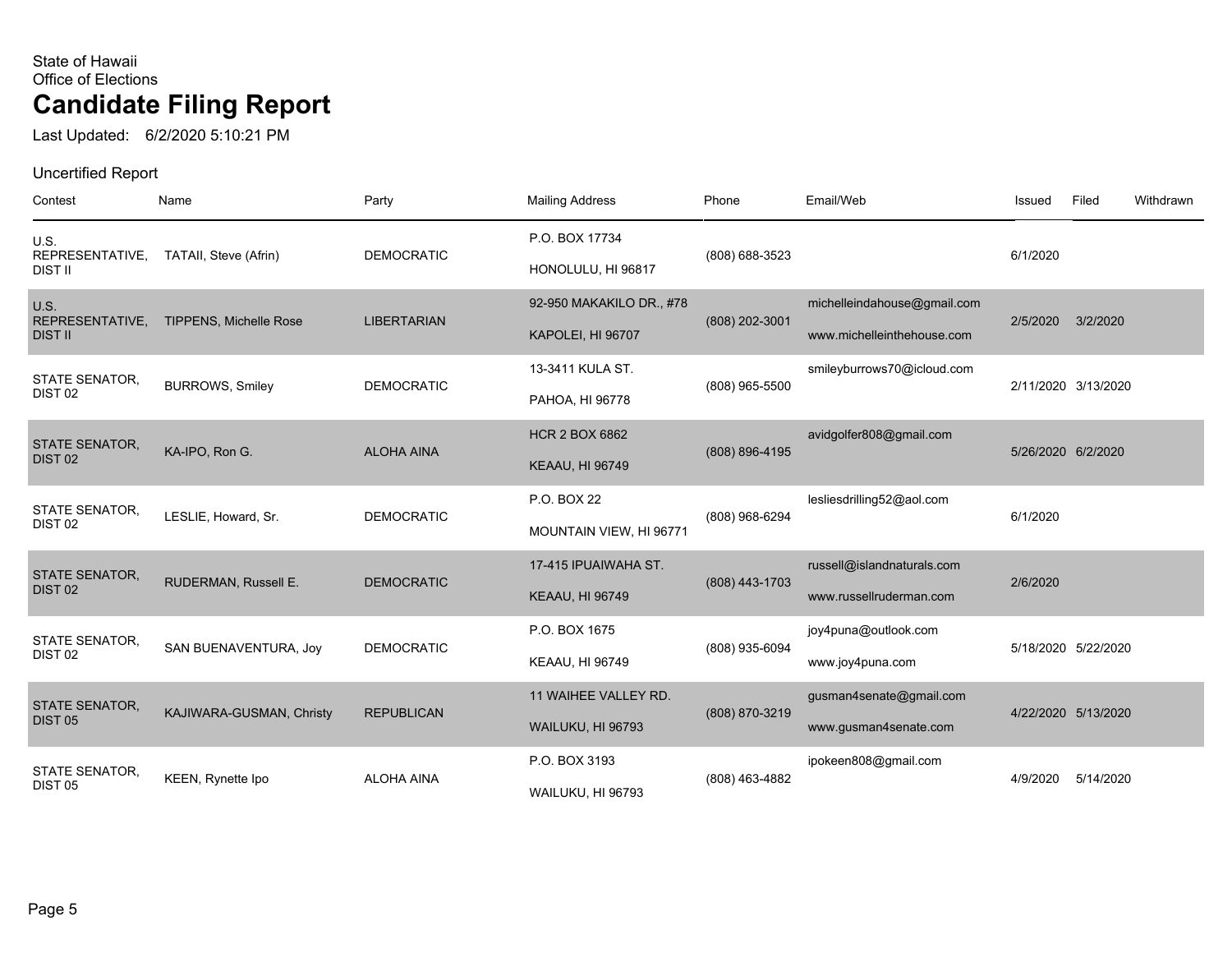Last Updated: 6/2/2020 5:10:21 PM

| Contest                                     | Name                        | Party              | <b>Mailing Address</b>                      | Phone              | Email/Web                                         | Issued             | Filed               | Withdrawn |
|---------------------------------------------|-----------------------------|--------------------|---------------------------------------------|--------------------|---------------------------------------------------|--------------------|---------------------|-----------|
| <b>STATE SENATOR,</b><br><b>DIST 05</b>     | KEITH-AGARAN, Gil S. Coloma | <b>DEMOCRATIC</b>  | 24 N. CHURCH ST., #409<br>WAILUKU, HI 96793 | (808) 242-4049     | gilagaran@gmail.com                               | 3/18/2020 5/7/2020 |                     |           |
| <b>STATE SENATOR.</b><br>DIST <sub>08</sub> | KOUCHI, Ronald Dan          | <b>DEMOCRATIC</b>  | P.O. BOX 983<br>LAWAI, HI 96765             | (808) 651-6056     | rdkouchi@hawaii.rr.com                            |                    | 4/22/2020 5/22/2020 |           |
| STATE SENATOR,<br>DIST <sub>09</sub>        | CHANG, Stanley              | <b>DEMOCRATIC</b>  | 637 ULUMAIKA ST.<br>HONOLULU, HI 96816      | (808) 778-5783     | stanley@stanleychang.com<br>www.stanleychang.com  |                    | 4/22/2020 5/19/2020 |           |
| <b>STATE SENATOR,</b><br>DIST <sub>09</sub> | CHEN, Wayne                 | <b>NONPARTISAN</b> | P.O. BOX 240208<br>HONOLULU, HI 96824       | (619) 663-8806     | chenwantschange@gmail.com                         | 5/28/2020          |                     |           |
| <b>STATE SENATOR,</b><br>DIST <sub>09</sub> | CHEN, Wayne                 | <b>GREEN</b>       | P.O. BOX 240208<br>HONOLULU, HI 96824       | $(619) 663 - 8806$ | chenwantschange@gmail.com                         | 5/28/2020          |                     |           |
| STATE SENATOR,<br>DIST <sub>09</sub>        | SLOM, Sam M.                | <b>REPUBLICAN</b>  | 6594 HAWAII KAI DR.<br>HONOLULU, HI 96825   | (808) 349-5438     | samslom@gmail.com                                 | 2/7/2020           | 5/26/2020           |           |
| <b>STATE SENATOR,</b><br>DIST <sub>10</sub> | <b>ARRIOLA, Jesus</b>       | <b>DEMOCRATIC</b>  | 3226 AHINAHINA PL.<br>HONOLULU, HI 96816    | (808) 319-1119     | arriola4hawaii@gmail.com<br>www.jesusarriola.com  | 6/1/2020           | 6/2/2020            |           |
| <b>STATE SENATOR,</b><br>DIST <sub>10</sub> | HIGGINS, Vicki B.           | <b>DEMOCRATIC</b>  | 3110 WINAM AVE., #9<br>HONOLULU, HI 96816   | (808) 250-9536     | higginsvb@gmail.com                               | 5/27/2020 6/2/2020 |                     |           |
| <b>STATE SENATOR,</b><br>DIST <sub>10</sub> | IHARA, Les S., Jr.          | <b>DEMOCRATIC</b>  | 2516 MAKAULII PL.<br>HONOLULU, HI 96816     | (808) 291-6700     | friendsoflesihara@yahoo.com<br>www.lesiharajr.org | 5/11/2020 6/2/2020 |                     |           |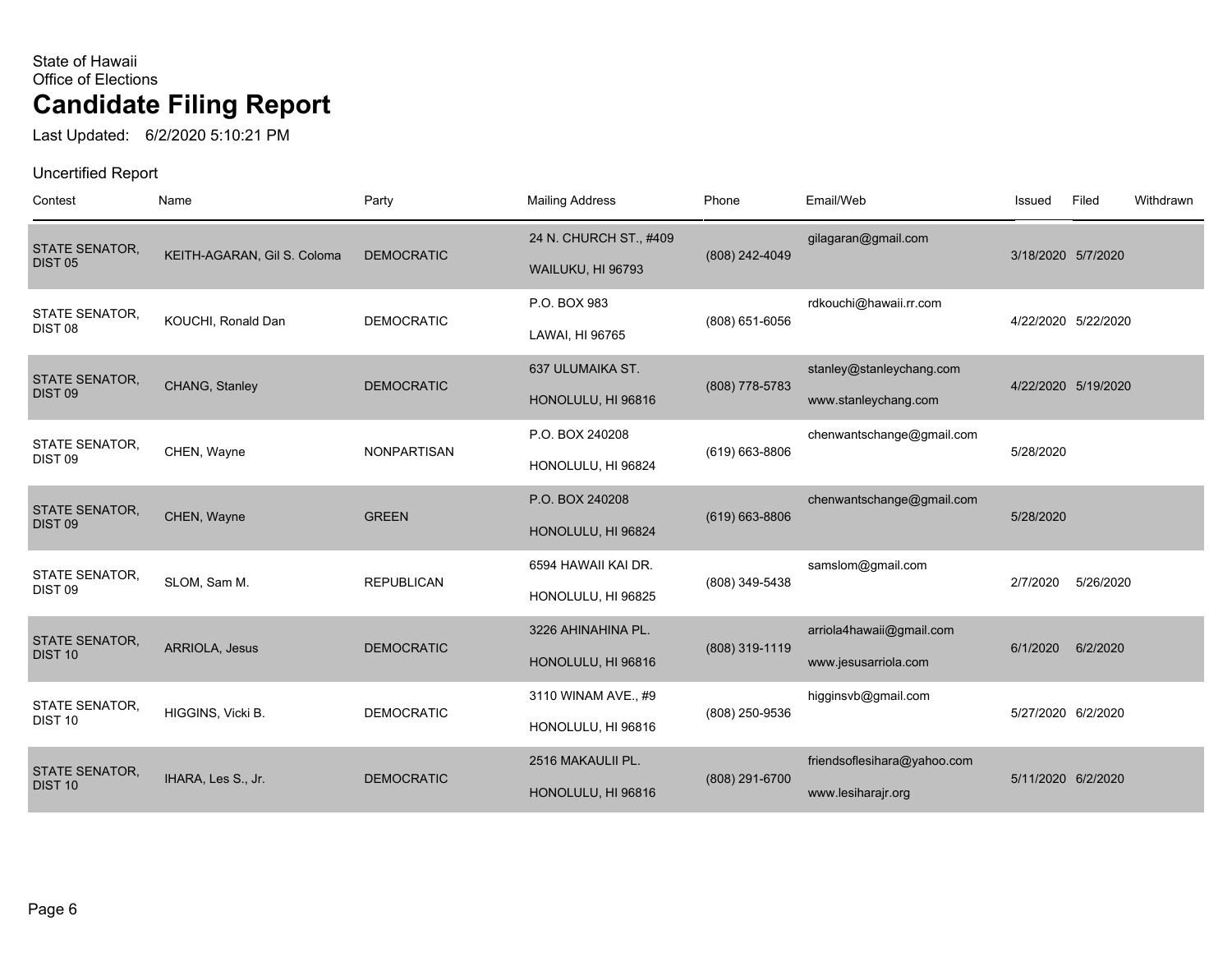Last Updated: 6/2/2020 5:10:21 PM

| Contest                                     | Name                     | Party              | <b>Mailing Address</b>                         | Phone          | Email/Web                                                                             | Issued    | Filed               | Withdrawn |
|---------------------------------------------|--------------------------|--------------------|------------------------------------------------|----------------|---------------------------------------------------------------------------------------|-----------|---------------------|-----------|
| <b>STATE SENATOR,</b><br>DIST <sub>10</sub> | SHIRAISHI, Paul J.       | <b>NONPARTISAN</b> | P.O. BOX 11537<br>HONOLULU, HI 96828           | (808) 990-9055 | paulshiraishi2020@gmail.com<br>www.paulshiraishi.com                                  |           | 4/28/2020 5/27/2020 |           |
| <b>STATE SENATOR,</b><br><b>DIST 11</b>     | <b>MILLER, Steve</b>     | <b>DEMOCRATIC</b>  | 1069 SPENCER ST., #302<br>HONOLULU, HI 96822   | (808) 478-3544 | steve@myplaceinparadise.com                                                           | 5/29/2020 |                     |           |
| STATE SENATOR,<br><b>DIST 11</b>            | TANIGUCHI, Brian T.      | <b>DEMOCRATIC</b>  | 2140 ARMSTRONG ST.<br>HONOLULU, HI 96822       | (808) 947-4618 | taniguchb006@hawaii.rr.com                                                            |           | 3/19/2020 5/18/2020 |           |
| <b>STATE SENATOR.</b><br><b>DIST 11</b>     | WILLIAMS, Steve J.       | <b>REPUBLICAN</b>  | 1535 PENSACOLA ST., #803<br>HONOLULU, HI 96822 | (808) 282-5630 | hirealtor@gmail.com                                                                   | 5/29/2020 |                     |           |
| STATE SENATOR,<br>DIST <sub>13</sub>        | MCDONALD, Kevin (Shadow) | <b>DEMOCRATIC</b>  | P.O. BOX 38197<br>HONOLULU, HI 96837           | (808) 780-6887 | voteforkevinm@yahoo.com                                                               | 3/3/2020  | 3/19/2020           |           |
| <b>STATE SENATOR,</b><br>DIST <sub>13</sub> | RHOADS, Karl A.          | <b>DEMOCRATIC</b>  | P.O. BOX 37443<br>HONOLULU, HI 96837           | (808) 271-5995 | karl@karlrhoads.org<br>www.karlrhoads.org                                             | 2/3/2020  | 5/5/2020            |           |
| <b>STATE SENATOR,</b><br>DIST <sub>14</sub> | KIM, Donna Mercado       | <b>DEMOCRATIC</b>  | P.O. BOX 2395<br>HONOLULU, HI 96804            | (808) 386-0955 | donnamercadokim@gmail.com<br>www.donnamercadokim.com                                  |           | 2/13/2020 5/21/2020 |           |
| <b>STATE SENATOR,</b><br>DIST <sub>14</sub> | NA'AUAO-OTA, Chance K.   | <b>NONPARTISAN</b> | 2156 HILLCREST ST.<br>HONOLULU, HI 96817       | (808) 753-1654 | naauaoota2hawaiistatesenate@gma<br>il.com<br>www.naauao-<br>ota4hawaiistatesenate.com | 2/4/2020  |                     |           |
| STATE SENATOR,<br><b>DIST 15</b>            | WAKAI, Glenn             | <b>DEMOCRATIC</b>  | 3054 ALA POHA PL., #2009<br>HONOLULU, HI 96818 | (808) 429-8683 | glenn@glennwakai.com<br>www.glennwakai.com                                            |           | 4/17/2020 5/26/2020 |           |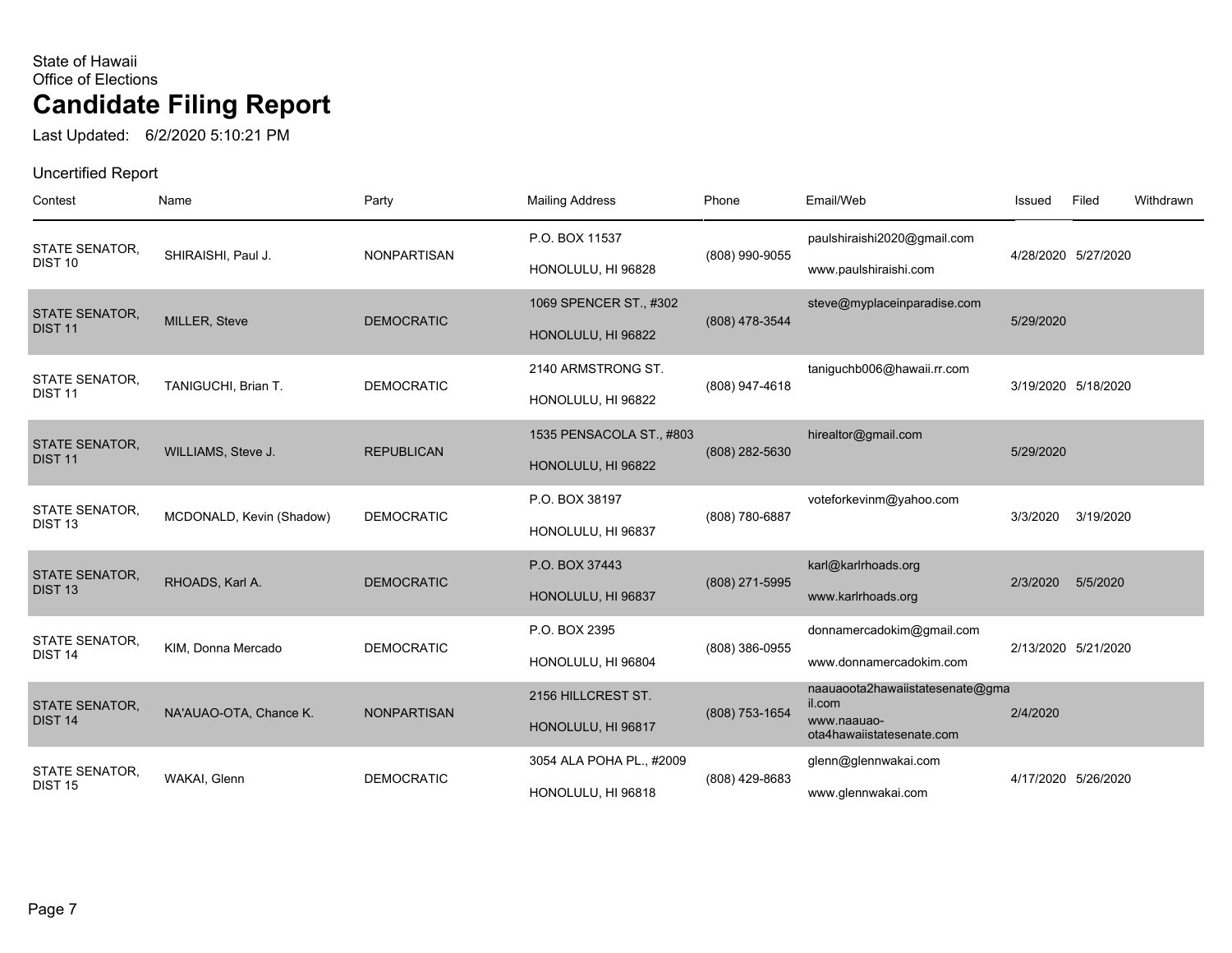Last Updated: 6/2/2020 5:10:21 PM

| Contest                                     | Name                        | Party              | <b>Mailing Address</b>                         | Phone          | Email/Web                                                 | Issued              | Filed     | Withdrawn |
|---------------------------------------------|-----------------------------|--------------------|------------------------------------------------|----------------|-----------------------------------------------------------|---------------------|-----------|-----------|
| <b>STATE SENATOR.</b><br>DIST <sub>19</sub> | CABANILLA ARAKAWA, Rida     | <b>DEMOCRATIC</b>  | 91-983 WAIHUA PL.<br>EWA BEACH, HI 96706       | (808) 779-3655 | colcabanilla@gmail.com<br>www.ridacabanilla.com           | 2/14/2020 4/7/2020  |           |           |
| <b>STATE SENATOR,</b><br>DIST <sub>19</sub> | CLARK, John H., III         | <b>DEMOCRATIC</b>  | P.O. BOX 2269<br>EWA BEACH, HI 96706           | (808) 755-9351 | info@friendsofjohnclark.com<br>www.friendsofjohnclark.com | 3/4/2020            | 3/6/2020  |           |
| <b>STATE SENATOR,</b><br>DIST <sub>19</sub> | MARTINEZ, Rose              | <b>DEMOCRATIC</b>  | P.O. BOX 60492<br>EWA BEACH, HI 96706          | (808) 224-1261 | rosebella.martinez@icloud.com                             | 3/3/2020            |           |           |
| <b>STATE SENATOR,</b><br>DIST <sub>19</sub> | FEVELLA, Kurt               | <b>REPUBLICAN</b>  | 91-941 IKULANI ST.<br>EWA BEACH, HI 96706      | (808) 864-4634 | teamfevella@gmail.com                                     | 2/24/2020 5/22/2020 |           |           |
| <b>STATE SENATOR,</b><br>DIST <sub>20</sub> | BONOAN, Feena M.            | <b>LIBERTARIAN</b> | 92-950 MAKAKILO DR., #78<br>KAPOLEI, HI 96707  | (828) 638-0108 | feenabonoan@gmail.com<br>www.feena4district20.com         | 5/26/2020 6/2/2020  |           |           |
| STATE SENATOR,<br>DIST <sub>20</sub>        | GABBARD, Mike               | <b>DEMOCRATIC</b>  | P.O. BOX 75480<br>KAPOLEI, HI 96707            |                | mike@mikegabbard.com<br>www.mikegabbard.com               | 4/22/2020 5/29/2020 |           |           |
| <b>STATE SENATOR.</b><br>DIST <sub>22</sub> | CUARESMA, Thora-Jean (T.J.) | <b>DEMOCRATIC</b>  | 2069 CALIFORNIA AVE., #5C<br>WAHIAWA, HI 96786 | (808) 238-9427 | tj4sen22@gmail.com                                        | 4/17/2020 6/2/2020  |           |           |
| <b>STATE SENATOR,</b><br>DIST <sub>22</sub> | DELA CRUZ, Donovan          | <b>DEMOCRATIC</b>  | 45 WESTERVELT ST.<br><b>WAHIAWA, HI 96786</b>  | (808) 622-2000 | info@donovandelacruz.com<br>www.donovandelacruz.com       | 3/2/2020            | 4/14/2020 |           |
| <b>STATE SENATOR,</b><br>DIST <sub>22</sub> | FANENE, Banner S.           | <b>NONPARTISAN</b> | 329 CALIFORNIA AVE., #407<br>WAHIAWA, HI 96786 | (808) 622-7780 | banner4senate@gmail.com<br>www.banner4senate.com          | 5/11/2020 5/27/2020 |           |           |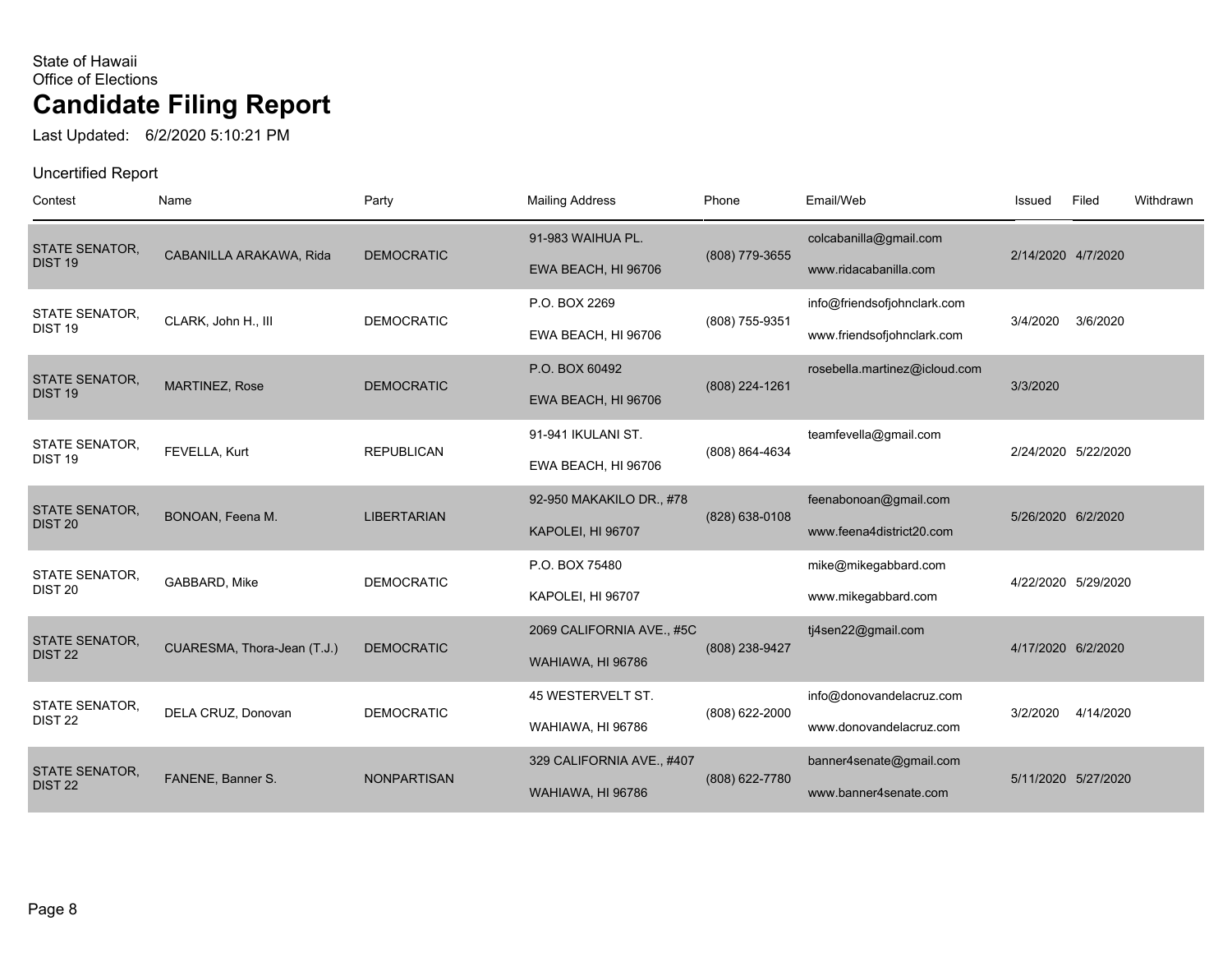Last Updated: 6/2/2020 5:10:21 PM

| Contest                                               | Name                      | Party              | <b>Mailing Address</b>                                | Phone              | Email/Web                                                     | Issued             | Filed               | Withdrawn |
|-------------------------------------------------------|---------------------------|--------------------|-------------------------------------------------------|--------------------|---------------------------------------------------------------|--------------------|---------------------|-----------|
| <b>STATE SENATOR,</b><br>DIST <sub>22</sub>           | GRIFFIN, Christine (Hoku) | <b>NONPARTISAN</b> | 95-2048 WAIKALANI PL.,<br>#D302<br>MILILANI, HI 96789 | (808) 255-9890     | christine@hawaiiantel.net                                     | 2/18/2020          |                     |           |
| STATE SENATOR,<br>DIST <sub>22</sub>                  | MILLER, John E.           | <b>REPUBLICAN</b>  | 16 KALIE ST.<br>WAHIAWA, HI 96786                     | (808) 451-1095     | john@nazkine.com<br>www.votejmiller.com                       |                    | 5/18/2020 5/28/2020 |           |
| <b>STATE SENATOR,</b><br><b>DIST 25</b>               | CHEN, Wayne               | <b>GREEN</b>       | P.O. BOX 240208<br>HONOLULU, HI 96824                 | (619) 663-8806     | chenwantschange@gmail.com                                     | 5/28/2020          |                     |           |
| <b>STATE SENATOR,</b><br><b>DIST 25</b>               | CHEN, Wayne               | <b>NONPARTISAN</b> | P.O. BOX 240208<br>HONOLULU, HI 96824                 | $(619) 663 - 8806$ | chenwantschange@gmail.com                                     | 5/28/2020          |                     |           |
| STATE SENATOR,<br><b>DIST 25</b>                      | LEE, Chris                | <b>DEMOCRATIC</b>  | 111 HEKILI ST., BOX 392<br>KAILUA, HI 96734           | (808) 265-4597     | contact@chrisleehawaii.com<br>www.chrisleehawaii.com          | 2/7/2020           | 6/1/2020            |           |
| <b>STATE SENATOR,</b><br><b>DIST 25</b>               | LETHEM, Chris (Tani)      | <b>REPUBLICAN</b>  | P.O. BOX 75481<br>HONOLULU, HI 96836                  | (415) 845-4370     | crslethem@gmail.com<br>www.chrislethem.com                    | 5/28/2020          |                     |           |
| STATE SENATOR,<br><b>DIST 25</b>                      | KIM-MARSHALL, Kristina    | <b>REPUBLICAN</b>  | 41-875 KAKAINA ST., #A<br>WAIMANALO, HI 96795         | (808) 206-3224     | kristina.kim.marshall@gmail.com<br>www.kristina4hawaii.com    | 5/8/2020           | 5/18/2020           |           |
| <b>STATE</b><br>REPRESENTATIVE,<br>DIST <sub>01</sub> | NAKASHIMA, Mark M.        | <b>DEMOCRATIC</b>  | P.O. BOX 438<br>HONOKAA, HI 96727                     | (808) 640-4420     | marknakashima2020@gmail.com<br>www.marknakashima.com          | 3/4/2020           | 6/1/2020            |           |
| <b>STATE</b><br>REPRESENTATIVE,<br>DIST <sub>01</sub> | SHIN. Lorraine Pualani    | <b>REPUBLICAN</b>  | 184 PUUEO ST.<br><b>HILO, HI 96720</b>                | (808) 864-3995     | lorrainehawaii@yahoo.com<br>www.lorraineforhousedistrict1.com | 5/19/2020 6/1/2020 |                     |           |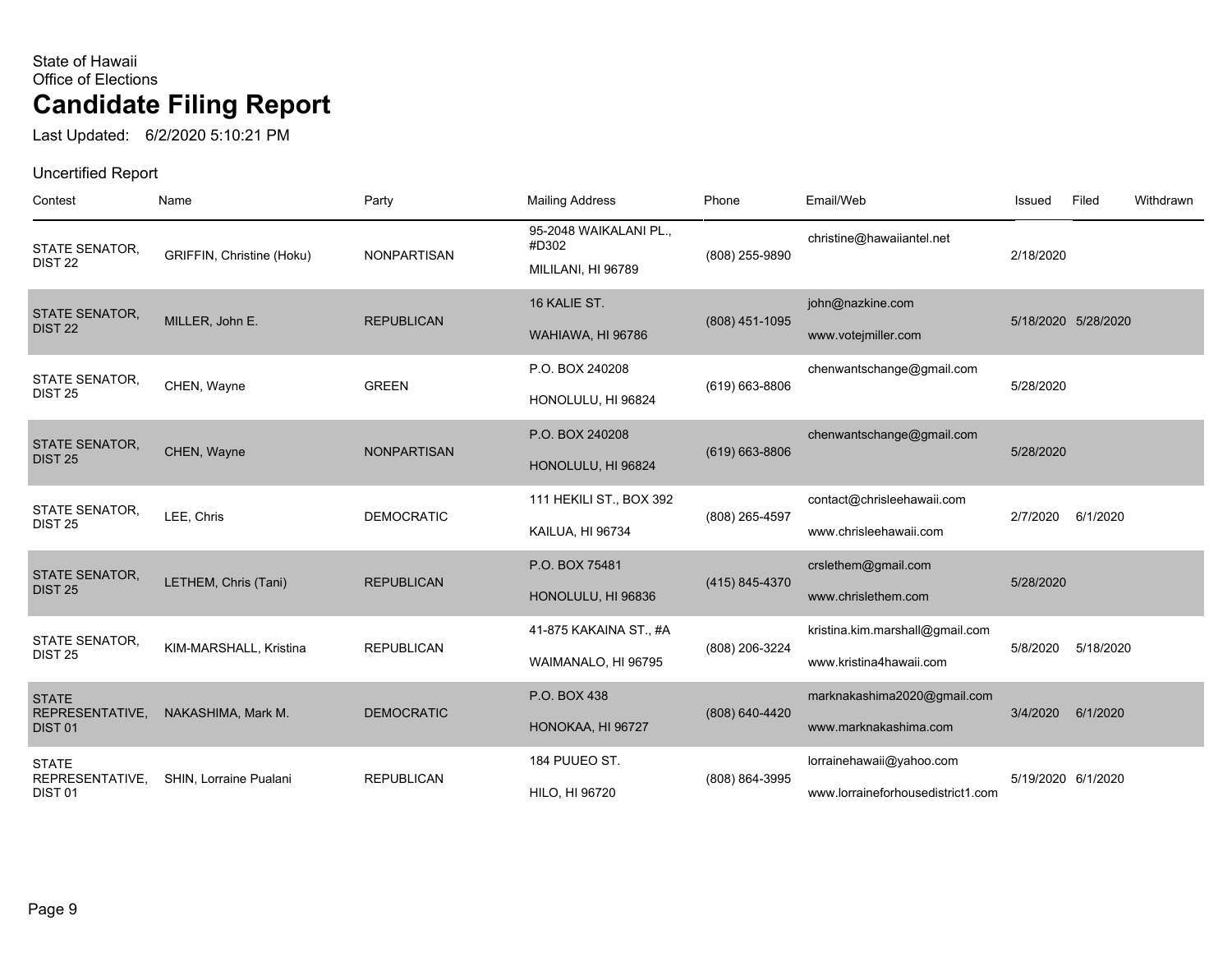Last Updated: 6/2/2020 5:10:21 PM

| Contest                                               | Name                      | Party             | <b>Mailing Address</b>                                | Phone          | Email/Web                                                   | Issued   | Filed               | Withdrawn |
|-------------------------------------------------------|---------------------------|-------------------|-------------------------------------------------------|----------------|-------------------------------------------------------------|----------|---------------------|-----------|
| <b>STATE</b><br>REPRESENTATIVE,<br>DIST <sub>02</sub> | MCMACKIN, Devin Shaw, Sr. | <b>ALOHA AINA</b> | 106 KRAUSS AVE.<br><b>HILO, HI 96720</b>              | (808) 345-0326 | devin87808@gmail.com                                        |          | 4/20/2020 5/29/2020 |           |
| <b>STATE</b><br>REPRESENTATIVE,<br>DIST <sub>02</sub> | TODD, Christopher L.T.    | <b>DEMOCRATIC</b> | 96 KEKELA ST.<br><b>HILO, HI 96720</b>                | (808) 825-8636 | chris@toddforhawaii.com<br>www.toddforhawaii.com            |          | 3/19/2020 5/28/2020 |           |
| <b>STATE</b><br>REPRESENTATIVE,<br>DIST <sub>03</sub> | FOGEL, Frederick F.       | <b>DEMOCRATIC</b> | P.O. BOX 1071<br>VOLCANO, HI 96785                    | (808) 265-1659 | trifox3@gmail.com                                           | 2/3/2020 | 3/2/2020            |           |
| <b>STATE</b><br>REPRESENTATIVE,<br>DIST <sub>03</sub> | HUGHES, Susan             | <b>REPUBLICAN</b> | P.O. BOX 91<br>VOLCANO, HI 96785                      | (808) 987-0844 | alohajunction@hotmail.com<br>www.choosesuehughes.com        |          | 5/19/2020 5/28/2020 |           |
| <b>STATE</b><br>REPRESENTATIVE,<br>DIST <sub>03</sub> | MATSON, Shannon Lopeka    | <b>DEMOCRATIC</b> | P.O. BOX 181<br>KURTISTOWN, HI 96760                  | (808) 937-3037 | electshannonmatson@gmail.com<br>www.electshannonmatson.com  |          | 3/10/2020 5/26/2020 |           |
| <b>STATE</b><br>REPRESENTATIVE,<br>DIST <sub>03</sub> | ONISHI, Richard H.K.      | <b>DEMOCRATIC</b> | 2040 AINAOLA PL.<br>HILO, HI 96720                    | (808) 959-5702 | ronishi001@hawaii.rr.com<br>www.friendsforrichardonishi.com | 3/5/2020 | 5/29/2020           |           |
| <b>STATE</b><br>REPRESENTATIVE,<br>DIST <sub>04</sub> | CERMELJ, Hope (Alohalani) | <b>REPUBLICAN</b> | 12-4334 PUNA ST., P.O. BOX<br>6303<br>PAHOA, HI 96778 | (808) 896-9201 | alohalanidietz@gmail.com                                    | 2/3/2020 | 2/18/2020           |           |
| <b>STATE</b><br>REPRESENTATIVE,<br>DIST <sub>04</sub> | HAUMEA, Desmon Antone     | <b>ALOHA AINA</b> | P.O. BOX 4182<br><b>HILO, HI 96720</b>                | (808) 430-2714 | haumeadesmon@gmail.com<br>www.desmonantonehaumea.net        |          | 4/16/2020 5/11/2020 |           |
| <b>STATE</b><br>REPRESENTATIVE,<br>DIST <sub>04</sub> | ILAGAN, Greggor           | <b>DEMOCRATIC</b> | <b>HC 3 BOX 14048</b><br><b>KEAAU, HI 96749</b>       | (808) 219-4240 | aloha@voteilagan.com<br>www.voteilagan.com                  |          | 5/20/2020 5/27/2020 |           |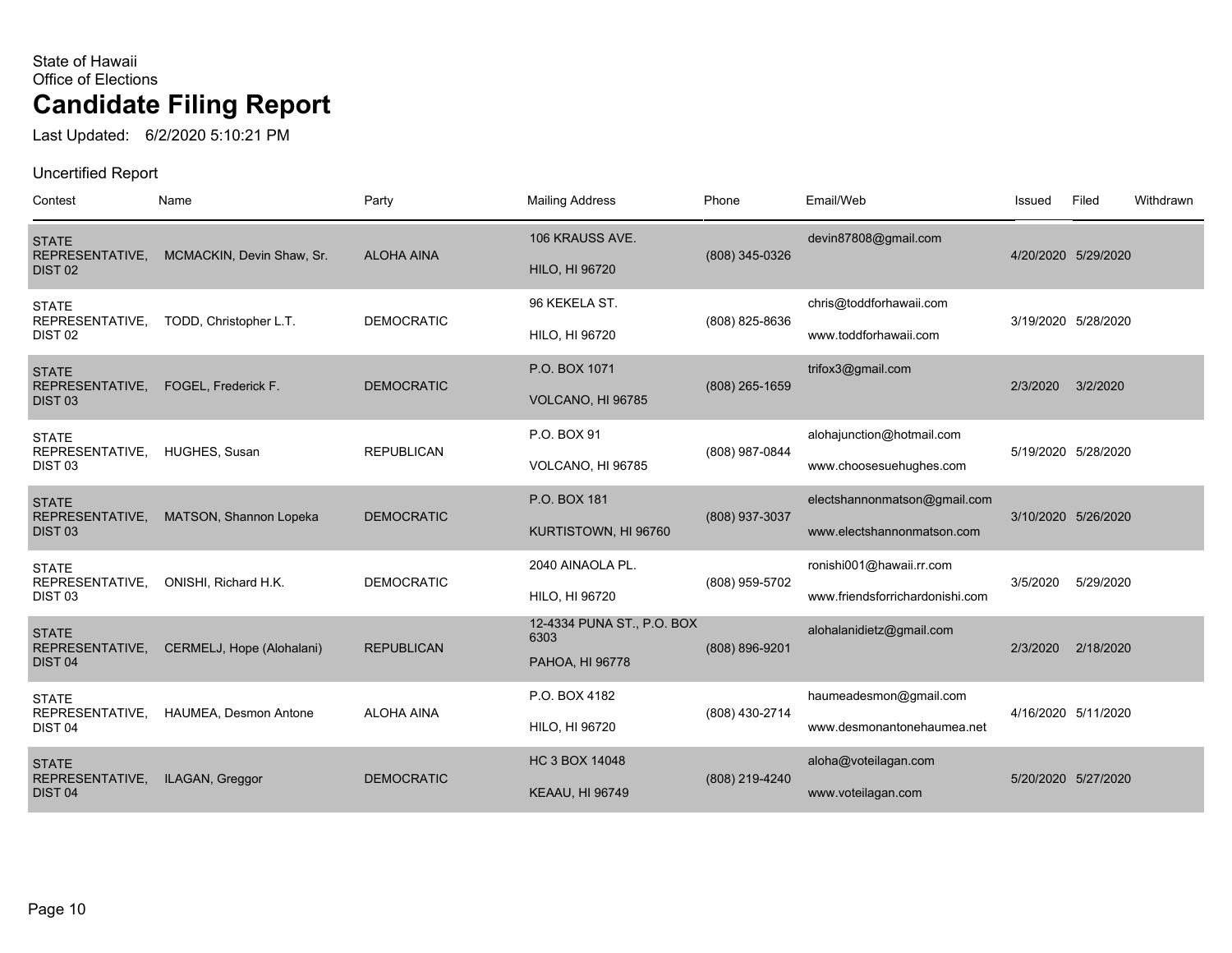Last Updated: 6/2/2020 5:10:21 PM

| Contest                               | Name                     | Party              | <b>Mailing Address</b> | Phone            | Email/Web               | Issued              | Filed                        | Withdrawn |
|---------------------------------------|--------------------------|--------------------|------------------------|------------------|-------------------------|---------------------|------------------------------|-----------|
| <b>STATE</b>                          |                          |                    | 13-3616 ALAPAI ST.     |                  | brianley0522@yahoo.com  |                     |                              |           |
| REPRESENTATIVE,<br>DIST <sub>04</sub> | LEY, Brian               | <b>NONPARTISAN</b> | PAHOA, HI 96778        | (808) 345-9049   | www.votebrianley.com    | 2/3/2020            | 5/12/2020                    |           |
| <b>STATE</b><br>REPRESENTATIVE,       | OHARA, Eileen            | <b>DEMOCRATIC</b>  | 15-2782 PAPIO ST.      | (808) 896-1902   | eohara58@gmail.com      |                     | 5/18/2020 5/29/2020          |           |
| DIST <sub>04</sub>                    |                          |                    | PAHOA, HI 96778        |                  | www.ohara4puna.com      |                     |                              |           |
| <b>STATE</b><br>REPRESENTATIVE,       | SAN BUENAVENTURA, Joy    | <b>DEMOCRATIC</b>  | HC 3 BOX 13579         | (808) 935-6094   | joy4puna@outlook.com    | 2/3/2020            | 3/23/2020 5/22/2020          |           |
| DIST <sub>04</sub>                    |                          |                    | <b>KEAAU, HI 96749</b> |                  | www.joy4puna.com        |                     |                              |           |
| <b>STATE</b><br>REPRESENTATIVE,       | <b>BONDERA, Colehour</b> | <b>DEMOCRATIC</b>  | P.O. BOX 861           | (808) 640-1643   | teambondera@gmail.com   | 6/1/2020            | 6/2/2020                     |           |
| <b>DIST 05</b>                        |                          |                    | HONAUNAU, HI 96726     |                  | www.colehourbondera.com |                     |                              |           |
| <b>STATE</b><br>REPRESENTATIVE,       | <b>CREAGAN, Richard</b>  | <b>DEMOCRATIC</b>  | P.O. BOX 189           | (808) 430-5715   | repcreagan@gmail.com    |                     | 2/20/2020 5/27/2020 6/3/2020 |           |
| <b>DIST 05</b>                        |                          |                    | NAALEHU, HI 96772      |                  |                         |                     |                              |           |
| <b>STATE</b><br>REPRESENTATIVE,       | DECKER, Citlalli Johanna | <b>ALOHA AINA</b>  | P.O. BOX 882           | $(915)$ 345-6011 | jddecker915@gmail.com   |                     | 4/28/2020 5/18/2020          |           |
| <b>DIST 05</b>                        |                          |                    | KAMUELA, HI 96743      |                  |                         |                     |                              |           |
| <b>STATE</b><br>REPRESENTATIVE,       | KAPELA, Jeanne           | <b>DEMOCRATIC</b>  | P.O. BOX 514           | (808) 854-1148   | jeanne@jeannekapela.com | 4/3/2020            | 5/21/2020                    |           |
| <b>DIST 05</b>                        |                          |                    | CAPTAIN COOK, HI 96704 |                  | www.jeannekapela.com    |                     |                              |           |
| <b>STATE</b><br>REPRESENTATIVE,       | LAST, Michael L. (Mike)  | <b>LIBERTARIAN</b> | P.O. BOX 291           | (808) 929-8422   | last pl@yahoo.com       | 2/3/2020            | 2/28/2020                    |           |
| <b>DIST 05</b>                        |                          |                    | NAALEHU, HI 96772      |                  |                         |                     |                              |           |
| <b>STATE</b><br>REPRESENTATIVE,       | LOWEN, Nicole            | <b>DEMOCRATIC</b>  | P.O. BOX 4148          | (808) 937-8196   | nicole@nicolelowen.com  | 2/11/2020 5/14/2020 |                              |           |
| DIST <sub>06</sub>                    |                          |                    | KAILUA-KONA, HI 96745  |                  | www.nicolelowen.com     |                     |                              |           |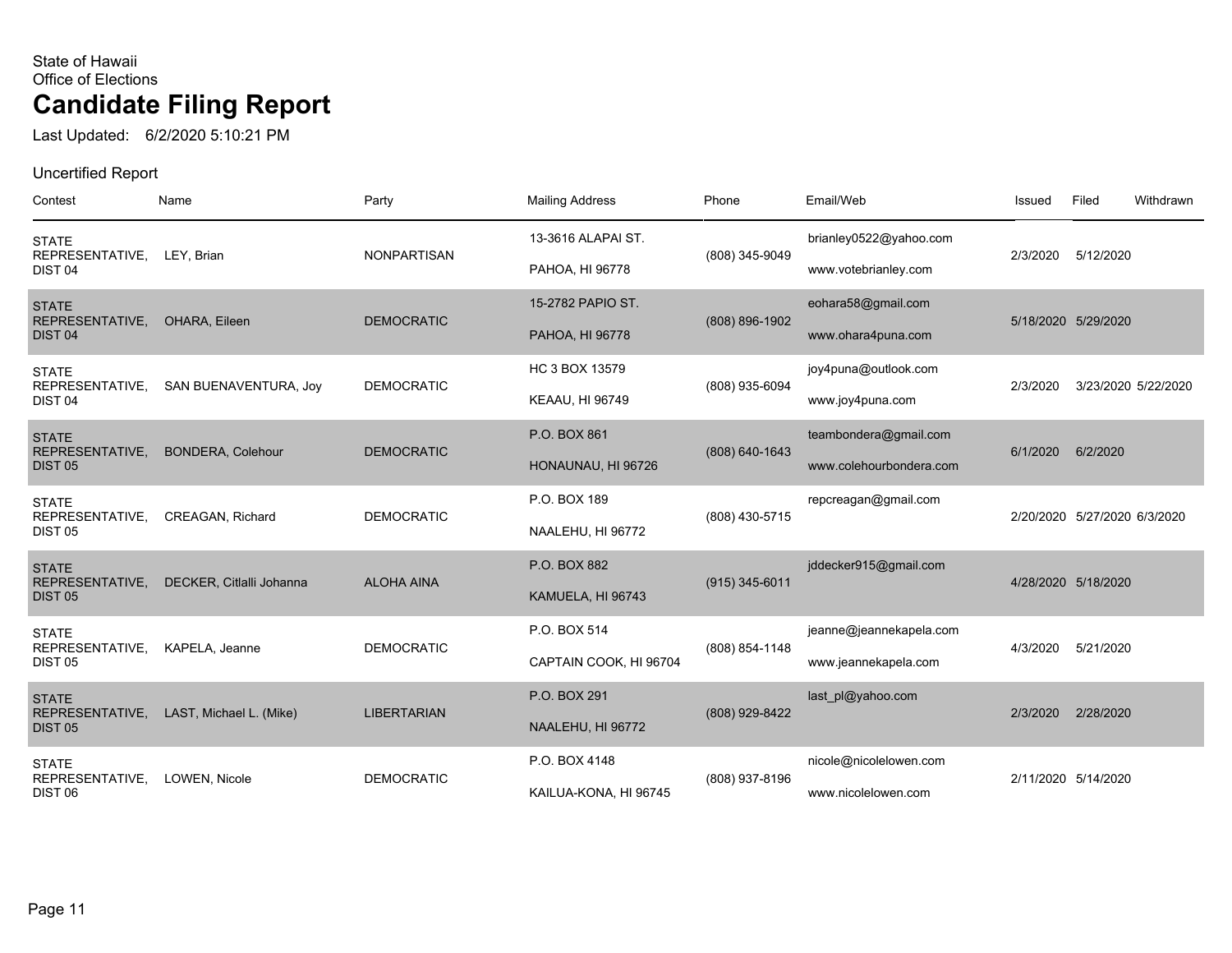Last Updated: 6/2/2020 5:10:21 PM

| Contest                               | Name                     | Party             | <b>Mailing Address</b> | Phone              | Email/Web                  | Issued             | Filed               | Withdrawn |
|---------------------------------------|--------------------------|-------------------|------------------------|--------------------|----------------------------|--------------------|---------------------|-----------|
| <b>STATE</b><br>REPRESENTATIVE,       | HARRINGTON, Rachel L.    | <b>ALOHA AINA</b> | P.O. BOX 214           | (808) 854-0987     | alohaainacopia@gmail.com   | 5/14/2020          |                     |           |
| DIST <sub>07</sub>                    |                          |                   | <b>HAWI, HI 96719</b>  |                    |                            |                    |                     |           |
| <b>STATE</b><br>REPRESENTATIVE,       | TARNAS, David A.         | <b>DEMOCRATIC</b> | P.O. BOX 6882          | (808) 987-5810     | votetarnas@gmail.com       |                    | 2/26/2020 3/20/2020 |           |
| DIST <sub>07</sub>                    |                          |                   | KAMUELA, HI 96743      |                    | www.votetarnas.com         |                    |                     |           |
| <b>STATE</b>                          |                          | <b>DEMOCRATIC</b> | 1733 WILL PA LP.       |                    | votekaapuni@gmail.com      |                    | 5/19/2020           |           |
| REPRESENTATIVE,<br>DIST <sub>08</sub> | AIWOHI, Ka'apuni         |                   | WAILUKU, HI 96793      | (808) 281-9721     | www.votekaapuni.com        | 3/9/2020           |                     |           |
| <b>STATE</b>                          |                          |                   | 103 HOOLAAU ST.        |                    | troyhashimoto@gmail.com    |                    |                     |           |
| REPRESENTATIVE,<br>DIST <sub>08</sub> | <b>HASHIMOTO, Troy</b>   | <b>DEMOCRATIC</b> | WAILUKU, HI 96793      | (808) 281-3906     | www.troyhashimoto.com      | 2/12/2020 5/1/2020 |                     |           |
| <b>STATE</b><br>REPRESENTATIVE,       | HILL, Robert G., III     | <b>DEMOCRATIC</b> | P.O. BOX 2295          | (808) 357-5311     | rhill@hawaiiantel.net      | 6/1/2020           | 6/2/2020            |           |
| DIST <sub>08</sub>                    |                          |                   | WAILUKU, HI 96793      |                    |                            |                    |                     |           |
| <b>STATE</b><br>REPRESENTATIVE,       | KAJIWARA GUSMAN, Christy | <b>DEMOCRATIC</b> | 11 WAIHEE VALLEY RD.   | (808) 870-3219     | ckgusman@gmail.com         | 2/4/2020           |                     |           |
| DIST <sub>08</sub>                    |                          |                   | WAILUKU, HI 96793      |                    |                            |                    |                     |           |
| <b>STATE</b>                          |                          |                   | 1686 KALAWI PL.        |                    | nlove125@hotmail.com       |                    |                     |           |
| REPRESENTATIVE,<br>DIST <sub>08</sub> | LOVE, Nicholas T.        | <b>REPUBLICAN</b> | WAILUKU, HI 96793      | (808) 397-1003     |                            | 4/29/2020          |                     |           |
| <b>STATE</b><br>REPRESENTATIVE,       | NEGAARD, David           | <b>DEMOCRATIC</b> | 980 EHA ST., #203      |                    | draagen@gmail.com          | 4/17/2020          |                     |           |
| DIST <sub>08</sub>                    |                          |                   | WAILUKU, HI 96793      | (808) 214-8919     |                            |                    |                     |           |
| <b>STATE</b>                          |                          |                   | P.O. BOX 1793          |                    | kahala.alohaaina@gmail.com |                    |                     |           |
| REPRESENTATIVE,<br>DIST <sub>09</sub> | CHRUPALYK, Kahala Jen    | <b>ALOHA AINA</b> | WAILUKU, HI 96793      | $(808) 856 - 6315$ | www.votealoha.org          |                    | 4/16/2020 5/18/2020 |           |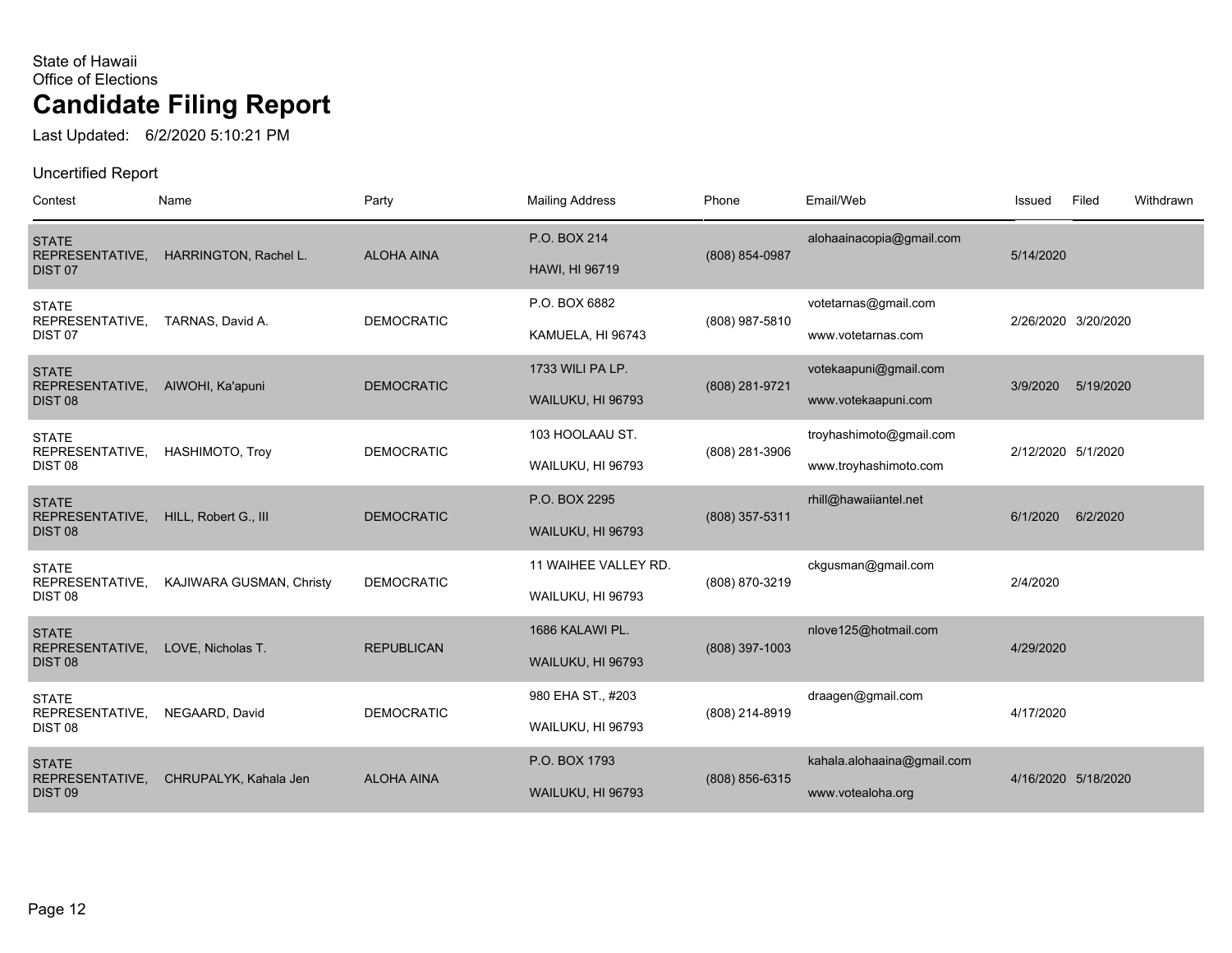Last Updated: 6/2/2020 5:10:21 PM

| Contest                               | Name                    | Party             | <b>Mailing Address</b> | Phone          | Email/Web                       | Issued             | Filed               | Withdrawn |
|---------------------------------------|-------------------------|-------------------|------------------------|----------------|---------------------------------|--------------------|---------------------|-----------|
| <b>STATE</b>                          |                         |                   | P.O. BOX 456           |                | sue808@hotmail.com              |                    |                     |           |
| REPRESENTATIVE,<br>DIST <sub>09</sub> | LUSSIER, Susan M.       | <b>REPUBLICAN</b> | PUUNENE, HI 96784      | (808) 281-2453 |                                 | 6/2/2020           |                     |           |
| <b>STATE</b><br>REPRESENTATIVE,       | WOODSON, Justin H.      | <b>DEMOCRATIC</b> | P.O. BOX 1609          | (808) 542-2556 | justinwoodson@gmail.com         |                    | 3/16/2020 5/29/2020 |           |
| DIST <sub>09</sub>                    |                         |                   | KAHULUI, HI 96733      |                |                                 |                    |                     |           |
| <b>STATE</b><br>REPRESENTATIVE,       | BALINBIN, Kanamu        | <b>REPUBLICAN</b> | 17 JILLIAN LN., #532   | (808) 250-0871 | kbalinbin@hawaiiantel.net       | 3/23/2020 5/4/2020 |                     |           |
| <b>DIST 10</b>                        |                         |                   | LAHAINA, HI 96761      |                |                                 |                    |                     |           |
| <b>STATE</b><br>REPRESENTATIVE,       | GYLDSTRAND, Travis D.E. | <b>ALOHA AINA</b> | P.O. BOX 12516         | (678) 327-3299 | tgyldstrand@gmail.com           | 5/8/2020           | 5/26/2020           |           |
| <b>DIST 10</b>                        |                         |                   | LAHAINA, HI 96767      |                | www.votealoha.org               |                    |                     |           |
| <b>STATE</b><br>REPRESENTATIVE,       | MCKELVEY, Angus L.K.    | <b>DEMOCRATIC</b> | P.O. BOX 847           | (808) 870-8644 | mac4house@gmail.com             |                    | 3/27/2020 5/27/2020 |           |
| DIST <sub>10</sub>                    |                         |                   | LAHAINA, HI 96767      |                |                                 |                    |                     |           |
| <b>STATE</b><br>REPRESENTATIVE,       | NAKOA, Leonard K., III  | <b>DEMOCRATIC</b> | 5155 HANAWAI ST., #E   | (808) 796-6421 | junyanakoa@gmail.com            | 4/6/2020           | 6/2/2020            |           |
| DIST <sub>10</sub>                    |                         |                   | LAHAINA, HI 96761      |                |                                 |                    |                     |           |
| <b>STATE</b><br>REPRESENTATIVE,       | COUCH, Don              | <b>DEMOCRATIC</b> | P.O. BOX 1212          | (808) 283-3605 | don@doncouch.com                | 5/28/2020 6/2/2020 |                     |           |
| <b>DIST 11</b>                        |                         |                   | KIHEI, HI 96753        |                | www.doncouch.com                |                    |                     |           |
| <b>STATE</b><br>REPRESENTATIVE,       | GREENBERG, Howard E.    | <b>ALOHA AINA</b> | P.O. BOX 1669          | (808) 875-4394 | mauiautism@gmail.com            |                    | 5/14/2020 5/28/2020 |           |
| DIST <sub>11</sub>                    |                         |                   | KIHEI, HI 96753        |                | www.votealoha.org               |                    |                     |           |
| <b>STATE</b><br>REPRESENTATIVE,       | OBRIEN, Kandi S.        | <b>REPUBLICAN</b> | P.O. BOX 2084          | (808) 870-1534 | kandi@discoverymauiproperty.com | 6/1/2020           |                     |           |
| <b>DIST 11</b>                        |                         |                   | KIHEI, HI 96753        |                |                                 |                    |                     |           |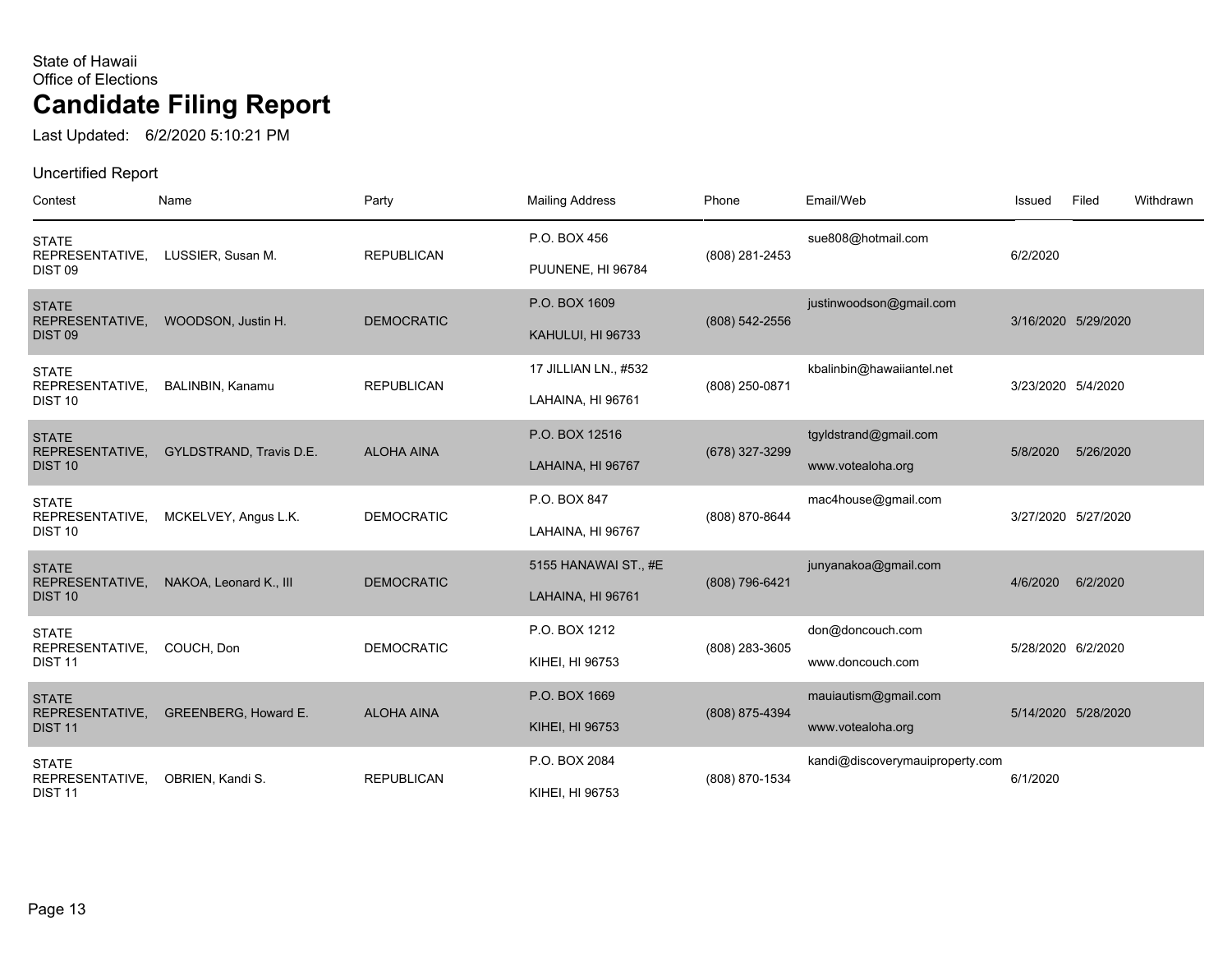Last Updated: 6/2/2020 5:10:21 PM

| Contest                                               | Name                  | Party             | <b>Mailing Address</b>                    | Phone          | Email/Web                                                 | Issued             | Filed               | Withdrawn |
|-------------------------------------------------------|-----------------------|-------------------|-------------------------------------------|----------------|-----------------------------------------------------------|--------------------|---------------------|-----------|
| <b>STATE</b><br>REPRESENTATIVE,<br><b>DIST 11</b>     | WILDBERGER, Tina M.L. | <b>DEMOCRATIC</b> | 300 OHUKAI RD., #B-213<br>KIHEI, HI 96753 | (808) 870-1739 | tw@tinawildberger.com<br>www.tinawildberger.com           |                    | 2/21/2020 3/25/2020 |           |
| <b>STATE</b><br>REPRESENTATIVE,<br>DIST <sub>12</sub> | HOANG, Faith          | <b>DEMOCRATIC</b> | P.O. BOX 47<br>WAILUKU, HI 96793          | (808) 205-9998 | faith.001@live.com                                        | 6/1/2020           |                     |           |
| <b>STATE</b><br>REPRESENTATIVE,<br><b>DIST 12</b>     | RUSSELL, Simon S.     | <b>DEMOCRATIC</b> | P.O. BOX 92<br>MAKAWAO, HI 96768          | (808) 268-6132 | simon@russell2020.org<br>www.russell2020.org              |                    | 3/11/2020 3/23/2020 |           |
| <b>STATE</b><br>REPRESENTATIVE,<br>DIST <sub>12</sub> | YAMASHITA, Kyle T.    | <b>DEMOCRATIC</b> | P.O. BOX 880989<br>PUKALANI, HI 96788     | (808) 870-5874 | kyle.yamashita@gmail.com                                  |                    | 2/24/2020 5/26/2020 |           |
| <b>STATE</b><br>REPRESENTATIVE,<br>DIST <sub>13</sub> | DECOITE, Lynn P.      | <b>DEMOCRATIC</b> | P.O. BOX 125<br>HOOLEHUA, HI 96729        | (808) 336-0070 | friendsoflynndecoite@gmail.com<br>www.votelynndecoite.com |                    | 3/16/2020 5/20/2020 |           |
| <b>STATE</b><br>REPRESENTATIVE,<br>DIST <sub>13</sub> | KAPAKU, Theresa       | <b>ALOHA AINA</b> | HC 1 166 HANA HWY.<br>HANA, HI 96713      | (808) 495-3244 | leianoa@icloud.com<br>www.votealoha.com                   | 5/5/2020           | 5/18/2020           |           |
| <b>STATE</b><br>REPRESENTATIVE,<br>DIST <sub>13</sub> | <b>RITTE, Walter</b>  | <b>DEMOCRATIC</b> | P.O. BOX 376<br>HOOLEHUA, HI 96729        | (808) 213-1107 | walter@ritte.org                                          | 2/19/2020 5/4/2020 |                     |           |
| <b>STATE</b><br>REPRESENTATIVE,<br>DIST <sub>13</sub> | VANDERPOOL, Robin     | <b>REPUBLICAN</b> | P.O. BOX 791498<br>PAIA, HI 96779         | (808) 572-3626 | robinvanderpool27@gmail.com<br>www.robinvanderpool.com    | 4/7/2020           | 6/1/2020            |           |
| <b>STATE</b><br>REPRESENTATIVE,<br><b>DIST 14</b>     | <b>MONAS, Steve</b>   | <b>REPUBLICAN</b> | 5371 KULA MAUU ST.<br>KAPAA, HI 96746     | (858) 952-4270 | votestevemonas@gmail.com<br>stevemonas.com                |                    | 4/13/2020 4/28/2020 |           |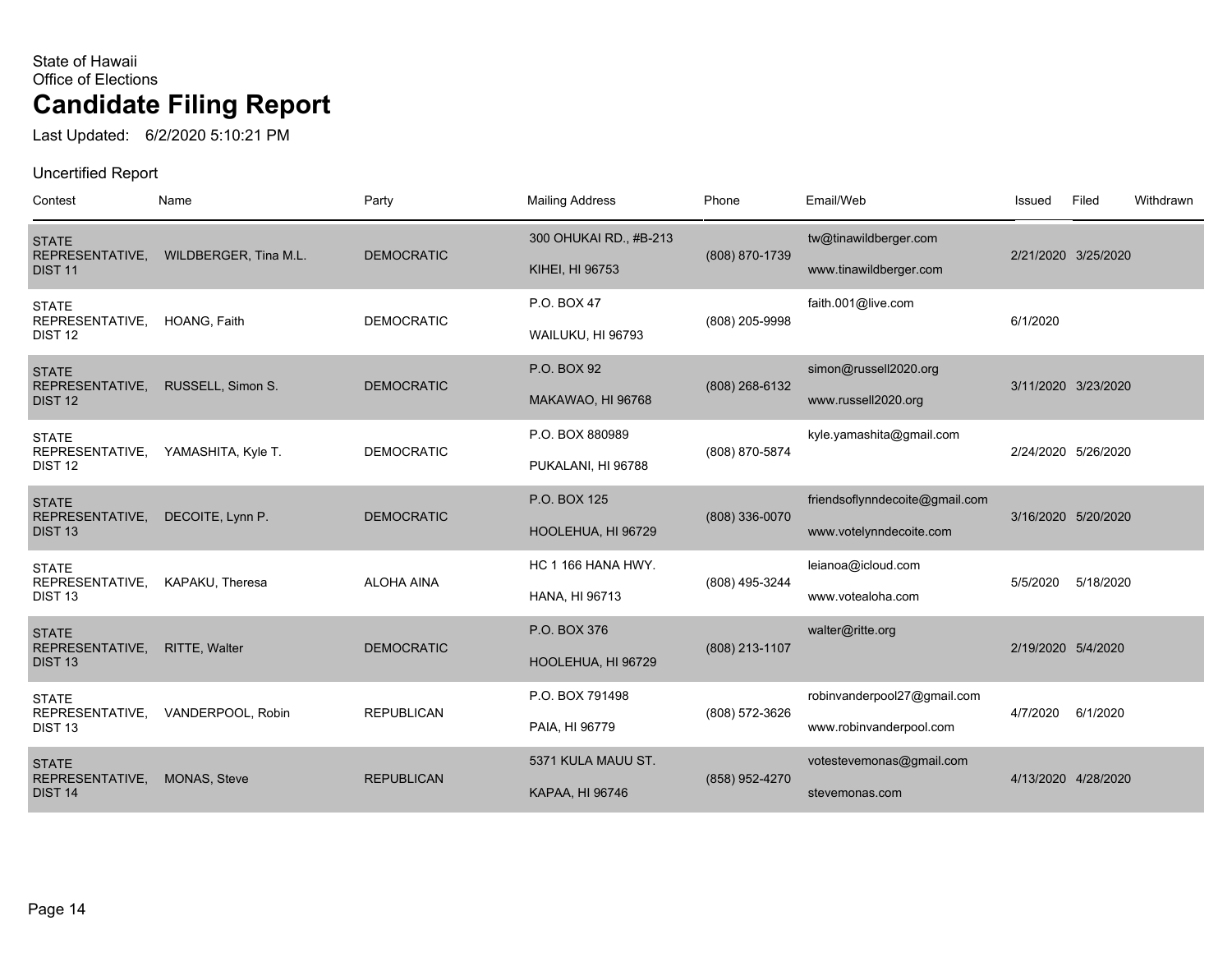Last Updated: 6/2/2020 5:10:21 PM

| Contest                                               | Name                         | Party             | <b>Mailing Address</b>                               | Phone          | Email/Web                                       | Issued             | Filed               | Withdrawn |
|-------------------------------------------------------|------------------------------|-------------------|------------------------------------------------------|----------------|-------------------------------------------------|--------------------|---------------------|-----------|
| <b>STATE</b><br>REPRESENTATIVE,<br>DIST <sub>14</sub> | NAKAMURA, Nadine K.          | <b>DEMOCRATIC</b> | 4849 IIWI RD.<br>KAPAA, HI 96746                     | (808) 635-1507 | nknplan@hawaii.rr.com<br>www.nadinenakamura.com |                    | 2/10/2020 5/26/2020 |           |
| <b>STATE</b><br>REPRESENTATIVE,<br><b>DIST 15</b>     | <b>TOKIOKA, James Kunane</b> | <b>DEMOCRATIC</b> | 2512 KANIO ST.<br>LIHUE, HI 96766                    | (808) 652-7272 | jtokioka@hotmail.com                            |                    | 3/27/2020 4/16/2020 |           |
| <b>STATE</b><br>REPRESENTATIVE,<br><b>DIST 15</b>     | YODER, Steve                 | <b>REPUBLICAN</b> | 179 LILIA PL.<br>KAPAA, HI 96746                     | (808) 855-5503 | votesteveyoder@gmail.com<br>voteyoder.com       | 5/22/2020 6/1/2020 |                     |           |
| <b>STATE</b><br>REPRESENTATIVE,<br><b>DIST 16</b>     | DES, Ana Mo                  | <b>REPUBLICAN</b> | P.O. BOX 1716<br><b>KOLOA, HI 96756</b>              | (808) 346-6675 | voteanamodes@gmail.com<br>voteanamodes.com      | 4/6/2020           | 6/2/2020            |           |
| <b>STATE</b><br>REPRESENTATIVE,<br><b>DIST 16</b>     | MORIKAWA, Daynette (Dee)     | <b>DEMOCRATIC</b> | P.O. BOX 92<br>LIHUE, HI 96766                       | (808) 651-8855 | daynette.morikawa@gmail.com                     | 2/6/2020           | 5/26/2020           |           |
| <b>STATE</b><br>REPRESENTATIVE,<br>DIST <sub>17</sub> | KOGACHI, Keith               | <b>DEMOCRATIC</b> | 520 LUNALILO HOME RD.,<br>#216<br>HONOLULU, HI 96825 | (808) 542-8005 | keith@keithkogachi.com<br>www.keithkogachi.com  | 4/3/2020           | 4/27/2020           |           |
| <b>STATE</b><br>REPRESENTATIVE,<br>DIST <sub>17</sub> | WARD, Gene                   | <b>REPUBLICAN</b> | 875 PUUOMAO ST.<br>HONOLULU, HI 96825                | (808) 781-9931 | repward@gmail.com<br>www.gene-ward.com          | 2/3/2020           | 5/11/2020           |           |
| <b>STATE</b><br>REPRESENTATIVE,<br>DIST <sub>18</sub> | DRISKILL, Tommy, III         | <b>DEMOCRATIC</b> | 698 KAULANA PL.<br>HONOLULU, HI 96821                | (808) 499-9917 | tdtravels333@gmail.com                          | 5/18/2020 6/1/2020 |                     |           |
| <b>STATE</b><br>REPRESENTATIVE,<br>DIST <sub>18</sub> | HASHEM. Mark Jun             | <b>DEMOCRATIC</b> | P.O. BOX 240965<br>HONOLULU, HI 96824                | (808) 388-7693 | mark.hashem@yahoo.com                           |                    | 4/27/2020 5/26/2020 |           |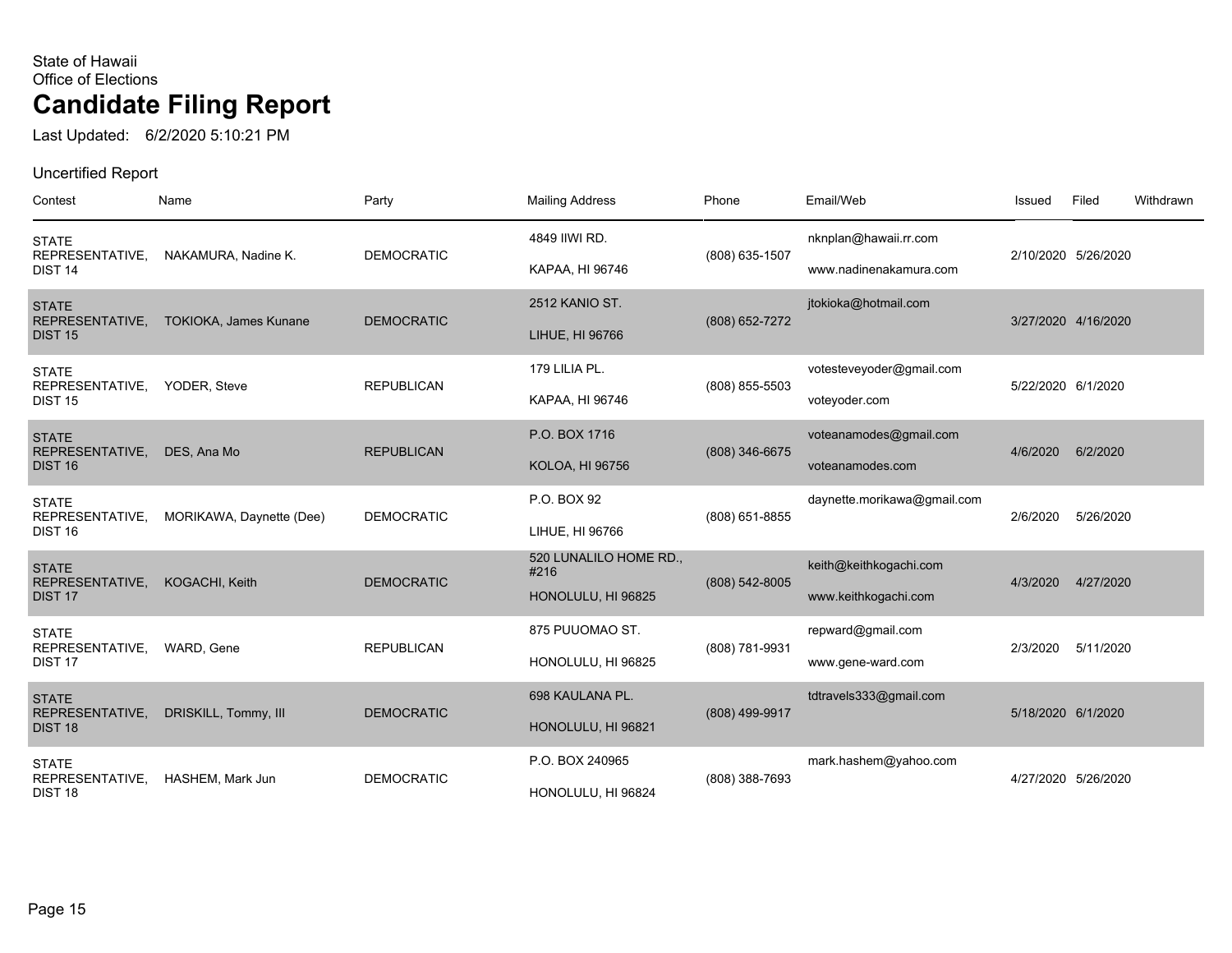Last Updated: 6/2/2020 5:10:21 PM

| Contest                                               | Name                        | Party                    | <b>Mailing Address</b>                        | Phone              | Email/Web                                                 | Issued             | Filed               | Withdrawn |
|-------------------------------------------------------|-----------------------------|--------------------------|-----------------------------------------------|--------------------|-----------------------------------------------------------|--------------------|---------------------|-----------|
| <b>STATE</b><br>REPRESENTATIVE,<br>DIST <sub>18</sub> | FORD, Lori                  | <b>REPUBLICAN</b>        | P.O. BOX 240013<br>HONOLULU, HI 96824         | (202) 505-3344     | voteloriford@gmail.com<br>www.voteloriford.com            |                    | 5/26/2020 5/27/2020 |           |
| <b>STATE</b><br>REPRESENTATIVE,<br>DIST <sub>19</sub> | CHEN, Wayne                 | <b>GREEN</b>             | P.O. BOX 240208<br>HONOLULU, HI 96824         | (619) 663-8806     | chenwantschange@gmail.com                                 | 5/28/2020          |                     |           |
| <b>STATE</b><br>REPRESENTATIVE,<br>DIST <sub>19</sub> | CHEN, Wayne                 | <b>AMERICAN SHOPPING</b> | P.O. BOX 240208<br>HONOLULU, HI 96824         | $(619) 663 - 8806$ | chenwantschange@gmail.com                                 | 5/29/2020 6/2/2020 |                     |           |
| <b>STATE</b><br>REPRESENTATIVE,<br>DIST <sub>19</sub> | CHEN, Wayne                 | <b>NONPARTISAN</b>       | P.O. BOX 240208<br>HONOLULU, HI 96824         | (619) 663-8806     | chenwantschange@gmail.com                                 | 5/28/2020          |                     |           |
| <b>STATE</b><br>REPRESENTATIVE,<br>DIST <sub>19</sub> | KOBAYASHI, Bertrand (Bert)  | <b>DEMOCRATIC</b>        | 3325 MAUNALOA AVE., #C<br>HONOLULU, HI 96816  | (808) 732-2655     | bkobay@gmail.com                                          | 2/10/2020 3/9/2020 |                     |           |
| <b>STATE</b><br>REPRESENTATIVE,<br>DIST <sub>19</sub> | PARRISH, Michael L. (Mike)  | <b>NONPARTISAN</b>       | 4348 WAIALAE AVE., #174<br>HONOLULU, HI 96816 | (808) 989-3194     | michaellparrish@yahoo.com                                 | 4/23/2020 6/2/2020 |                     |           |
| <b>STATE</b><br>REPRESENTATIVE,<br>DIST <sub>19</sub> | YIM, Ronald                 | <b>REPUBLICAN</b>        | P.O. BOX 88976<br>HONOLULU, HI 96830          |                    |                                                           | 4/27/2020          |                     |           |
| <b>STATE</b><br>REPRESENTATIVE,<br>DIST <sub>20</sub> | ALLEN, Julia E.             | <b>REPUBLICAN</b>        | 1907 SAINT LOUIS DR.<br>HONOLULU, HI 96816    | (808) 255-8915     | juliaelizabethallen@gmail.com<br>www.julia20.com          | 2/7/2020           | 5/26/2020           |           |
| <b>STATE</b><br>REPRESENTATIVE,<br><b>DIST 20</b>     | GARDNER, Rebecca P. (Becky) | <b>DEMOCRATIC</b>        | 1258 CENTER ST., #A<br>HONOLULU, HI 96816     | (808) 772-0521     | vote@beckygardnerhawaii.com<br>www.beckygardnerhawaii.com | 2/3/2020           | 6/1/2020            |           |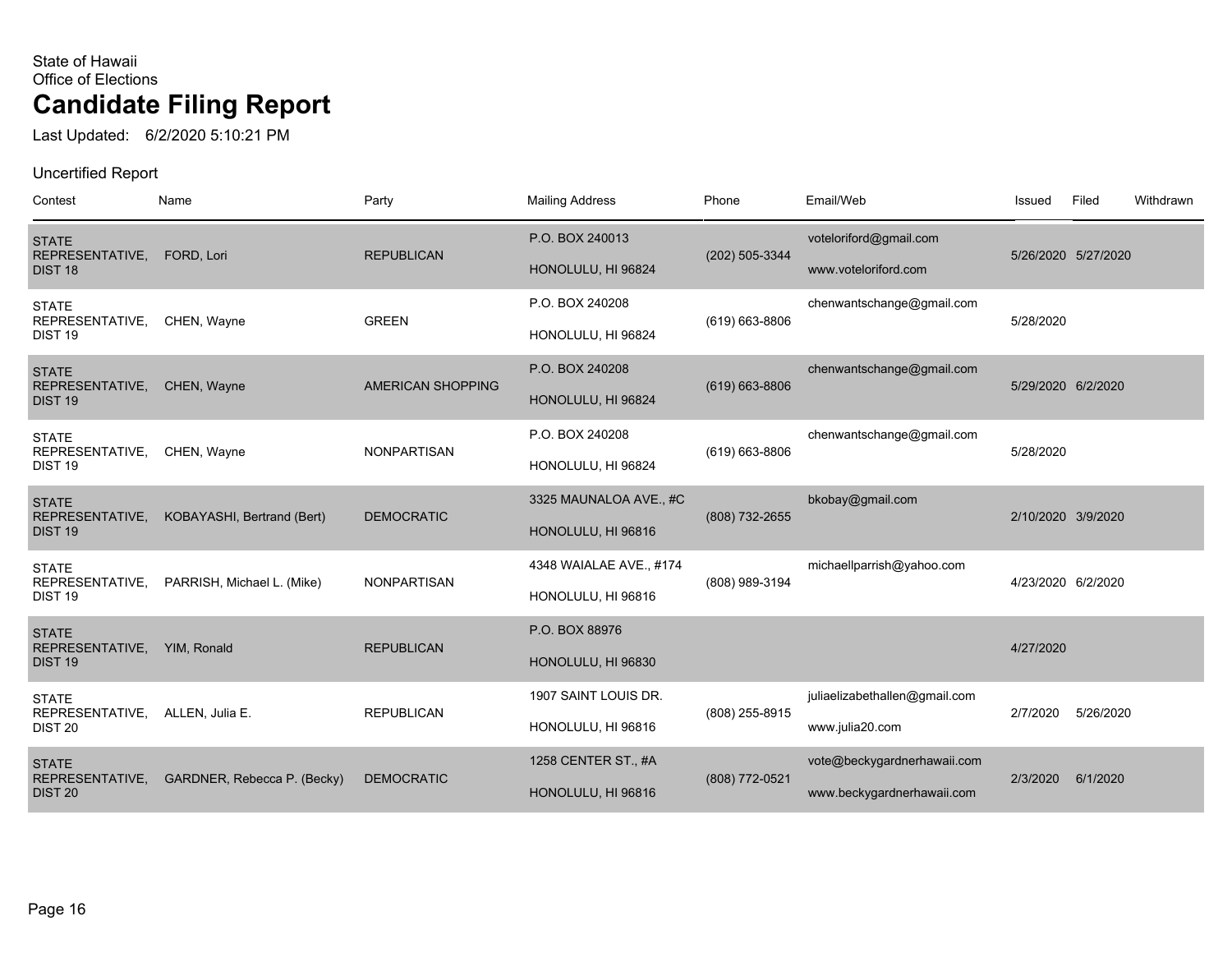Last Updated: 6/2/2020 5:10:21 PM

| Contest                               | Name                | Party             | <b>Mailing Address</b>     | Phone          | Email/Web                 | Issued    | Filed               | Withdrawn |
|---------------------------------------|---------------------|-------------------|----------------------------|----------------|---------------------------|-----------|---------------------|-----------|
| <b>STATE</b><br>REPRESENTATIVE,       | ISHIBASHI, Jay I.   | <b>DEMOCRATIC</b> | P.O. BOX 11119             | (808) 734-0001 | 2020ishibashi@gmail.com   |           | 3/24/2020 5/27/2020 |           |
| <b>DIST 20</b>                        |                     |                   | HONOLULU, HI 96828         |                | www.jayishibashi.com      |           |                     |           |
| <b>STATE</b><br>REPRESENTATIVE,       | SAYAMA, Jackson     | <b>DEMOCRATIC</b> | P.O. BOX 283173            | (808) 517-0769 | jackson@jacksonsayama.com | 5/1/2020  | 5/29/2020           |           |
| DIST <sub>20</sub>                    |                     |                   | HONOLULU, HI 96828         |                | www.jacksonsayama.com     |           |                     |           |
| <b>STATE</b><br>REPRESENTATIVE,       | TURBIN, Derek A.    | <b>DEMOCRATIC</b> | 1441 PALOLO AVE.           | (808) 342-4900 | derek@derekturbin.com     |           | 4/14/2020 4/23/2020 |           |
| <b>DIST 20</b>                        |                     |                   | HONOLULU, HI 96816         |                | www.derekturbin.com       |           |                     |           |
| <b>STATE</b>                          |                     | <b>DEMOCRATIC</b> | 2100 DATE ST., #305        |                | repnishimoto@gmail.com    | 3/4/2020  | 5/6/2020            |           |
| REPRESENTATIVE,<br><b>DIST 21</b>     | NISHIMOTO, Scott Y. |                   | HONOLULU, HI 96826         | (808) 779-7845 |                           |           |                     |           |
| <b>STATE</b><br>REPRESENTATIVE,       | BROWER, Tom         | <b>DEMOCRATIC</b> | 469 ENA RD., #2701         | (808) 398-5653 | tom.brower@gmail.com      | 2/7/2020  | 2/20/2020           |           |
| <b>DIST 22</b>                        |                     |                   | HONOLULU, HI 96815         |                |                           |           |                     |           |
| <b>STATE</b><br>REPRESENTATIVE,       | HOBSON, Scott A.    | <b>REPUBLICAN</b> | 1911 KALAKAUA AVE., #507   | (808) 499-4180 | scotth0522@gmail.com      | 5/19/2020 |                     |           |
| DIST <sub>22</sub>                    |                     |                   | HONOLULU, HI 96815         |                |                           |           |                     |           |
| <b>STATE</b><br>REPRESENTATIVE,       | OCHS, Nicholas R.   | <b>REPUBLICAN</b> | 2550 KUHIO AVE., #1201     | (260) 504-1704 | nick.ochs@gmail.com       | 2/7/2020  | 5/26/2020           |           |
| DIST <sub>22</sub>                    |                     |                   | HONOLULU, HI 96815         |                |                           |           |                     |           |
| <b>STATE</b>                          |                     | <b>DEMOCRATIC</b> | 1585 KAPIOLANI BLVD., #728 |                | adrianktam@gmail.com      |           | 2/20/2020 5/18/2020 |           |
| REPRESENTATIVE,<br><b>DIST 22</b>     | TAM, Adrian         |                   | HONOLULU, HI 96814         | (808) 388-8281 | www.adrianforhawaii.com   |           |                     |           |
| <b>STATE</b>                          |                     |                   | P.O. BOX 61296             |                | daleforhouse@gmail.com    |           |                     |           |
| REPRESENTATIVE,<br>DIST <sub>23</sub> | KOBAYASHI, Dale     | <b>DEMOCRATIC</b> | HONOLULU, HI 96839         | (808) 988-0927 |                           |           | 2/20/2020 5/26/2020 |           |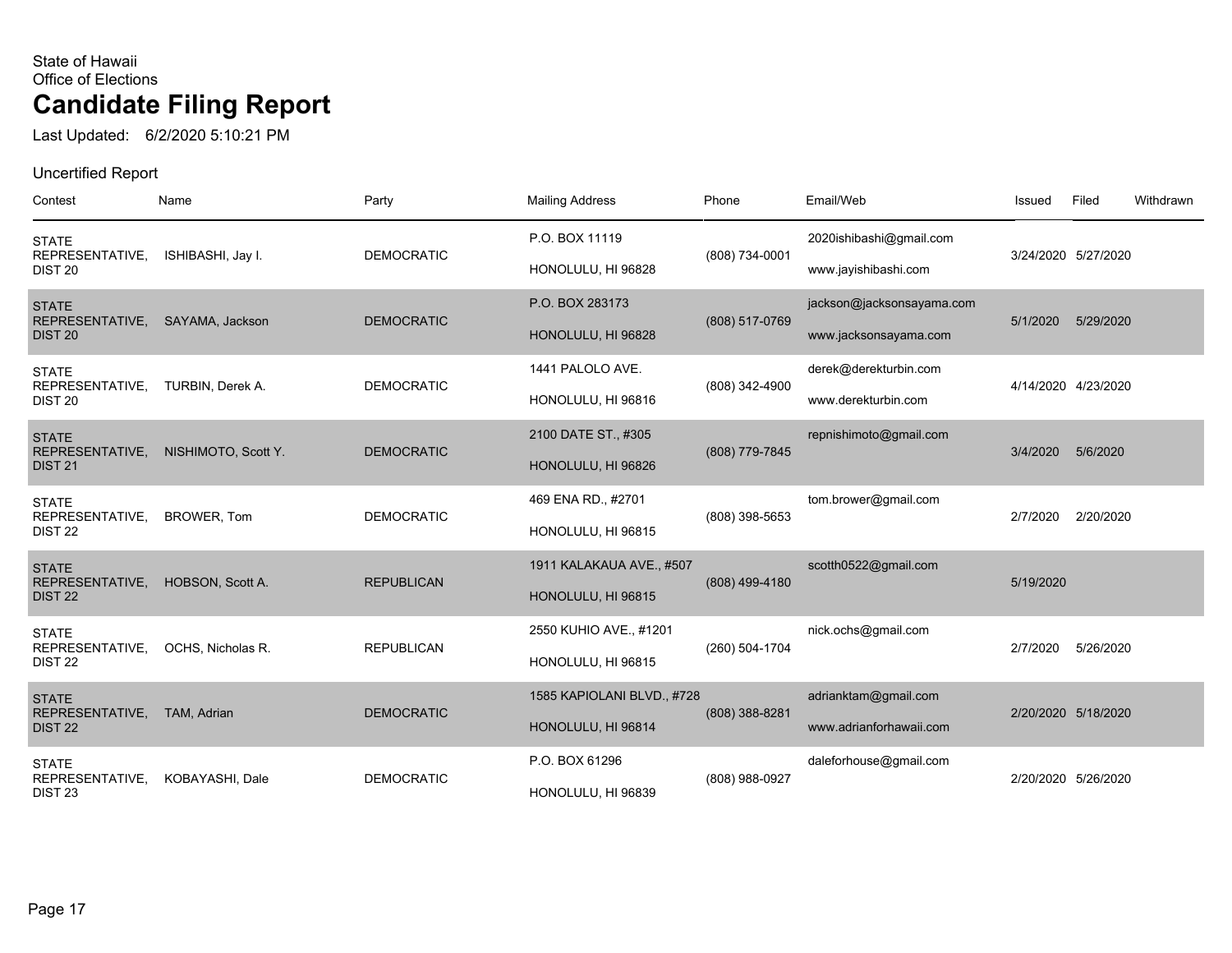Last Updated: 6/2/2020 5:10:21 PM

| Contest                                               | Name                     | Party              | <b>Mailing Address</b>                            | Phone          | Email/Web                                         | Issued             | Filed               | Withdrawn |
|-------------------------------------------------------|--------------------------|--------------------|---------------------------------------------------|----------------|---------------------------------------------------|--------------------|---------------------|-----------|
| <b>STATE</b><br>REPRESENTATIVE,<br><b>DIST 24</b>     | BELATTI, Della Au        | <b>DEMOCRATIC</b>  | P.O. BOX 900<br>HONOLULU, HI 96808                | (808) 393-0594 | daubelatti@gmail.com                              |                    | 3/16/2020 5/29/2020 |           |
| <b>STATE</b><br>REPRESENTATIVE,<br>DIST <sub>24</sub> | ROBOTTI, Paul F.         | <b>NONPARTISAN</b> | 1617 S. BERETANIA ST., #808<br>HONOLULU, HI 96826 | (808) 255-7086 | paulrobotti@yahoo.com                             | 5/13/2020          |                     |           |
| <b>STATE</b><br>REPRESENTATIVE,<br><b>DIST 24</b>     | SEXTON, Andy, Jr. (Umi)  | <b>ALOHA AINA</b>  | P.O. BOX 8146<br>HONOLULU, HI 96830               | (808) 852-8884 | drsax711@gmail.com                                | 4/30/2020 6/2/2020 |                     |           |
| <b>STATE</b><br>REPRESENTATIVE,<br><b>DIST 25</b>     | LUKE, Sylvia             | <b>DEMOCRATIC</b>  | P.O. BOX 2804<br>HONOLULU, HI 96803               | (808) 927-2835 | repluke00@gmail.com                               | 3/16/2020 5/1/2020 |                     |           |
| <b>STATE</b><br>REPRESENTATIVE,<br><b>DIST 26</b>     | <b>IWAMOTO, Kim Coco</b> | <b>DEMOCRATIC</b>  | P.O. BOX 22136<br>HONOLULU, HI 96823              | (808) 664-3830 | kimcoco@kimcoco.com<br>www.kimcoco.com            |                    | 2/25/2020 5/20/2020 |           |
| <b>STATE</b><br>REPRESENTATIVE,<br><b>DIST 26</b>     | SAIKI, Scott K.          | <b>DEMOCRATIC</b>  | P.O. BOX 12022<br>HONOLULU, HI 96828              | (808) 200-1436 | scottsaiki@gmail.com                              |                    | 2/18/2020 3/20/2020 |           |
| <b>STATE</b><br>REPRESENTATIVE,<br>DIST <sub>27</sub> | OHNO, Takashi            | <b>DEMOCRATIC</b>  | P.O. BOX 3291<br>HONOLULU, HI 96801               | (808) 631-7579 | takashi@takashiohno.com                           |                    | 2/11/2020 5/13/2020 |           |
| <b>STATE</b><br>REPRESENTATIVE,<br>DIST <sub>27</sub> | RICHEY, Steven A.        | <b>LIBERTARIAN</b> | 2033 NUUANU AVE., #6A<br>HONOLULU, HI 96817       | (808) 721-7094 | steve.richey71@gmail.com                          | 5/4/2020           |                     |           |
| <b>STATE</b><br>REPRESENTATIVE,<br>DIST <sub>28</sub> | MIZUNO, John M.          | <b>DEMOCRATIC</b>  | P.O. BOX 215<br>HONOLULU, HI 96810                | (808) 741-4503 | jojemay@yahoo.com<br>www.facebook.com/john.mizuno | 3/18/2020 5/5/2020 |                     |           |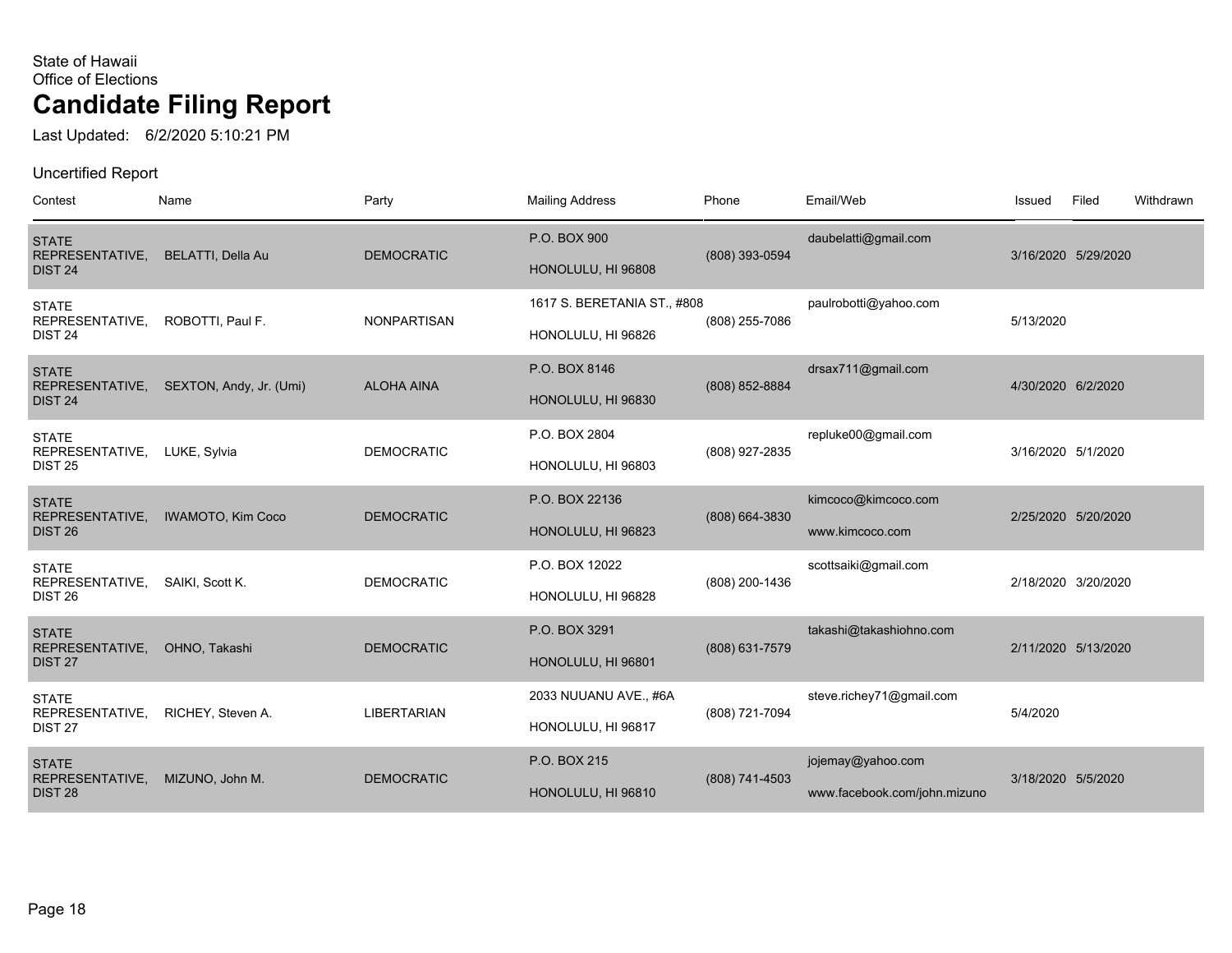Last Updated: 6/2/2020 5:10:21 PM

| Contest                               | Name                            | Party             | <b>Mailing Address</b>  | Phone          | Email/Web                    | Issued              | Filed     | Withdrawn |
|---------------------------------------|---------------------------------|-------------------|-------------------------|----------------|------------------------------|---------------------|-----------|-----------|
| <b>STATE</b><br>REPRESENTATIVE,       | HOLT, Daniel                    | <b>DEMOCRATIC</b> | 1461 N. SCHOOL ST.      | (808) 222-0055 | theholthui@gmail.com         | 4/22/2020 6/1/2020  |           |           |
| DIST <sub>29</sub>                    |                                 |                   | HONOLULU, HI 96817      |                | www.votedanielholt.com       |                     |           |           |
| <b>STATE</b><br>REPRESENTATIVE,       | LOGUE, James                    | <b>DEMOCRATIC</b> | 1255 NUUANU AVE., #E702 | (808) 489-0792 | james@logueforhouse.com      | 2/4/2020            | 2/11/2020 |           |
| <b>DIST 29</b>                        |                                 |                   | HONOLULU, HI 96817      |                | www.logueforhouse.com        |                     |           |           |
| <b>STATE</b>                          |                                 | <b>REPUBLICAN</b> | 3950 PAINE CIR.         |                | nzhinza@gmail.com            | 3/20/2020 6/2/2020  |           |           |
| REPRESENTATIVE,<br>DIST <sub>30</sub> | AZINGA, P. M. (Pualani)         |                   | HONOLULU, HI 96818      | (808) 784-9024 |                              |                     |           |           |
| <b>STATE</b>                          |                                 |                   | 936 KALIHI ST.          |                | rmcachola@yahoo.com          |                     |           |           |
| REPRESENTATIVE,<br>DIST <sub>30</sub> | CACHOLA, Romy M.                | <b>DEMOCRATIC</b> | HONOLULU, HI 96819      | (808) 845-5433 |                              | 2/3/2020            | 5/20/2020 |           |
| <b>STATE</b>                          |                                 |                   | 1110 NUUANU AVE.        |                | sonnyganaden@gmail.com       |                     |           |           |
| REPRESENTATIVE,<br>DIST <sub>30</sub> | GANADEN, Ernesto M. (Sonny)     | <b>DEMOCRATIC</b> | HONOLULU, HI 96817      | (808) 294-9949 | www.ganadenforhawaii.org     | 2/3/2020            | 5/12/2020 |           |
| <b>STATE</b>                          |                                 |                   | 1218 RICHARD LN., #A    |                | 808tess@gmail.com            |                     |           |           |
| REPRESENTATIVE,<br><b>DIST 30</b>     | <b>QUILINGKING, Tess Abalos</b> | <b>REPUBLICAN</b> | HONOLULU, HI 96819      | (808) 372-4339 | www.votetess.com             | 3/27/2020 6/1/2020  |           |           |
| <b>STATE</b>                          |                                 |                   | P.O. BOX 30388          |                | elect.johanson@gmail.com     |                     |           |           |
| REPRESENTATIVE,<br>DIST <sub>31</sub> | JOHANSON, Aaron Ling            | <b>DEMOCRATIC</b> | HONOLULU, HI 96820      |                | www.votejohanson.com         | 2/13/2020 5/21/2020 |           |           |
| <b>STATE</b>                          |                                 |                   | P.O. BOX 1707           |                | lindaichiyama@gmail.com      |                     |           |           |
| REPRESENTATIVE,<br>DIST <sub>32</sub> | ICHIYAMA, Linda                 | <b>DEMOCRATIC</b> | AIEA, HI 96701          | (808) 392-4547 | www.lindaichiyama.com        | 3/17/2020 5/28/2020 |           |           |
| <b>STATE</b>                          |                                 |                   | P.O. BOX 841            |                | arakakiforaiea@hawaii.rr.com |                     |           |           |
| REPRESENTATIVE,<br>DIST <sub>33</sub> | ARAKAKI, Tracy Aaron            | <b>DEMOCRATIC</b> | AIEA, HI 96701          | (808) 487-1474 | www.arakakiforaiea.com       | 5/29/2020 6/2/2020  |           |           |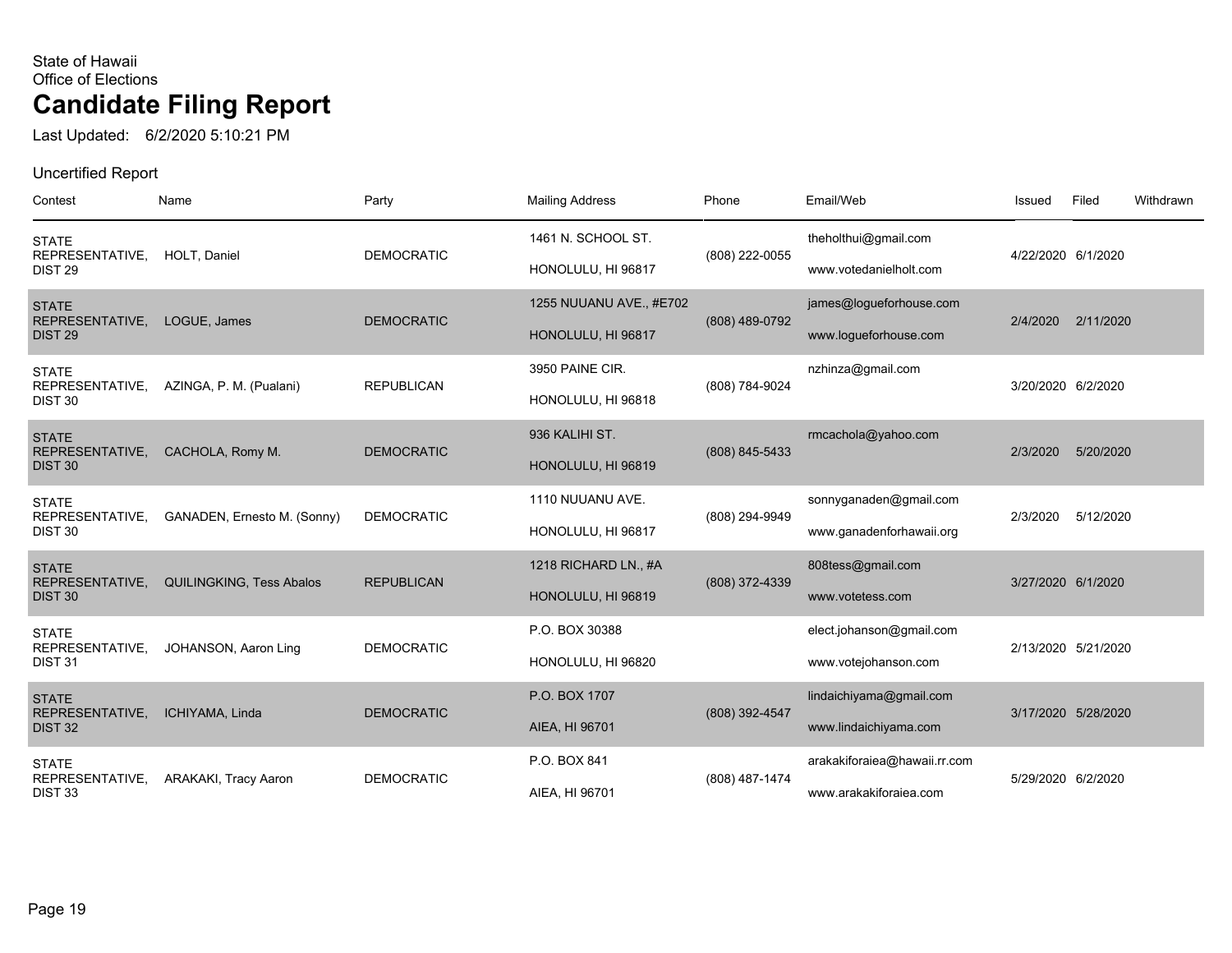Last Updated: 6/2/2020 5:10:21 PM

| Contest                                               | Name                      | Party             | <b>Mailing Address</b>                     | Phone          | Email/Web                                            | Issued             | Filed               | Withdrawn |
|-------------------------------------------------------|---------------------------|-------------------|--------------------------------------------|----------------|------------------------------------------------------|--------------------|---------------------|-----------|
| <b>STATE</b><br>REPRESENTATIVE,<br><b>DIST 33</b>     | BOYETTE, Jennifer (Jenny) | <b>REPUBLICAN</b> | P.O. BOX 518<br>AIEA, HI 96701             | (808) 492-8800 | voteboyette@gmail.com<br>www.voteboyette.com         |                    | 5/21/2020 5/29/2020 |           |
| <b>STATE</b><br>REPRESENTATIVE,<br>DIST <sub>33</sub> | KONG, Sam Satoru          | <b>DEMOCRATIC</b> | 98-818 KAONOHI ST., #F<br>AIEA, HI 96701   | (808) 699-0222 | samkong@hawaii.rr.com                                | 2/21/2020 5/8/2020 |                     |           |
| <b>STATE</b><br>REPRESENTATIVE,<br><b>DIST 34</b>     | SIMON, Keone F.           | <b>REPUBLICAN</b> | P.O. BOX 584<br>PEARL CITY, HI 96782       | (808) 518-5333 | votekeonesimon@gmail.com<br>www.votekeonesimon.com   | 2/7/2020           | 3/2/2020            |           |
| <b>STATE</b><br>REPRESENTATIVE,<br>DIST <sub>34</sub> | TAKAYAMA, Gregg           | <b>DEMOCRATIC</b> | 1639 HOOLANA ST.<br>PEARL CITY, HI 96782   | (808) 382-3212 | greggtakayama@hawaii.rr.com<br>www.greggtakayama.com |                    | 2/10/2020 5/15/2020 |           |
| <b>STATE</b><br>REPRESENTATIVE,<br><b>DIST 35</b>     | HOOD, Carl E.             | <b>REPUBLICAN</b> | 94-1036 LUMIHOAHU ST.<br>WAIPAHU, HI 96797 | (808) 218-3357 | hooduardo29@gmail.com                                | 5/15/2020 6/1/2020 |                     |           |
| <b>STATE</b><br>REPRESENTATIVE,<br><b>DIST 35</b>     | KAHAU, Keline-Kameyo      | <b>ALOHA AINA</b> | 913 PUU KULA DR.<br>PEARL CITY, HI 96782   | (808) 673-9606 | hunaz290@yahoo.com                                   | 4/3/2020           | 4/17/2020           |           |
| <b>STATE</b><br>REPRESENTATIVE,<br><b>DIST 35</b>     | TAKUMI, Roy M.            | <b>DEMOCRATIC</b> | 1001 LUEHU ST.<br>PEARL CITY, HI 96782     | (808) 258-5364 | reptakumi@hotmail.com                                |                    | 2/18/2020 5/13/2020 |           |
| <b>STATE</b><br>REPRESENTATIVE,<br>DIST <sub>36</sub> | LA CHICA, Trish           | <b>DEMOCRATIC</b> | 94-081 PUANANE LP.<br>MILILANI, HI 96789   | (808) 799-4620 | hello@trishlachica.com<br>www.trishlachica.com       |                    | 2/14/2020 2/28/2020 |           |
| <b>STATE</b><br>REPRESENTATIVE,<br><b>DIST 36</b>     | LEE, Marilyn B.           | <b>DEMOCRATIC</b> | 95-170 NEWE PL.<br>MILILANI, HI 96789      | (808) 542-4438 | marilyn@marilynblee.com<br>www.marilynblee.com       | 2/7/2020           | 5/4/2020            |           |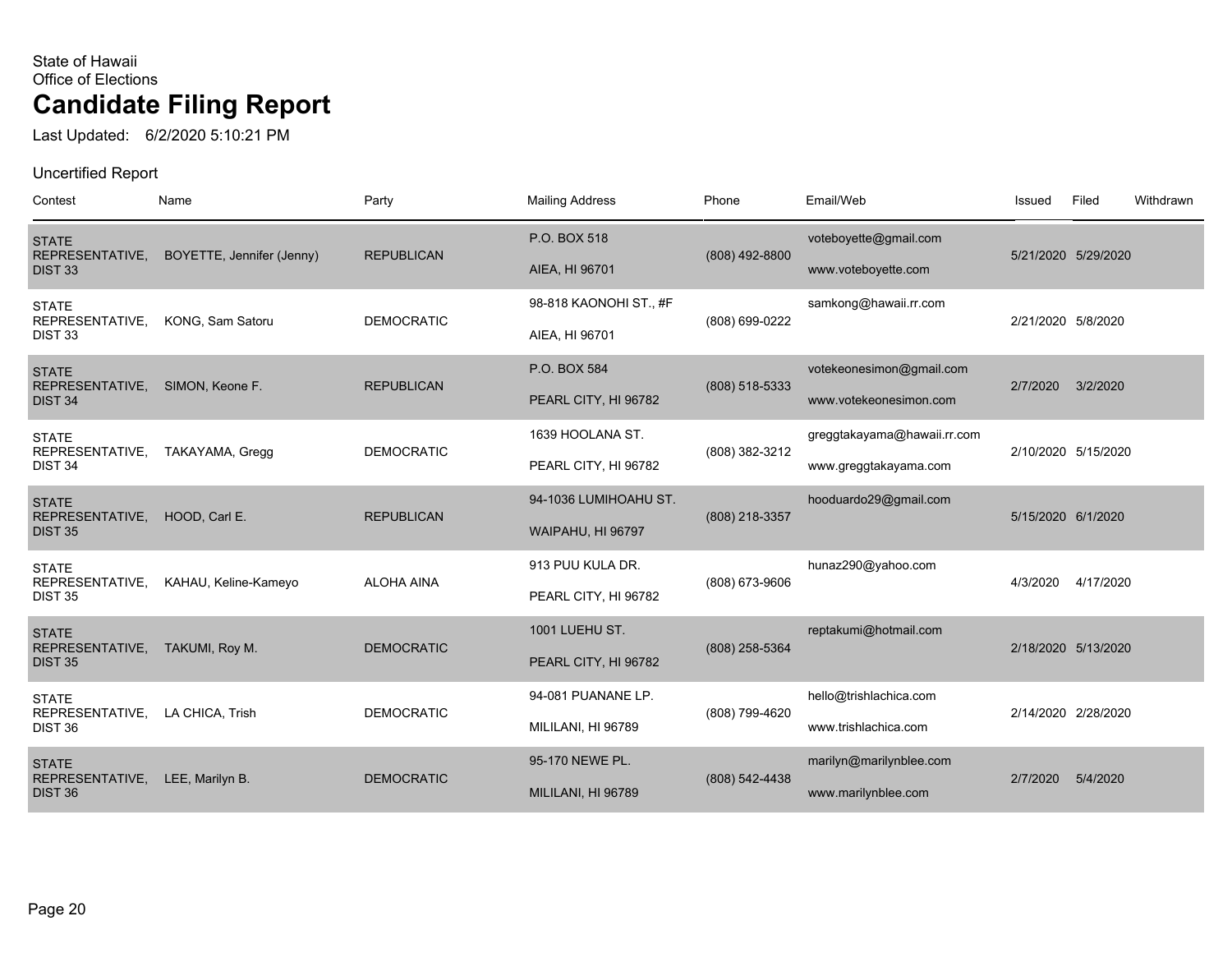Last Updated: 6/2/2020 5:10:21 PM

| Contest                                               | Name                         | Party             | <b>Mailing Address</b>                    | Phone            | Email/Web                                                      | Issued             | Filed               | Withdrawn |
|-------------------------------------------------------|------------------------------|-------------------|-------------------------------------------|------------------|----------------------------------------------------------------|--------------------|---------------------|-----------|
| <b>STATE</b><br>REPRESENTATIVE,<br>DIST <sub>36</sub> | OKIMOTO, Val                 | <b>REPUBLICAN</b> | P.O. BOX 894045<br>MILILANI, HI 96789     | (808) 392-7508   | val@valokimoto.com<br>www.valokimoto.com                       | 2/10/2020 5/8/2020 |                     |           |
| <b>STATE</b><br>REPRESENTATIVE,                       | SVRCINA, Emil                | <b>REPUBLICAN</b> | 94-570 POLOAHILANI ST.                    | (808) 256-6473   | emilsvrcina@gmail.com                                          | 5/28/2020 6/2/2020 |                     |           |
| DIST <sub>37</sub><br><b>STATE</b><br>REPRESENTATIVE, | YAMANE, Ryan I.              | <b>DEMOCRATIC</b> | MILILANI, HI 96789<br>94-1466 OKUPU ST.   | (808) 551-2093   | www.emilclearchoice.com<br>friendsyamane@hawaii.rr.com         |                    | 2/12/2020 5/28/2020 |           |
| DIST 37<br><b>STATE</b>                               |                              |                   | WAIPAHU, HI 96797<br>P.O. BOX 970081      |                  | friendsofhenryaquino@gmail.com                                 |                    |                     |           |
| REPRESENTATIVE,<br>DIST <sub>38</sub><br><b>STATE</b> | AQUINO, Henry J.C.           | <b>DEMOCRATIC</b> | WAIPAHU, HI 96797<br>P.O. BOX 971516      | (808) 780-9157   | tycullenhouse39@gmail.com                                      |                    | 2/12/2020 5/28/2020 |           |
| REPRESENTATIVE,<br>DIST <sub>39</sub>                 | CULLEN, Ty J.K.              | <b>DEMOCRATIC</b> | WAIPAHU, HI 96797                         | (808) 479-9772   |                                                                |                    | 2/12/2020 5/28/2020 |           |
| <b>STATE</b><br>REPRESENTATIVE,<br>DIST <sub>39</sub> | <b>MAGLINTI, Austin L.S.</b> | <b>REPUBLICAN</b> | 91-120 AIPOOLA PL.<br>EWA BEACH, HI 96706 | $(808)$ 673-6896 | austinmaglinti@gmail.com<br>www.austinmaglinti.com             |                    | 3/27/2020 5/20/2020 |           |
| <b>STATE</b><br>REPRESENTATIVE,<br><b>DIST 40</b>     | MARTINEZ, Rose               | <b>DEMOCRATIC</b> | P.O. BOX 60492<br>EWA BEACH, HI 96706     | (808) 224-1261   | rosebella.martinez@icloud.com                                  | 3/3/2020           | 6/1/2020            |           |
| <b>STATE</b><br>REPRESENTATIVE,<br><b>DIST 40</b>     | MCDERMOTT, Bob               | <b>REPUBLICAN</b> | 91-982 OLOLANI ST.<br>EWA BEACH, HI 96706 | (808) 371-4605   | representativemcdermott@gmail.co<br>m<br>www.votemcdermott.com | 3/11/2020 5/1/2020 |                     |           |
| <b>STATE</b><br>REPRESENTATIVE,<br><b>DIST 41</b>     | ALCOS, David (Bradda)        | <b>REPUBLICAN</b> | P.O. BOX 2027<br>EWA BEACH, HI 96706      | (808) 864-6928   | teamalcos41@gmail.com                                          |                    | 5/26/2020 5/29/2020 |           |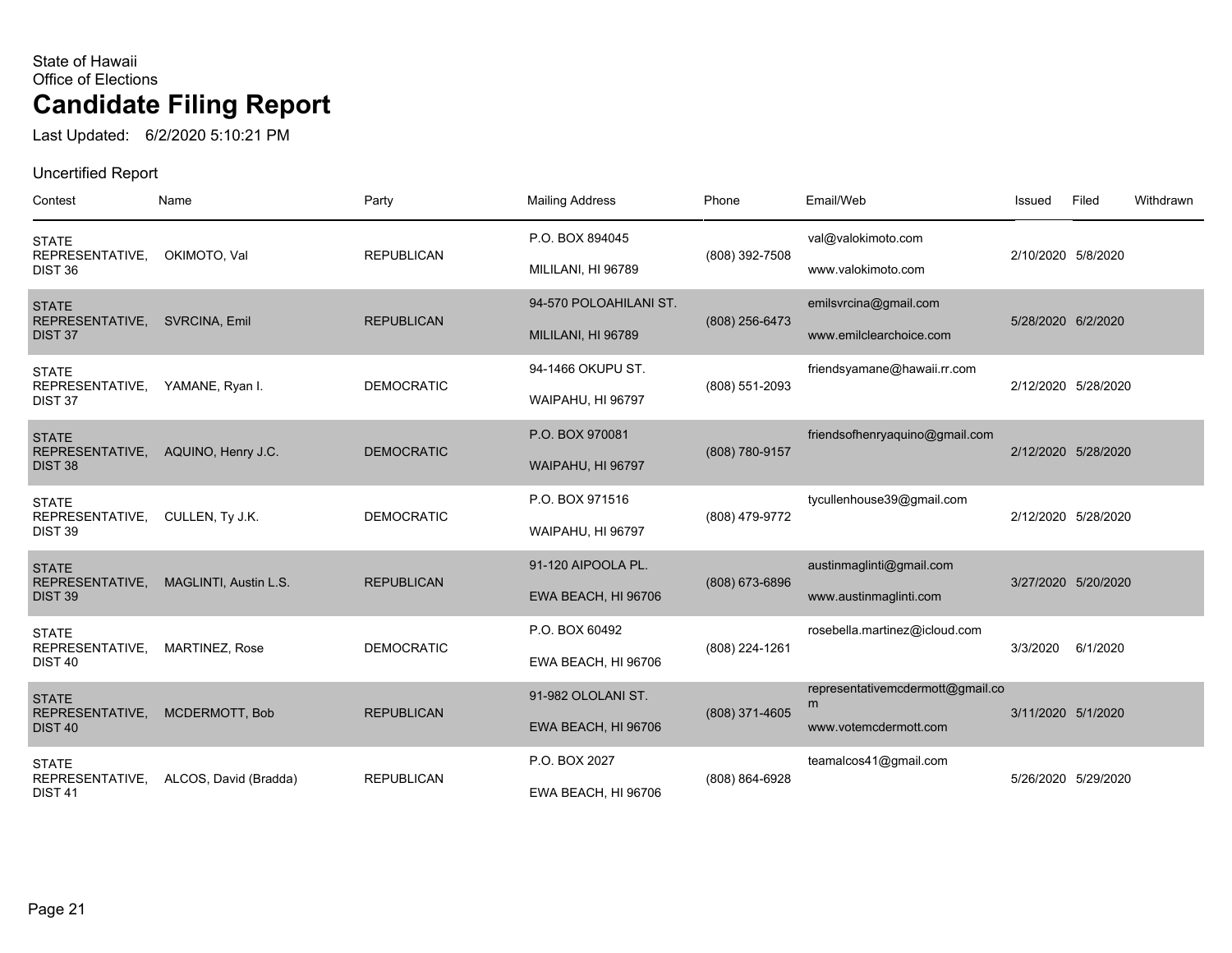Last Updated: 6/2/2020 5:10:21 PM

| Contest                                               | Name                        | Party              | <b>Mailing Address</b>                                     | Phone          | Email/Web                                                                                        | Issued             | Filed               | Withdrawn |
|-------------------------------------------------------|-----------------------------|--------------------|------------------------------------------------------------|----------------|--------------------------------------------------------------------------------------------------|--------------------|---------------------|-----------|
| <b>STATE</b><br>REPRESENTATIVE,<br><b>DIST 41</b>     | CABANILLA ARAKAWA, Rida     | <b>DEMOCRATIC</b>  | 91-983 WAIHUA PL.<br>EWA BEACH, HI 96706                   | (808) 779-3655 | colcabanilla@gmail.com<br>www.ridacabanilla.com                                                  | 2/14/2020          |                     |           |
| <b>STATE</b><br>REPRESENTATIVE,<br><b>DIST 41</b>     | CAMARA, Michael J.          | <b>REPUBLICAN</b>  | 91-1087 KAIMALIE ST., #2R3<br>EWA BEACH, HI 96706          | (808) 205-5057 | mauimike1972@gmail.com                                                                           | 4/16/2020          |                     |           |
| <b>STATE</b><br>REPRESENTATIVE,<br><b>DIST 41</b>     | LOCKE, Jason R.             | <b>REPUBLICAN</b>  | 91-1019 PUAMAEOLE ST.,<br>#1T<br>EWA BEACH, HI 96706       | (808) 383-0399 | teamlocke@yahoo.com                                                                              | 2/24/2020          |                     |           |
| <b>STATE</b><br>REPRESENTATIVE,<br><b>DIST 41</b>     | LOPRESTI, Matthew S. (Matt) | <b>DEMOCRATIC</b>  | 91-1411 KEONEULA BLVD.,<br>#2106<br>EWA BEACH, HI 96706    | (808) 489-0487 | matt_lopresti@yahoo.com<br>www.matt4ewa.com                                                      |                    | 2/12/2020 3/16/2020 |           |
| <b>STATE</b><br>REPRESENTATIVE,<br><b>DIST 41</b>     | MALDONADO, Mokihana         | <b>DEMOCRATIC</b>  | P.O. BOX 60610<br>EWA BEACH, HI 96706                      | (808) 354-6619 | mokihanahawaii84@gmail.com                                                                       | 3/18/2020 5/1/2020 |                     |           |
| <b>STATE</b><br>REPRESENTATIVE,<br><b>DIST 41</b>     | RATHBUN, Amanda J.          | <b>DEMOCRATIC</b>  | 91-1019 KAI WANA ST.<br>EWA BEACH, HI 96706                | (808) 348-4076 | ajrathbun112000@gmail.com                                                                        |                    | 5/14/2020 5/18/2020 |           |
| <b>STATE</b><br>REPRESENTATIVE,<br>DIST <sub>41</sub> | UEHARA, Ryan Isamu          | <b>NONPARTISAN</b> | 91-6555 KAPOLEI PKWY.<br>EWA BEACH, HI 96706               | (808) 589-9204 | ryanisamuuehara@gmail.com<br>www.sites.google.com/site/ryanforha2/4/2020<br>waiistatelegislature |                    | 6/1/2020            |           |
| <b>STATE</b><br>REPRESENTATIVE,<br>DIST <sub>42</sub> | BONOAN, Feena               | <b>LIBERTARIAN</b> | 92-149 KOHI PL.<br>KAPOLEI, HI 96707                       | (828) 638-0108 | feena26@gmail.com<br>www.feena.website                                                           | 2/3/2020           |                     |           |
| <b>STATE</b><br>REPRESENTATIVE,<br>DIST <sub>42</sub> | HAR, Sharon                 | <b>DEMOCRATIC</b>  | BOX 101, 590 FARRINGTON<br>HWY., #210<br>KAPOLEI, HI 96707 | (808) 258-0313 | rephar@gmail.com<br>www.sharonhar.com                                                            |                    | 3/13/2020 5/29/2020 |           |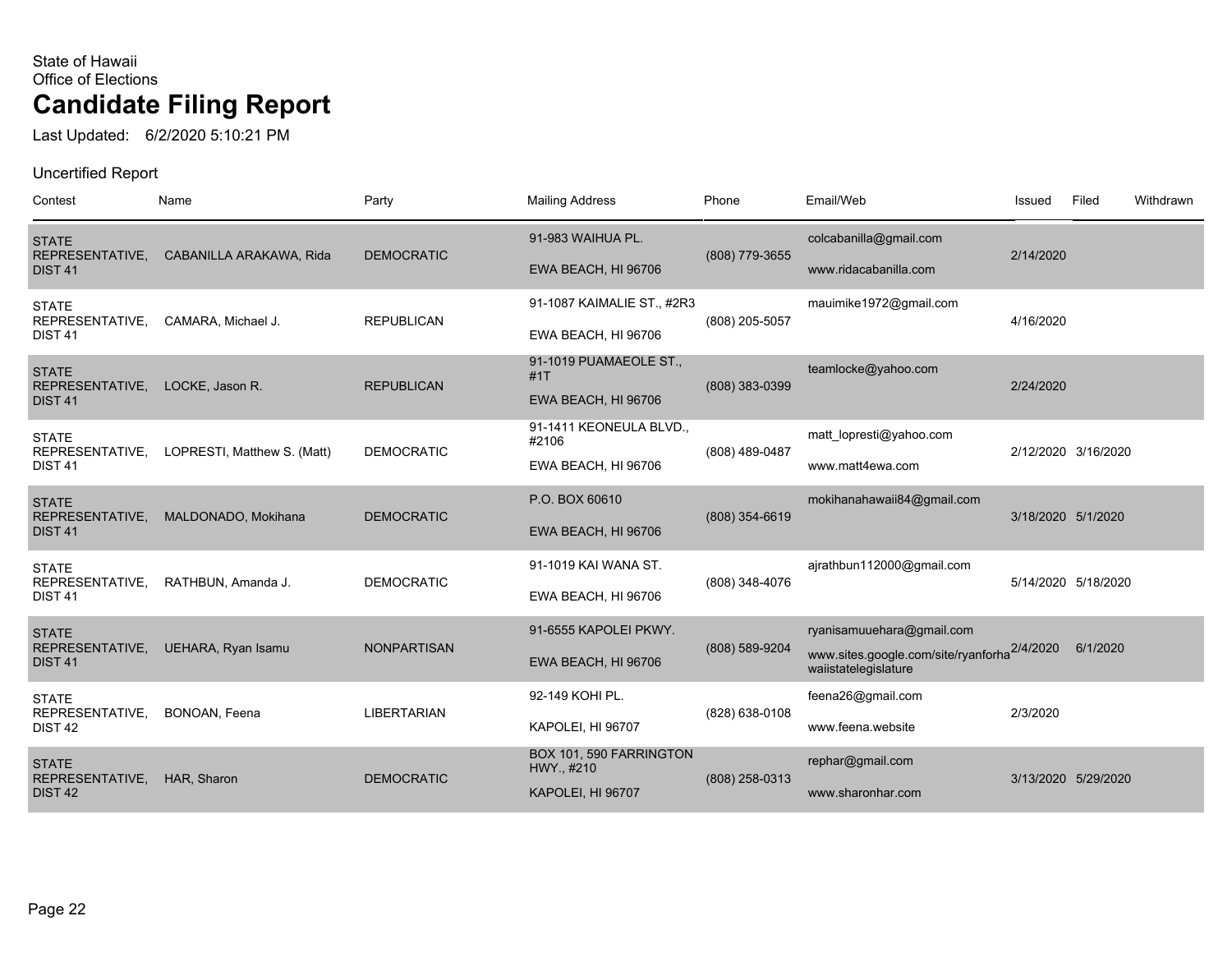Last Updated: 6/2/2020 5:10:21 PM

| Contest                                               | Name                      | Party              | <b>Mailing Address</b>                    | Phone          | Email/Web                                  | Issued             | Filed               | Withdrawn |
|-------------------------------------------------------|---------------------------|--------------------|-------------------------------------------|----------------|--------------------------------------------|--------------------|---------------------|-----------|
| <b>STATE</b><br>REPRESENTATIVE,<br>DIST <sub>42</sub> | KAM, Vickie L.P.          | <b>DEMOCRATIC</b>  | 92-717 MEHANI ST.<br>KAPOLEI, HI 96707    | (808) 542-9206 | vlpkam96707@gmail.com<br>www.vickiekam.com |                    | 2/10/2020 5/26/2020 |           |
| <b>STATE</b>                                          |                           |                    | 92-554 AKAAWA ST.                         |                | jaredmilare@gmail.com                      |                    |                     |           |
| REPRESENTATIVE,<br>DIST <sub>42</sub>                 | MILARE, Jared I.          | <b>NONPARTISAN</b> | KAPOLEI, HI 96707                         | (808) 546-9882 |                                            | 4/21/2020          |                     |           |
| <b>STATE</b><br>REPRESENTATIVE,                       | MILARE, Jared I.          | <b>LIBERTARIAN</b> | 92-554 AKAAWA ST.                         | (808) 546-9882 | jaredmilare@gmail.com                      | 4/21/2020          |                     |           |
| DIST <sub>42</sub>                                    |                           |                    | KAPOLEI, HI 96707                         |                |                                            |                    |                     |           |
| <b>STATE</b><br>REPRESENTATIVE,                       | ELI, Stacelynn Kehaulani  | <b>DEMOCRATIC</b>  | 89-198 MANO AVE., #A<br>WAIANAE, HI 96792 | (808) 384-0567 | elect.stacelynneli@gmail.com               |                    | 3/16/2020 5/26/2020 |           |
| DIST <sub>43</sub><br><b>STATE</b>                    |                           |                    | 87-123 HELELUA ST., #G108                 |                | votediamondgarcia@gmail.com                |                    |                     |           |
| REPRESENTATIVE,<br>DIST <sub>43</sub>                 | GARCIA, Diamond           | <b>REPUBLICAN</b>  | WAIANAE, HI 96792                         | (808) 953-0483 | www.diamondgarcia.com                      | 2/3/2020           | 5/26/2020           |           |
| <b>STATE</b><br>REPRESENTATIVE,                       | HOOHULI, Shaena Dela Cruz | <b>REPUBLICAN</b>  | 87-1633 MOKILA ST.                        | (808) 888-2028 | votehoohuli2020@gmail.com                  | 4/23/2020          |                     |           |
| <b>DIST 43</b>                                        |                           |                    | WAIANAE, HI 96792                         |                |                                            |                    |                     |           |
| <b>STATE</b><br>REPRESENTATIVE,                       | HOOHULI, Shaena Dela Cruz | <b>ALOHA AINA</b>  | 87-1633 MOKILA ST.                        | (808) 888-2028 | votehoohuli2020@gmail.com                  | 4/27/2020 5/5/2020 |                     |           |
| <b>DIST 43</b>                                        |                           |                    | WAIANAE, HI 96792                         |                |                                            |                    |                     |           |
| <b>STATE</b><br>REPRESENTATIVE,<br><b>DIST 43</b>     | KAHIKINA, Michael P.      | <b>DEMOCRATIC</b>  | P.O. BOX 2512<br>NANAKULI, HI 96792       | (808) 291-5244 | ainaman@icloud.com                         |                    | 5/15/2020 5/22/2020 |           |
| <b>STATE</b><br>REPRESENTATIVE,                       | ALDEGUER, Maysana Akahai  | <b>REPUBLICAN</b>  | P.O. BOX 1543                             | (808) 953-4119 | maysanalopes@gmail.com                     | 2/5/2020           | 4/27/2020           |           |
| DIST <sub>44</sub>                                    |                           |                    | WAIANAE, HI 96792                         |                |                                            |                    |                     |           |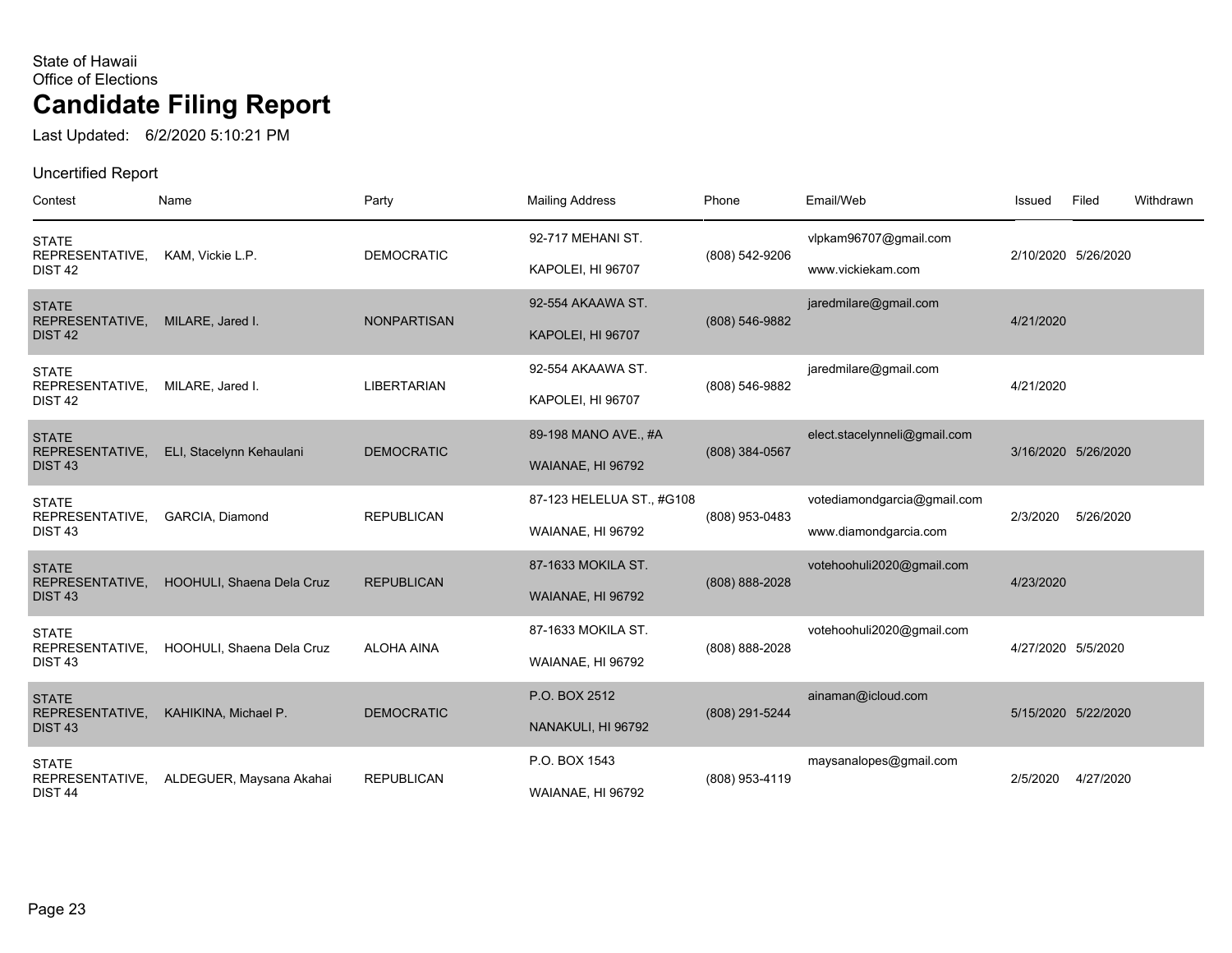Last Updated: 6/2/2020 5:10:21 PM

| Contest                                               | Name                        | Party              | <b>Mailing Address</b>                                | Phone          | Email/Web                                              | Issued    | Filed               | Withdrawn |
|-------------------------------------------------------|-----------------------------|--------------------|-------------------------------------------------------|----------------|--------------------------------------------------------|-----------|---------------------|-----------|
| <b>STATE</b><br>REPRESENTATIVE,<br>DIST <sub>44</sub> | GATES, Cedric Asuega        | <b>DEMOCRATIC</b>  | P.O. BOX 1162<br>WAIANAE, HI 96792                    | (808) 457-6385 | cedric4hawaii@gmail.com<br>www.cedricgates.com         | 2/7/2020  | 5/22/2020           |           |
| <b>STATE</b><br>REPRESENTATIVE,<br>DIST <sub>44</sub> | JORDAN, Jo                  | <b>DEMOCRATIC</b>  | P.O. BOX 1398<br>WAIANAE, HI 96792                    | (808) 722-6553 | friendsofjojordan@gmail.com                            | 4/1/2020  | 5/27/2020           |           |
| <b>STATE</b><br>REPRESENTATIVE,<br><b>DIST 44</b>     | RILEY, Tim                  | <b>DEMOCRATIC</b>  | 84-835 LAHAINA ST.<br>WAIANAE, HI 96792               | (808) 208-4453 | rileyforhawaii@yahoo.com                               | 2/14/2020 |                     |           |
| <b>STATE</b><br>REPRESENTATIVE,<br>DIST <sub>44</sub> | SIMPLICIANO, Joseph K., Jr. | <b>NONPARTISAN</b> | 86-194 LEIHOKU ST.<br>WAIANAE, HI 96792               | (808) 291-5527 | jks0609@gmail.com                                      | 2/12/2020 |                     |           |
| <b>STATE</b><br>REPRESENTATIVE,<br>DIST <sub>44</sub> | SIMPLICIANO, Joseph K., Jr. | <b>ALOHA AINA</b>  | 86-194 LEIHOKU ST.<br>WAIANAE, HI 96792               | (808) 291-5527 | jsimpliciano.alohaainaparty@gmail.c<br>om              |           | 3/30/2020 4/27/2020 |           |
| <b>STATE</b><br>REPRESENTATIVE,<br>DIST <sub>44</sub> | SIMPLICIANO, Joseph K., Jr. | <b>REPUBLICAN</b>  | 86-194 LEIHOKU ST.<br>WAIANAE, HI 96792               | (808) 291-5527 | jks0609@gmail.com                                      | 3/24/2020 |                     |           |
| <b>STATE</b><br>REPRESENTATIVE,<br><b>DIST 45</b>     | <b>CHAPMAN, Michael</b>     | <b>DEMOCRATIC</b>  | 95-310 KALOAPAU ST., #114<br>MILILANI, HI 96789       | (808) 859-0045 | chapmanforhawaii@gmail.com<br>www.chapmanforhawaii.com | 4/2/2020  | 6/1/2020            |           |
| <b>STATE</b><br>REPRESENTATIVE,<br><b>DIST 45</b>     | GRIFFIN, Christine (Hoku)   | <b>NONPARTISAN</b> | 95-2048 WAIKALANI PL.,<br>#D302<br>MILILANI, HI 96789 | (808) 255-9890 | bliekya@gmail.com                                      | 2/4/2020  |                     |           |
| <b>STATE</b><br>REPRESENTATIVE,<br><b>DIST 45</b>     | CHEAPE MATSUMOTO, Lauren    | <b>REPUBLICAN</b>  | P.O. BOX 893585<br>MILILANI, HI 96789                 | (808) 358-7816 | lauren@laurenforhawaii.com<br>www.laurenforhawaii.com  | 2/4/2020  | 3/17/2020           |           |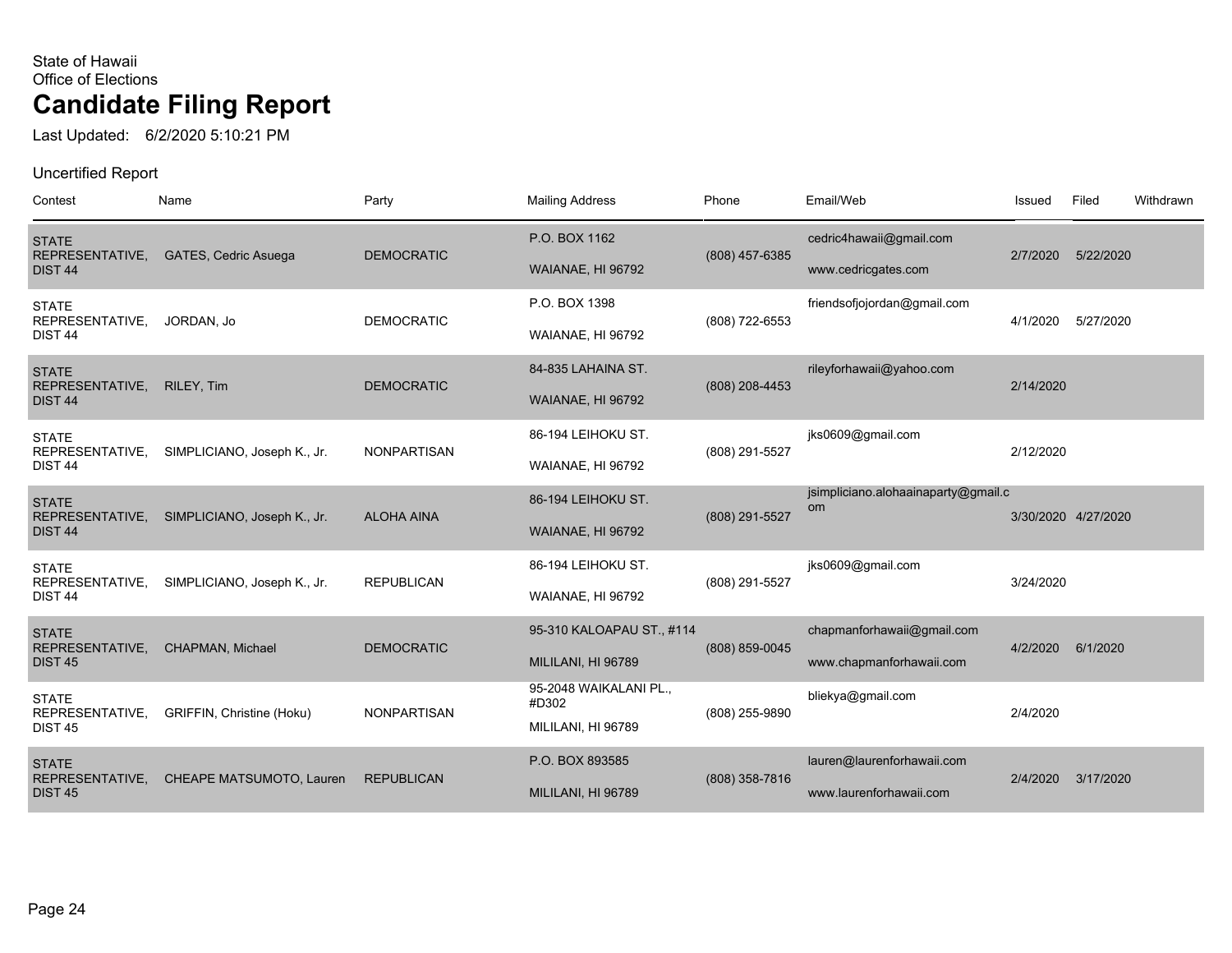Last Updated: 6/2/2020 5:10:21 PM

| Contest                                               | Name                       | Party             | <b>Mailing Address</b>                      | Phone            | Email/Web                                        | Issued             | Filed               | Withdrawn |
|-------------------------------------------------------|----------------------------|-------------------|---------------------------------------------|------------------|--------------------------------------------------|--------------------|---------------------|-----------|
| <b>STATE</b><br>REPRESENTATIVE,<br><b>DIST 46</b>     | AGSALDA, Aaron James Kaleo | <b>DEMOCRATIC</b> | 388 KILANI AVE.<br>WAHIAWA, HI 96786        | (808) 342-4061   | agsalda120@gmail.com                             | 3/2/2020           | 5/27/2020           |           |
| <b>STATE</b><br>REPRESENTATIVE,<br><b>DIST 46</b>     | PERRUSO, Amy Anastasia     | <b>DEMOCRATIC</b> | 1488 GLEN AVE.<br>WAHIAWA, HI 96786         | $(808)$ 351-0980 | amyperruso@gmail.com<br>www.voteamyperruso.com   | 2/4/2020           | 4/13/2020           |           |
| <b>STATE</b><br>REPRESENTATIVE,<br>DIST <sub>47</sub> | QUINLAN, Sean              | <b>DEMOCRATIC</b> | 66-496 PAALAA RD., #D<br>HALEIWA, HI 96712  | (808) 388-2823   | seanquinlan82@gmail.com                          |                    | 2/19/2020 5/27/2020 |           |
| <b>STATE</b><br>REPRESENTATIVE,<br>DIST <sub>47</sub> | READY, Boyd                | <b>REPUBLICAN</b> | 59-661 ALAPIO RD.<br>HALEIWA, HI 96712      | (808) 463-2936   | readyboyd@gmail.com                              | 5/29/2020 6/2/2020 |                     |           |
| <b>STATE</b><br>REPRESENTATIVE,<br>DIST <sub>48</sub> | KITAGAWA, Lisa C.          | <b>DEMOCRATIC</b> | P.O. BOX 6309<br>KANEOHE, HI 96744          |                  | vote.kitagawa@gmail.com<br>www.lisakitagawa.com  |                    | 2/13/2020 5/20/2020 |           |
| <b>STATE</b><br>REPRESENTATIVE,<br><b>DIST 48</b>     | PRATT-AQUINO, Kau'i        | <b>DEMOCRATIC</b> | 45-735 WAINANA ST.<br>KANEOHE, HI 96744     | (808) 393-1948   | kaui4hawaii@gmail.com<br>www.kauiprattaquino.com | 3/5/2020           | 5/14/2020           |           |
| <b>STATE</b><br>REPRESENTATIVE,<br>DIST <sub>49</sub> | DANNER, Kilomana           | <b>REPUBLICAN</b> | P.O. BOX 5138<br>KANEOHE, HI 96744          | (808) 721-1763   | lonerock01@gmail.com                             |                    | 5/15/2020 5/27/2020 |           |
| <b>STATE</b><br>REPRESENTATIVE,<br><b>DIST 49</b>     | MATAYOSHI, Scot            | <b>DEMOCRATIC</b> | P.O. BOX 6163<br>KANEOHE, HI 96744          |                  | scot@scotmatayoshi.com<br>www.scotmatayoshi.com  | 2/7/2020           | 5/5/2020            |           |
| <b>STATE</b><br>REPRESENTATIVE,<br>DIST <sub>49</sub> | WALTON, Jarvis L.          | <b>REPUBLICAN</b> | 45-400 KAMEHAMEHA HWY.<br>KANEOHE, HI 96744 | (808) 277-7687   | jarvis.walton@gmail.com                          | 5/8/2020           |                     |           |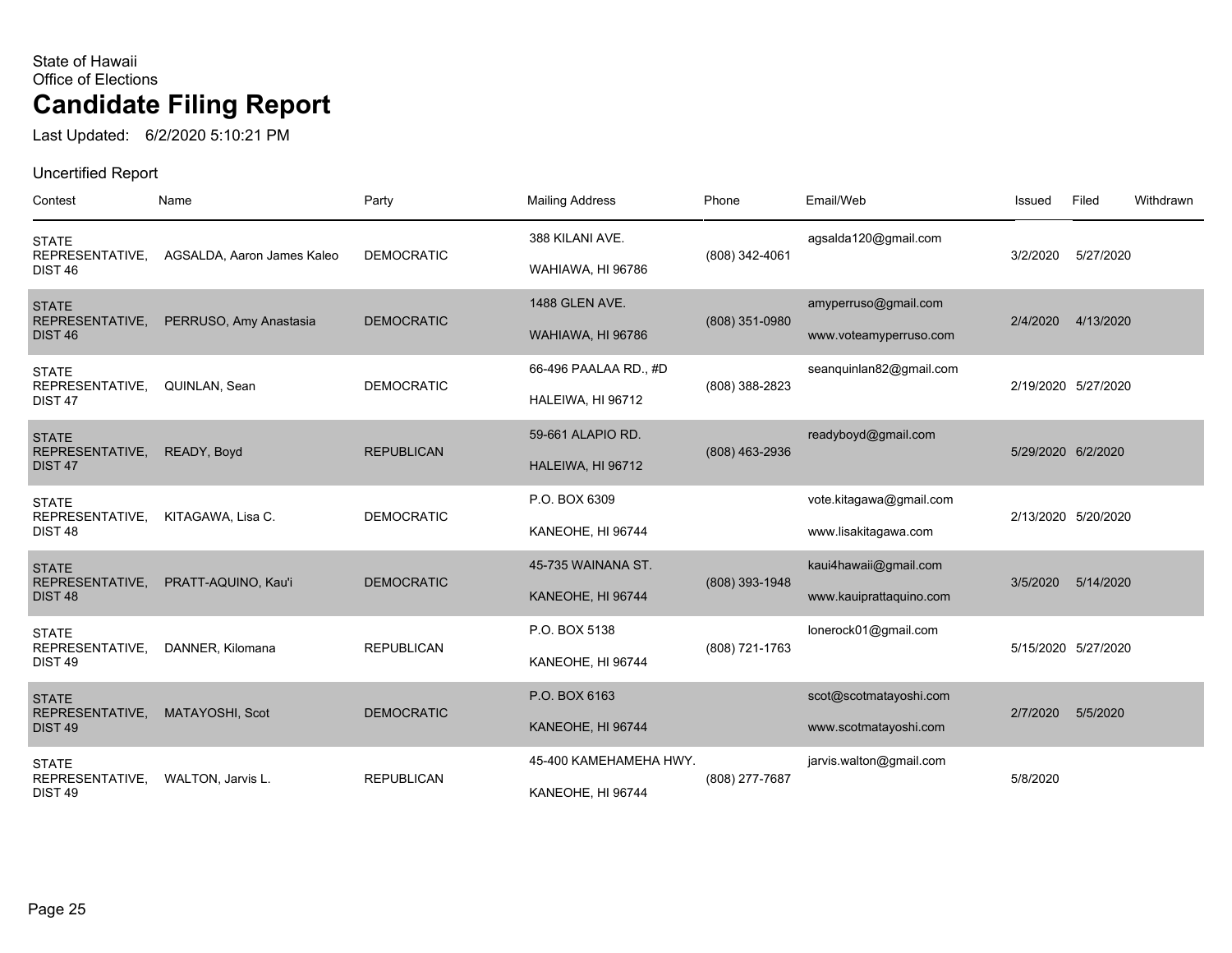Last Updated: 6/2/2020 5:10:21 PM

| Contest                           | Name                          | Party              | <b>Mailing Address</b>  | Phone          | Email/Web                   | Issued    | Filed                       | Withdrawn |
|-----------------------------------|-------------------------------|--------------------|-------------------------|----------------|-----------------------------|-----------|-----------------------------|-----------|
| <b>STATE</b><br>REPRESENTATIVE,   | BISHOP, N.                    | <b>DEMOCRATIC</b>  | P.O. BOX 623            | (808) 343-1080 | bishopyards@gmail.com       | 2/21/2020 |                             |           |
| <b>DIST 50</b>                    |                               |                    | <b>KAILUA, HI 96734</b> |                |                             |           |                             |           |
| <b>STATE</b><br>REPRESENTATIVE,   | <b>BRANCO, Patrick Pihana</b> | <b>DEMOCRATIC</b>  | 547 KIPUKA PL.          | (808) 230-9457 | patrickb@votebranco.com     | 2/4/2020  | 6/1/2020                    |           |
| <b>DIST 50</b>                    |                               |                    | KAILUA, HI 96734        |                | www.patrickpihanabranco.com |           |                             |           |
| <b>STATE</b>                      |                               |                    | P.O. BOX 1977           |                | robertnagamine@gmail.com    |           |                             |           |
| REPRESENTATIVE,<br><b>DIST 50</b> | NAGAMINE, Robert K.           | <b>REPUBLICAN</b>  | <b>KAILUA, HI 96734</b> | (808) 258-3582 |                             |           | 2/13/2020                   |           |
| <b>STATE</b>                      |                               |                    | P.O. BOX 1498           |                | lauranakanelua@gmail.com    |           |                             |           |
| REPRESENTATIVE,<br><b>DIST 50</b> | NAKANELUA, Laura              | <b>REPUBLICAN</b>  | KAILUA, HI 96734        | (808) 364-2971 | www.votenakanelua.com       |           | 2/27/2020 4/1/2020 6/3/2020 |           |
| <b>STATE</b>                      |                               |                    | 408 KAWAINUI ST.        |                | leandronyza@gmail.com       |           |                             |           |
| REPRESENTATIVE,<br><b>DIST 50</b> | NYZA, Leandro                 | <b>NONPARTISAN</b> | KAILUA, HI 96734        | (808) 393-7653 |                             | 5/4/2020  |                             |           |
| <b>STATE</b>                      |                               |                    | P.O. BOX 1749           |                | micah@micahpregitzer.com    |           |                             |           |
| REPRESENTATIVE,<br><b>DIST 50</b> | PREGITZER, Micah Kalama       | <b>DEMOCRATIC</b>  | KAILUA, HI 96734        | (808) 497-1161 | www.micahpregitzer.com      |           | 2/11/2020 5/20/2020         |           |
| <b>STATE</b>                      |                               |                    | P.O. BOX 2386           |                | kananisouza@gmail.com       |           |                             |           |
| REPRESENTATIVE,<br><b>DIST 50</b> | SOUZA, Kanani                 | <b>REPUBLICAN</b>  | HONOLULU, HI 96804      | (808) 349-5203 | www.kananisouza.com         | 3/6/2020  | 5/27/2020                   |           |
| <b>STATE</b>                      |                               |                    | P.O. BOX 2006           |                | akaoforhouse51@gmail.com    |           |                             |           |
| REPRESENTATIVE,<br><b>DIST 51</b> | AKAO, Alan                    | <b>DEMOCRATIC</b>  | KAILUA, HI 96734        | (808) 454-3511 | www.alanakao.com            | 5/1/2020  | 6/1/2020                    |           |
| <b>STATE</b>                      |                               |                    | P.O. BOX 285            |                | cobychock51@gmail.com       |           |                             |           |
| REPRESENTATIVE,<br><b>DIST 51</b> | CHOCK, Coby K.K.              | <b>DEMOCRATIC</b>  | WAIMANALO, HI 96795     | (808) 453-0773 | www.cobychock.com           | 4/6/2020  | 5/1/2020                    |           |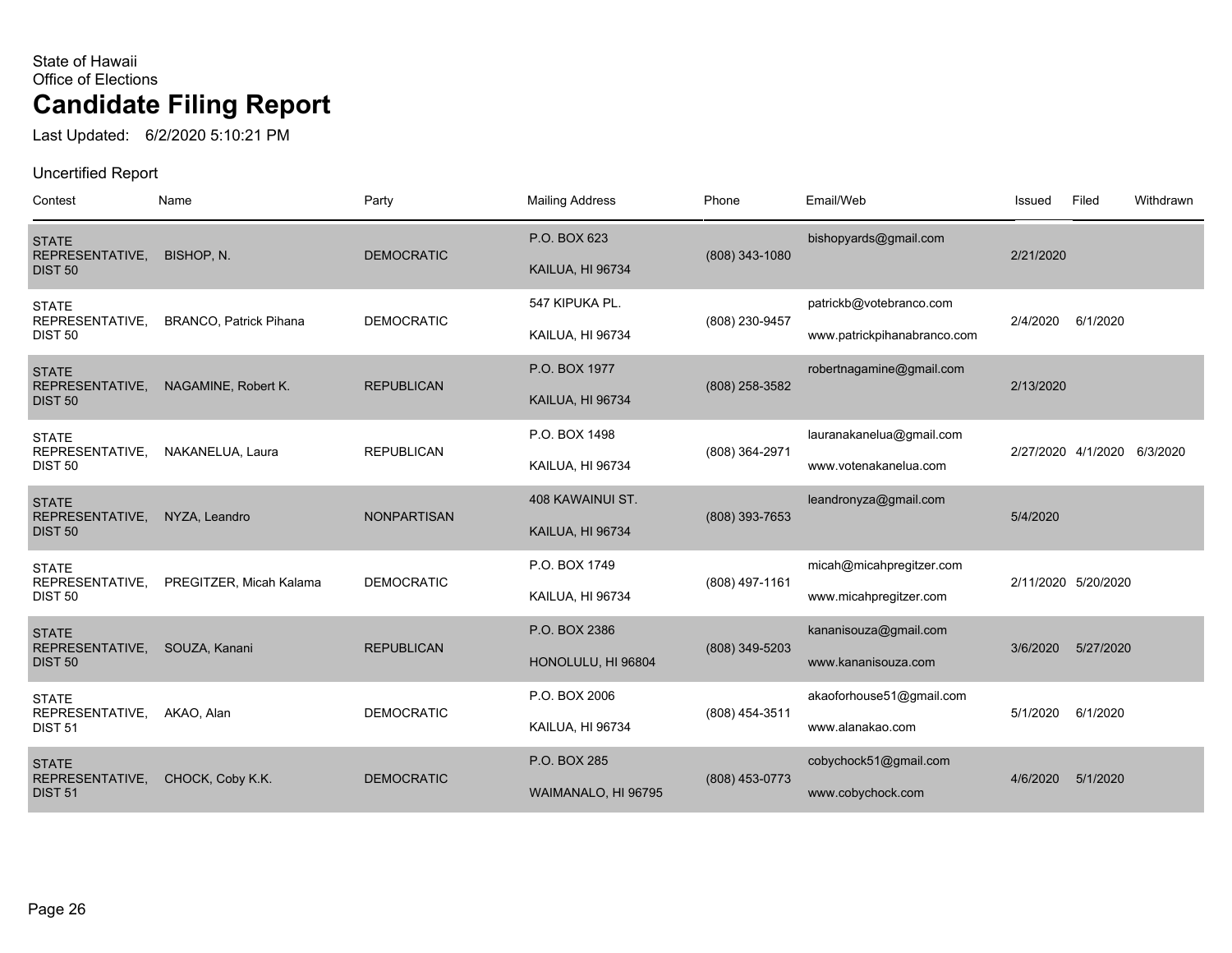Last Updated: 6/2/2020 5:10:21 PM

| Contest                                                 | Name                     | Party               | <b>Mailing Address</b>                        | Phone          | Email/Web                                                    | Issued    | Filed               | Withdrawn |
|---------------------------------------------------------|--------------------------|---------------------|-----------------------------------------------|----------------|--------------------------------------------------------------|-----------|---------------------|-----------|
| <b>STATE</b><br>REPRESENTATIVE,<br><b>DIST 51</b>       | CHONG, Doni Leina'ala    | <b>REPUBLICAN</b>   | 111 HEKILI ST., #A415<br>KAILUA, HI 96734     | (808) 780-5429 | doni@donichong.com<br>www.donichong.com                      | 2/3/2020  | 5/14/2020           |           |
| <b>STATE</b><br>REPRESENTATIVE,<br><b>DIST 51</b>       | <b>GRIMMER, Scott</b>    | <b>DEMOCRATIC</b>   | P.O. BOX 1511<br>KAILUA, HI 96734             | (808) 206-2304 | scott@scottgrimmer.com<br>www.scottgrimmer.com               | 4/6/2020  | 5/7/2020            |           |
| <b>STATE</b><br>REPRESENTATIVE,<br><b>DIST 51</b>       | HO, Erik K.              | <b>ALOHA AINA</b>   | P.O. BOX 78<br>WAIMANALO, HI 96795            | (808) 666-3993 | erikhohawaii@gmail.com                                       |           | 3/13/2020 5/26/2020 |           |
| <b>STATE</b><br>REPRESENTATIVE,<br><b>DIST 51</b>       | KAMA-TOTH, Kukana K.K.   | <b>REPUBLICAN</b>   | P.O. BOX 602<br>WAIMANALO, HI 96795           | (808) 375-9961 | kamatoth4waimanaloandkailua@gm<br>ail.com                    |           | 5/13/2020 5/15/2020 |           |
| <b>STATE</b><br>REPRESENTATIVE,<br><b>DIST 51</b>       | KIM-MARSHALL, Kristina   | <b>REPUBLICAN</b>   | 41-875 KAKAINA ST., #A<br>WAIMANALO, HI 96795 | (808) 206-3224 | kristina.kim.marshall@gmail.com<br>www.kristinaforhawaii.com | 5/29/2020 |                     |           |
| <b>STATE</b><br>REPRESENTATIVE,<br><b>DIST 51</b>       | MARTEN, Lisa             | <b>DEMOCRATIC</b>   | P.O. BOX 1454<br><b>KAILUA, HI 96734</b>      | (808) 230-2004 | lisa@lisamarten.com<br>www.lisamarten.com                    | 2/3/2020  | 5/28/2020           |           |
| <b>OHA HAWAII</b><br>RESIDENT TRUSTEE ALMEIDA, Kauilani |                          | NONPARTISAN SPECIAL | 132 KAIEIE PL.<br><b>HILO, HI 96720</b>       | (808) 938-3330 | kauilaniforoha@gmail.com                                     | 6/1/2020  | 6/2/2020            |           |
| <b>OHA HAWAII</b><br><b>RESIDENT TRUSTEE</b>            | CASHMAN-AIU, Noelani     | NONPARTISAN SPECIAL | P.O. BOX 1316<br>KAMUELA, HI 96743            | (808) 987-9201 | ncashmanaiu4oha@gmail.com                                    |           | 3/10/2020 5/28/2020 |           |
| <b>OHA HAWAII</b><br><b>RESIDENT TRUSTEE L.</b>         | DESOTO-MCCOLLOUGH, Laura | NONPARTISAN SPECIAL | P.O. BOX 1364<br>KAMUELA, HI 96743            | (808) 938-2526 | lahilahidesotomccollough@gmail.co<br>m                       |           | 4/27/2020 5/19/2020 |           |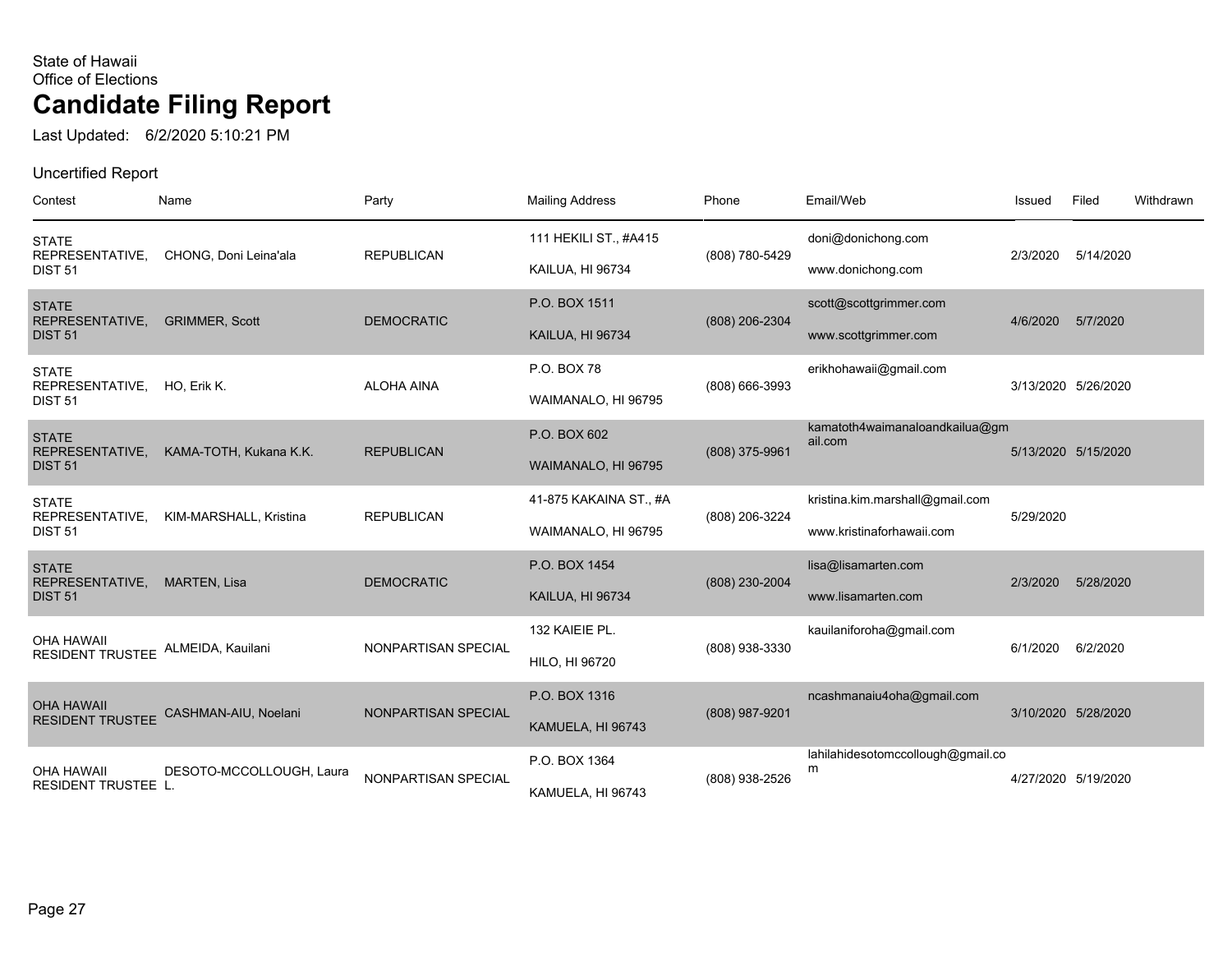Last Updated: 6/2/2020 5:10:21 PM

| Contest                                                 | Name                                              | Party               | <b>Mailing Address</b>                         | Phone            | Email/Web                                          | Issued             | Filed               | Withdrawn |
|---------------------------------------------------------|---------------------------------------------------|---------------------|------------------------------------------------|------------------|----------------------------------------------------|--------------------|---------------------|-----------|
| <b>OHA HAWAII</b><br>RESIDENT TRUSTEE HAO, Louis (Lui)  |                                                   | NONPARTISAN SPECIAL | P.O. BOX 5418<br><b>HILO, HI 96720</b>         | $(808)$ 228-5461 | louishao0102@gmail.com                             | 5/26/2020 6/1/2020 |                     |           |
| <b>OHA HAWAII</b>                                       | RESIDENT TRUSTEE HOFFELD, Cyd L. (Makanui)        | NONPARTISAN SPECIAL | RR 2 BOX 4549<br>PAHOA, HI 96778               | (808) 935-2449   | cyd.hoffeld@gmail.com                              |                    | 3/10/2020 5/27/2020 |           |
| <b>OHA HAWAII</b><br>RESIDENT TRUSTEE ISHIBASHI, Pua    |                                                   | NONPARTISAN SPECIAL | 691 AINAKO AVE.<br><b>HILO, HI 96720</b>       | (808) 989-4844   | pualiialoha@gmail.com<br>www.puaishibashi.com      |                    | 4/29/2020 5/28/2020 |           |
| <b>OHA HAWAII</b><br>RESIDENT TRUSTEE KAHUI, Craig (Bo) |                                                   | NONPARTISAN SPECIAL | 74-5146 HALEOLONO PL.<br>KAILUA-KONA, HI 96740 | (808) 896-2252   | bokahui65@gmail.com                                | 2/3/2020           |                     |           |
| <b>OHA HAWAII</b><br>RESIDENT TRUSTEE KIHOI, Lei        |                                                   | NONPARTISAN SPECIAL | P.O. BOX 1746<br>KAILUA-KONA, HI 96745         | $(808)$ 557-6606 | leikihoiforoha2020@gmail.com<br>www.leikihoi.com   | 3/23/2020 4/6/2020 |                     |           |
| <b>OHA HAWAII</b><br>RESIDENT TRUSTEE LINDSEY, Keola    |                                                   | NONPARTISAN SPECIAL | P.O. BOX 243<br>KAMUELA, HI 96743              | (808) 352-1665   | keolalindsey@live.com                              |                    | 3/13/2020 5/21/2020 |           |
| <b>OHA HAWAII</b>                                       | RESIDENT TRUSTEE MANGAUIL, Lanakila               | NONPARTISAN SPECIAL | P.O. BOX 3528<br>HONOLULU, HI 96811            | $(808)$ 494-0626 | lanakilaforoha@gmail.com<br>www.lanakilaforoha.com | 2/13/2020 3/2/2020 |                     |           |
|                                                         | OHA HAWAII<br>RESIDENT TRUSTEE PAU, Louis (Kauka) | NONPARTISAN SPECIAL | 80 PAUAHI ST., #101<br>HILO, HI 96720          | (808) 783-7613   | ljkpau@yahoo.com                                   |                    | 5/20/2020 5/27/2020 |           |
| <b>OHA HAWAII</b>                                       | RESIDENT TRUSTEE WILSON, Kalaniakea               | NONPARTISAN SPECIAL | P.O. BOX 5662<br><b>HILO, HI 96720</b>         | (808) 699-8402   | kupaaiwialoha@gmail.com                            | 4/27/2020 6/2/2020 |                     |           |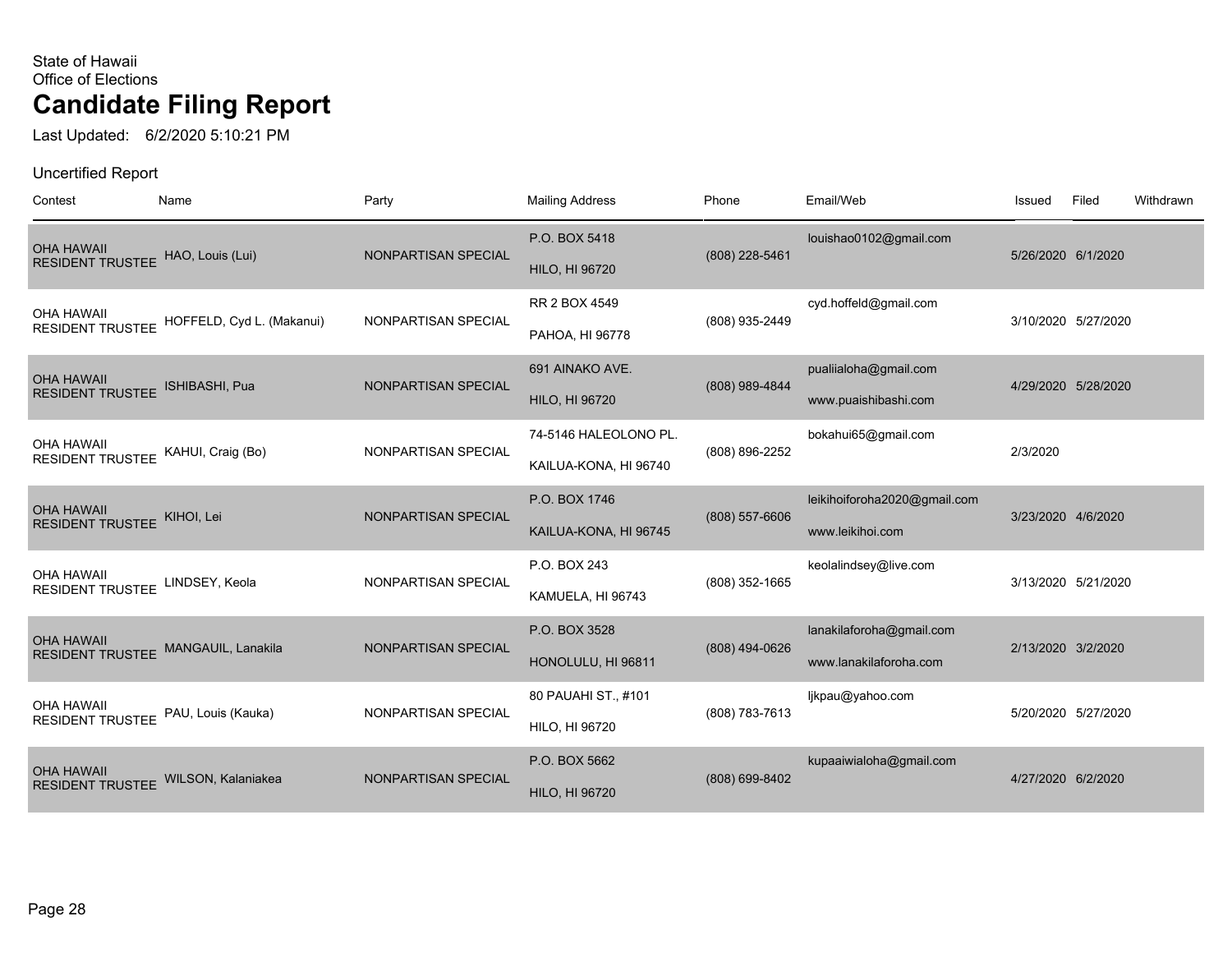Last Updated: 6/2/2020 5:10:21 PM

| Contest                                               | Name                                       | Party               | <b>Mailing Address</b>                     | Phone              | Email/Web                                                    | Issued             | Filed               | Withdrawn |
|-------------------------------------------------------|--------------------------------------------|---------------------|--------------------------------------------|--------------------|--------------------------------------------------------------|--------------------|---------------------|-----------|
| OHA MOLOKAI<br>RESIDENT TRUSTEE                       | ALAPA, Luana                               | NONPARTISAN SPECIAL | P.O. BOX 503<br>HOOLEHUA, HI 96729         | (808) 782-1119     | luanaalapa@gmail.com                                         |                    | 5/18/2020 5/27/2020 |           |
| OHA MOLOKAI<br><b>RESIDENT TRUSTEE</b>                | KAHUE-CABANTING, U'i                       | NONPARTISAN SPECIAL | P.O. BOX 351<br>HOOLEHUA, HI 96729         | (808) 633-3247     | wahineomolokai@gmail.com                                     | 3/9/2020           | 5/29/2020           |           |
| OHA MOLOKAI                                           | RESIDENT TRUSTEE MACHADO, Colette (Piipii) | NONPARTISAN SPECIAL | P.O. BOX 142<br>KAUNAKAKAI, HI 96748       | $(808) 558 - 8369$ | colettemachado@gmail.com                                     |                    | 3/23/2020 5/19/2020 |           |
| <b>OHA KAUAI</b><br>RESIDENT TRUSTEE AHUNA, Dan       |                                            | NONPARTISAN SPECIAL | 4856 PELEHU RD.<br>KAPAA, HI 96746         | (808) 631-1125     | ahunadan@gmail.com                                           | 3/9/2020           | 5/29/2020           |           |
| <b>OHA KAUAI</b><br>RESIDENT TRUSTEE PEREZ, Brittny   |                                            | NONPARTISAN SPECIAL | P.O. BOX 723<br><b>WAIMEA, HI 96796</b>    | (808) 346-8938     | brittny@brittnyperezforoha.org<br>www.brittnyperezforoha.org |                    | 4/13/2020 5/18/2020 |           |
| <b>OHA KAUAI</b><br>RESIDENT TRUSTEE SMITH, Kamealoha |                                            | NONPARTISAN SPECIAL | P.O. BOX 510015<br><b>KEALIA, HI 96751</b> | (808) 212-4356     | khs96703@gmail.com                                           | 5/21/2020 6/1/2020 |                     |           |
| OHA AT-LARGE<br><b>TRUSTEE</b>                        | AKINA, Keli'i                              | NONPARTISAN SPECIAL | P.O. BOX 61036<br>HONOLULU, HI 96839       | (808) 256-9792     | wkakina@gmail.com<br>www.keliiakina.com                      | 2/3/2020           | 2/27/2020           |           |
| OHA AT-LARGE<br><b>TRUSTEE</b>                        | BURKE, Jackie (Kahookele)                  | NONPARTISAN SPECIAL | 2500 PALI HWY., #6<br>HONOLULU, HI 96817   | (808) 222-5236     | burke4aloha@gmail.com<br>www.burke4aloha.vote                | 5/4/2020           | 5/28/2020           |           |
| OHA AT-LARGE<br><b>TRUSTEE</b>                        | SUISO GARCIA, Lani Rae S.L.                | NONPARTISAN SPECIAL | 1070 OILIPUU PL.<br>HONOLULU, HI 96825     | (808) 445-4343     | laniraeg@gmail.com                                           | 3/18/2020          |                     |           |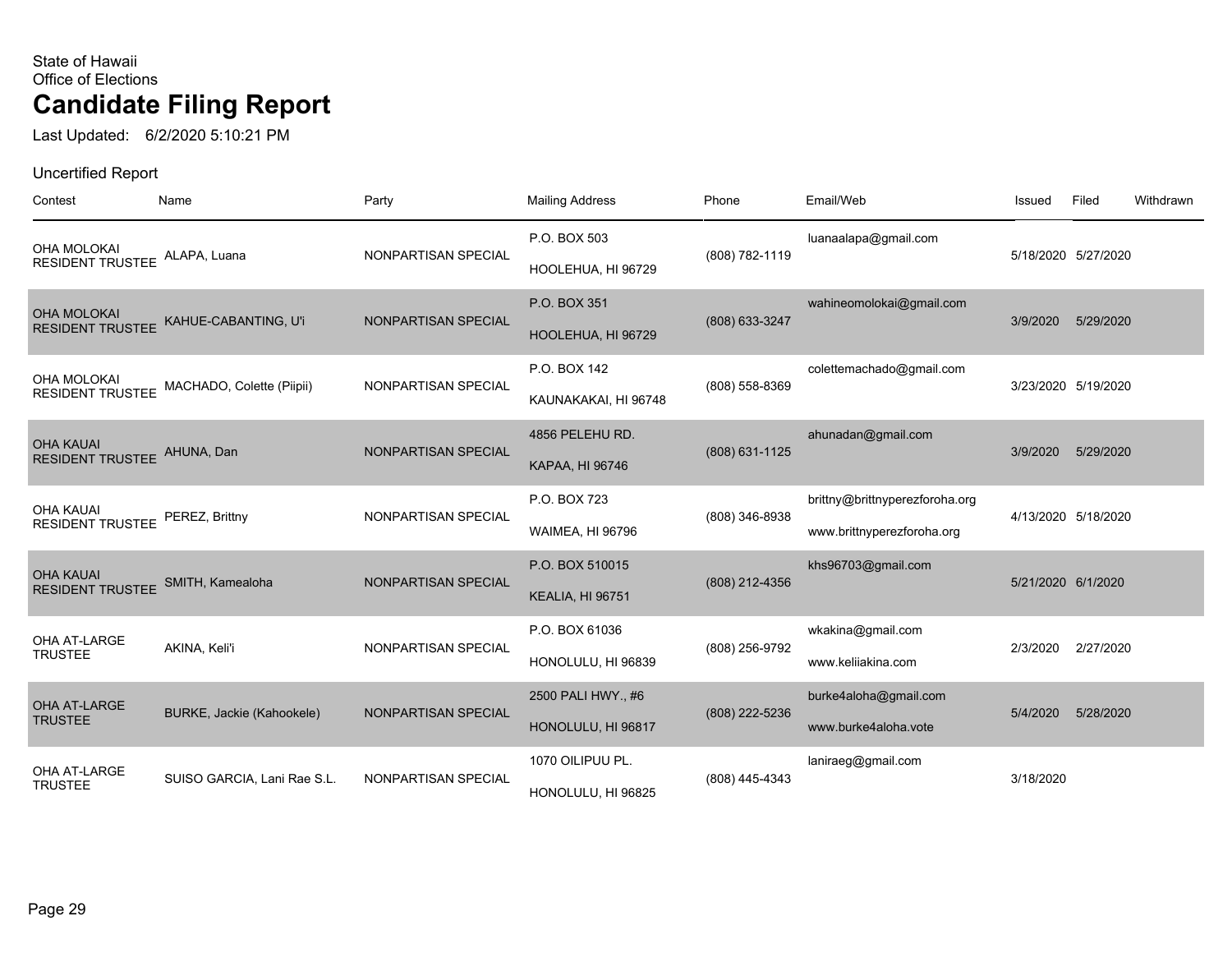Last Updated: 6/2/2020 5:10:21 PM

| Contest                               | Name                                            | Party               | <b>Mailing Address</b>                                | Phone          | Email/Web                                                      | Issued             | Filed               | Withdrawn |
|---------------------------------------|-------------------------------------------------|---------------------|-------------------------------------------------------|----------------|----------------------------------------------------------------|--------------------|---------------------|-----------|
| OHA AT-LARGE<br><b>TRUSTEE</b>        | HANAKAHI, Kaipo K.                              | NONPARTISAN SPECIAL | 85-175 FARRINGTON HWY.,<br>#C423<br>WAIANAE, HI 96792 | (808) 773-0086 | kaipo.hanakahi@gmail.com<br>www.hanakahiforoha.org             |                    | 2/25/2020 4/21/2020 |           |
| OHA AT-LARGE<br><b>TRUSTEE</b>        | KAWAAUHAU, Larry K.                             | NONPARTISAN SPECIAL | P.O. BOX 492235<br><b>KEAAU, HI 96749</b>             | (808) 365-2001 | larry_kawaauhau@yahoo.com                                      | 2/3/2020           | 2/18/2020           |           |
| OHA AT-LARGE<br><b>TRUSTEE</b>        | PALACAT-NELSEN, Shane Akoni NONPARTISAN SPECIAL |                     | 82-6026 MANINI BEACH RD.<br>CAPTAIN COOK, HI 96704    | (808) 989-5462 | shane.nelsen@gmail.com                                         | 3/3/2020           | 3/24/2020           |           |
| OHA AT-LARGE<br><b>TRUSTEE</b>        | RABIDEAU, Robert, Jr.                           | NONPARTISAN SPECIAL | 94-212 WEHENA PL.<br>WAIPAHU, HI 96797                | (808) 628-0370 | hawaiianidol27@yahoo.com                                       | 6/2/2020           |                     |           |
| OHA AT-LARGE<br><b>TRUSTEE</b>        | SONODA, Lenson (Kawekiu)                        | NONPARTISAN SPECIAL | 425 ENA RD., #A-306<br>HONOLULU, HI 96815             | (808) 397-8597 | lenson.alan@yahoo.com                                          | 2/26/2020 6/1/2020 |                     |           |
| OHA AT-LARGE<br><b>TRUSTEE</b>        | SOUZA. Keoni                                    | NONPARTISAN SPECIAL | P.O. BOX 875<br>HONOLULU, HI 96808                    | (808) 349-5200 | nahoamusic@gmail.com                                           |                    | 3/12/2020 5/29/2020 |           |
| <b>OHA AT-LARGE</b><br><b>TRUSTEE</b> | THOMAS, Steven                                  | NONPARTISAN SPECIAL | 95-2044 WAIKALANI PL.,<br>#C405<br>MILILANI, HI 96789 | (808) 690-2932 | melezdad1@yahoo.com                                            | 2/20/2020          |                     |           |
| <b>HAWAII MAYOR</b>                   | AZEVEDO, Neil A.                                | NONPARTISAN SPECIAL | P.O. BOX 11044<br><b>HILO, HI 96721</b>               | (808) 769-1418 | friendsofneilazevedo@gmail.com<br>www.friendsofneilazevedo.com | 4/3/2020           | 4/27/2020           |           |
| <b>HAWAII MAYOR</b>                   | BRYANT, Paul (Amaury)                           | NONPARTISAN SPECIAL | P.O. BOX 52<br>LAUPAHOEHOE, HI 96764                  | (808) 937-9231 | bryant4mayor@gmail.com<br>www.bryant4mayor.com                 |                    | 5/19/2020 5/27/2020 |           |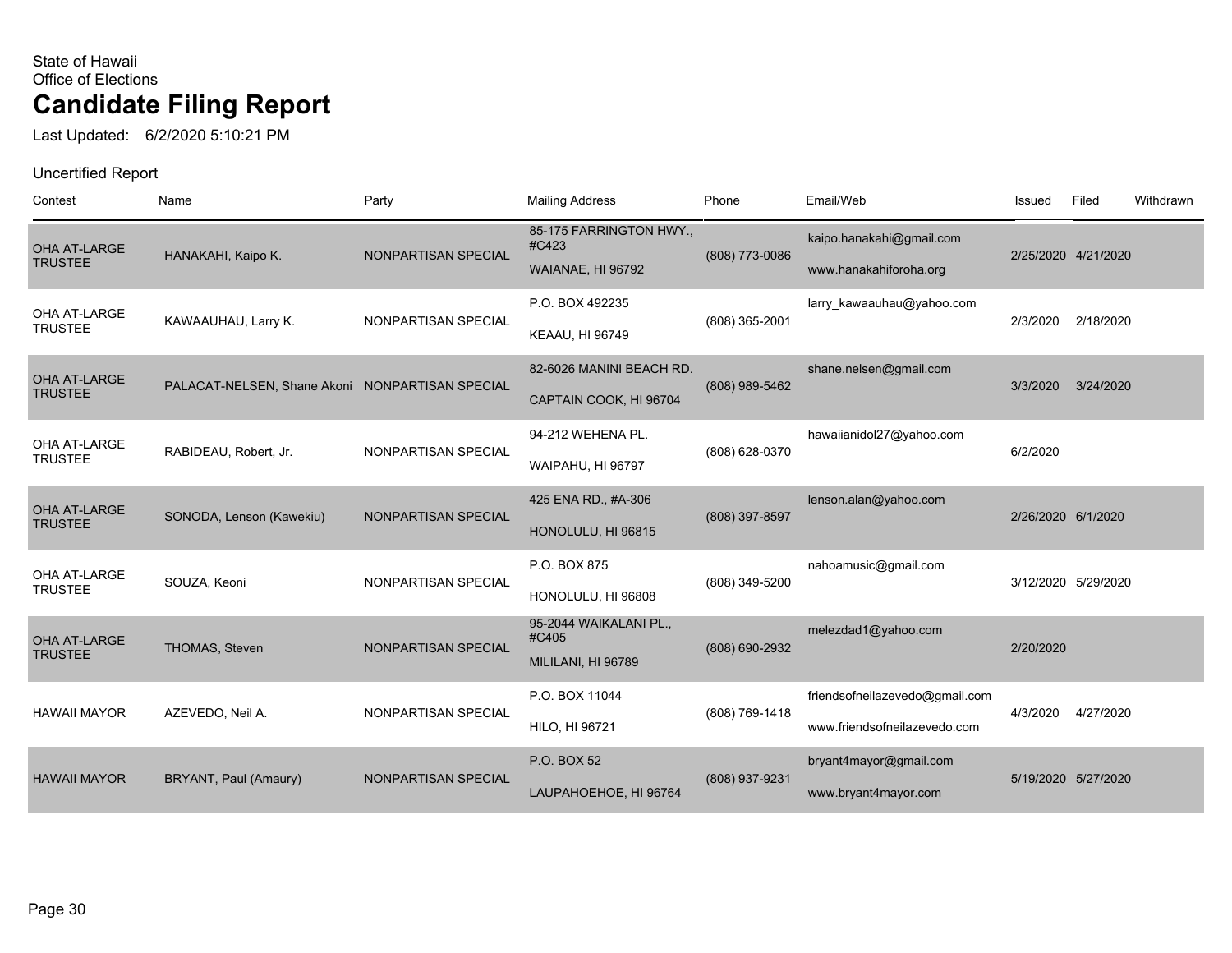Last Updated: 6/2/2020 5:10:21 PM

| Contest             | Name                      | Party               | <b>Mailing Address</b>                      | Phone          | Email/Web                                            | Issued    | Filed                        | Withdrawn |
|---------------------|---------------------------|---------------------|---------------------------------------------|----------------|------------------------------------------------------|-----------|------------------------------|-----------|
| <b>HAWAII MAYOR</b> | CADAVONA, Carl Allan      | NONPARTISAN SPECIAL | 277 KUKUAU ST., #106<br>HILO, HI 96720      | (808) 796-9138 | carlcadavona@gmail.com                               | 6/1/2020  |                              |           |
| <b>HAWAII MAYOR</b> | CUNNINGHAM, Daniel H.     | NONPARTISAN SPECIAL | P.O. BOX 2234<br>VOLCANO, HI 96785          | (808) 319-6917 | danielhcunningham25@gmail.com                        | 2/26/2020 |                              |           |
| <b>HAWAII MAYOR</b> | ELI, Harvey W.            | NONPARTISAN SPECIAL | 15-2701 HE'E ST.<br>PAHOA, HI 96778         | (808) 217-4018 | big43mfkp@aol.com                                    | 2/28/2020 |                              |           |
| <b>HAWAII MAYOR</b> | FITZGERALD, Bob           | NONPARTISAN SPECIAL | P.O. BOX 887<br>KEALAKEKUA, HI 96750        | (808) 430-1627 | bobfitz9@gmail.com<br>www.bobfitzgeraldformayor.org  | 2/4/2020  | 2/14/2020                    |           |
| <b>HAWAII MAYOR</b> | GLENDON, Michael (Mikey)  | NONPARTISAN SPECIAL | P.O. BOX 858<br>MOUNTAIN VIEW, HI 96771     | (808) 987-3921 | kapueuhi3@gmail.com<br>www.mikeyglendon4mayor.org    |           | 3/13/2020 5/29/2020          |           |
| <b>HAWAII MAYOR</b> | GREENWELL, Robert (Kelly) | NONPARTISAN SPECIAL | P.O. BOX 1779<br>KAILUA-KONA, HI 96745      | (808) 329-3680 | kelly@hawaiiantreefarms.com                          |           | 2/21/2020 3/19/2020          |           |
| <b>HAWAII MAYOR</b> | HA'l-KELLY, Grayden K.    | NONPARTISAN SPECIAL | 73-1260 KALOKO DR.<br>KAILUA-KONA, HI 96740 | (808) 989-1581 | grayden.hai.kelly@gmail.com                          |           | 2/11/2020 2/27/2020 6/1/2020 |           |
| <b>HAWAII MAYOR</b> | HIGA, Stacy               | NONPARTISAN SPECIAL | 720 LAUKAPU ST.<br><b>HILO, HI 96720</b>    | (808) 551-6657 | stacy@higa4mayor.com<br>www.higa4mayor.com           |           | 4/17/2020 5/12/2020          |           |
| <b>HAWAII MAYOR</b> | KA'EHU'AE'A, Wendell J.   | NONPARTISAN SPECIAL | 559 KAHAOPEA ST., #E<br>HILO, HI 96720      | (808) 460-2800 | kaehuaeawendell@gmail.com<br>www.wendellformayor.com | 2/6/2020  | 4/27/2020                    |           |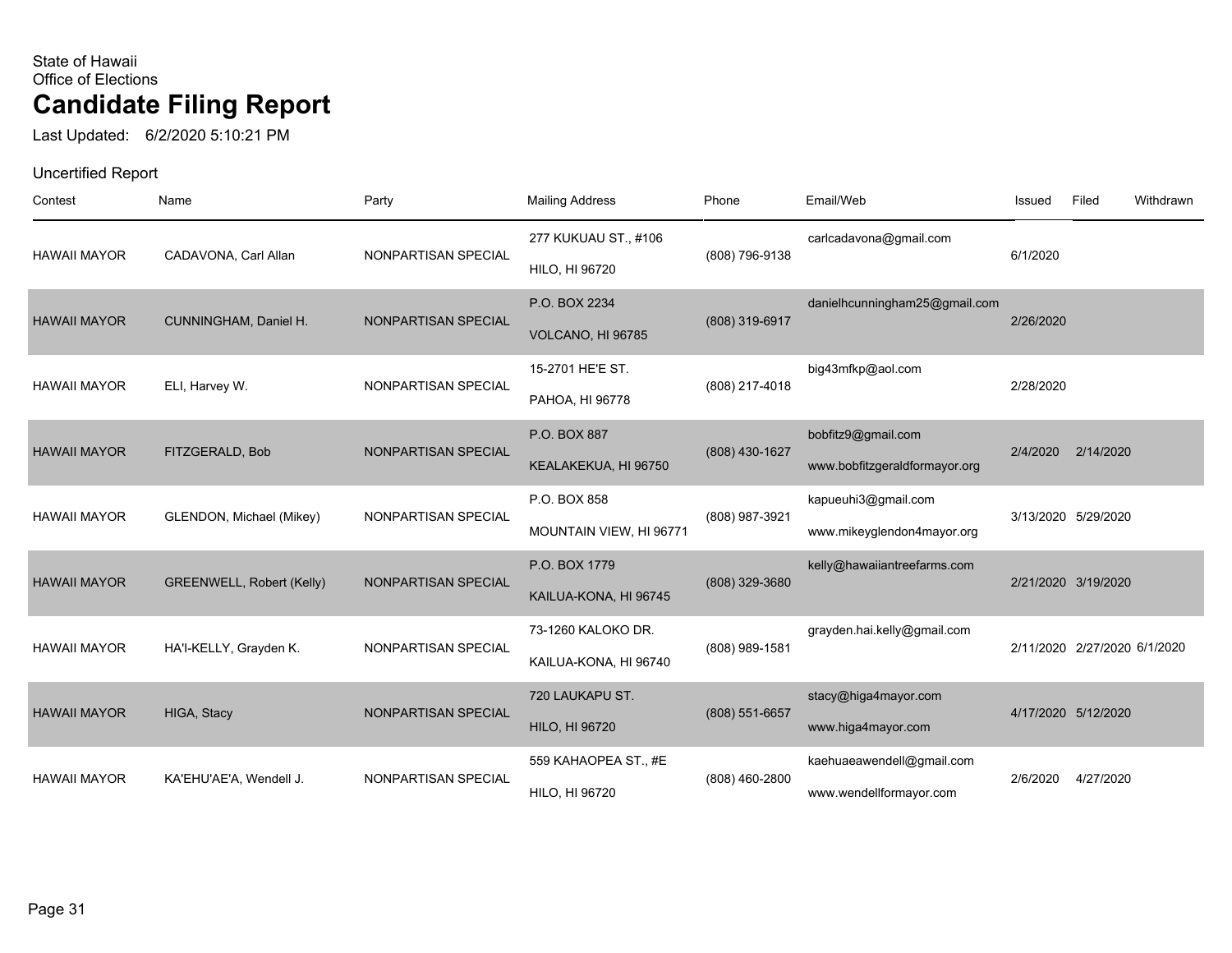Last Updated: 6/2/2020 5:10:21 PM

| Contest             | Name                        | Party               | <b>Mailing Address</b>                           | Phone          | Email/Web                                                                  | Issued    | Filed               | Withdrawn |
|---------------------|-----------------------------|---------------------|--------------------------------------------------|----------------|----------------------------------------------------------------------------|-----------|---------------------|-----------|
| <b>HAWAII MAYOR</b> | KANEALI'I-KLEINFELDER, Matt | NONPARTISAN SPECIAL | P.O. BOX 4402<br><b>HILO, HI 96720</b>           | (808) 756-3933 | punamatters@gmail.com                                                      | 3/20/2020 |                     |           |
| <b>HAWAII MAYOR</b> | KAWANO, Yumi T.R.           | NONPARTISAN SPECIAL | P.O. BOX 734<br>VOLCANO, HI 96785                | (808) 443-9202 | justtellingitlikeitis@mail.com<br>www.yamahilo.wixsite.com/mayorka<br>wano |           | 3/24/2020 5/11/2020 |           |
| <b>HAWAII MAYOR</b> | KIM, Harry                  | NONPARTISAN SPECIAL | 471 HOOKINA PL.<br><b>HILO, HI 96720</b>         | (808) 933-9208 | harrykimhawaii@gmail.com                                                   |           | 4/20/2020 5/12/2020 |           |
| <b>HAWAII MAYOR</b> | MARZO, Ikaika               | NONPARTISAN SPECIAL | P.O. BOX 1177<br>PAHOA, HI 96778                 | (808) 313-0768 | ikaika@ikaikamarzo.org<br>ikaikamarzo.org                                  | 3/2/2020  | 3/12/2020           |           |
| <b>HAWAII MAYOR</b> | ROTH, Mitch                 | NONPARTISAN SPECIAL | P.O. BOX 1635<br><b>HILO, HI 96721</b>           | (808) 989-0385 | mitchellroth@yahoo.com<br>www.mitchroth.org                                | 2/7/2020  | 2/21/2020           |           |
| <b>HAWAII MAYOR</b> | RUGGLES, Mike D.            | NONPARTISAN SPECIAL | P.O. BOX 794<br>MOUNTAIN VIEW, HI 96771          | (808) 968-0633 | mikedruggles@gmail.com<br>www.facebook.com/mike.ruggles.37 2/5/2020<br>8   |           | 2/20/2020           |           |
| <b>HAWAII MAYOR</b> | SADEGH, Abolghassem A.      | NONPARTISAN SPECIAL | P.O. BOX 11383<br><b>HILO, HI 96721</b>          | (808) 319-7672 | abolghassemsadegh@gmail.com                                                | 2/3/2020  |                     |           |
| <b>HAWAII MAYOR</b> | SHANEYFELT, Ted (Toku San)  | NONPARTISAN SPECIAL | P.O. BOX 78<br>PAPAIKOU, HI 96781                | (808) 769-3696 | t.s@ieee.org                                                               |           | 2/28/2020 5/27/2020 |           |
| <b>HAWAII MAYOR</b> | URBAN, Tante T.             | NONPARTISAN SPECIAL | 75-5737 KALAWA ST., #3A<br>KAILUA-KONA, HI 96740 | (808) 640-0193 | tanteurbansr@hawaii.rr.com<br>www.tanteurbanformayor.com                   |           | 2/10/2020 3/18/2020 |           |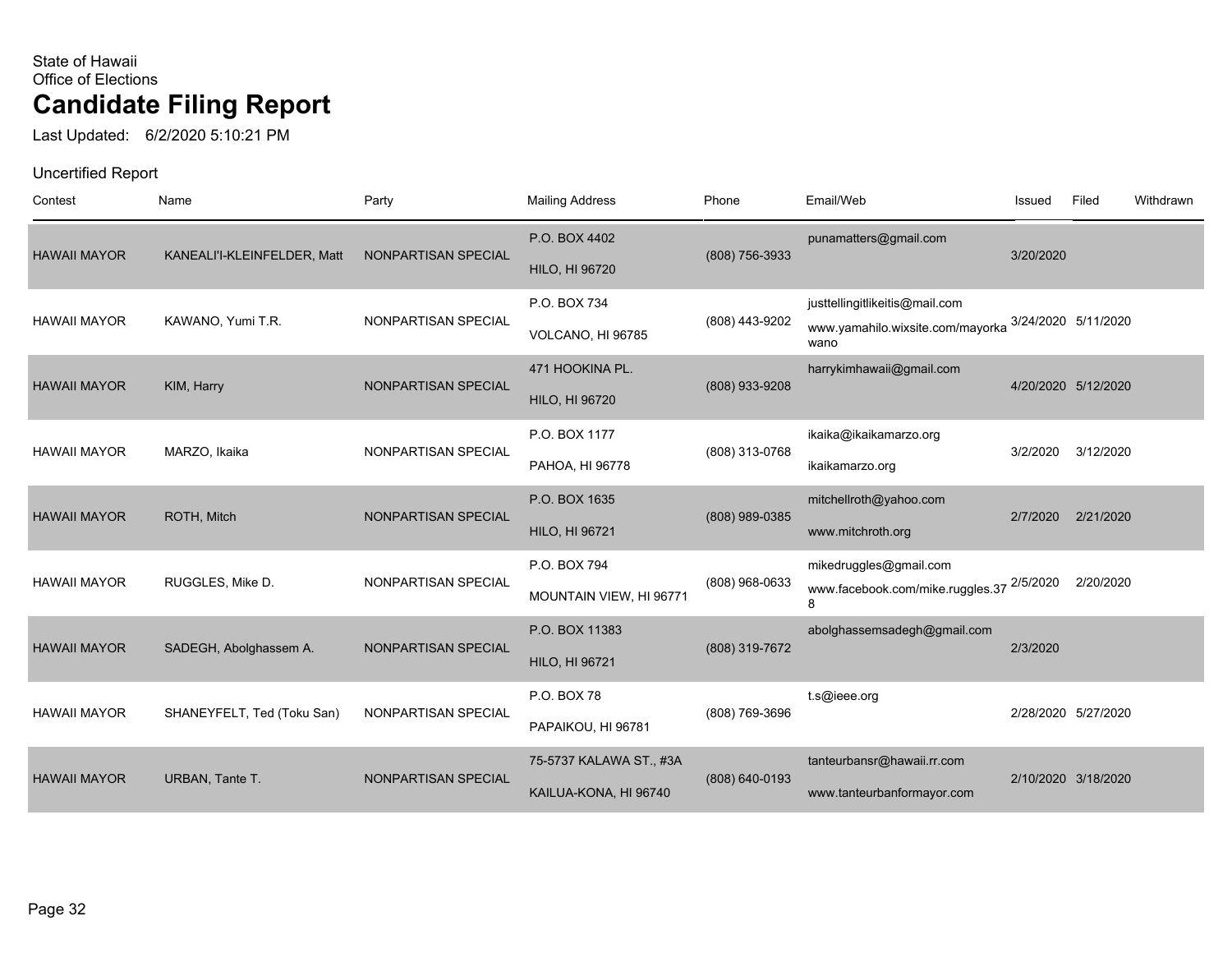Last Updated: 6/2/2020 5:10:21 PM

| Contest                                                      | Name                           | Party               | <b>Mailing Address</b>                              | Phone            | Email/Web                                                    | Issued             | Filed                        | Withdrawn |
|--------------------------------------------------------------|--------------------------------|---------------------|-----------------------------------------------------|------------------|--------------------------------------------------------------|--------------------|------------------------------|-----------|
| <b>HAWAII MAYOR</b>                                          | VERSCHUUR, Lahi (Marlin)       | NONPARTISAN SPECIAL | 12-7002 KAIHEENALU ST.,<br>#4587<br>PAHOA, HI 96778 | (808) 938-0915   | lahi@hawaiiantel.net<br>www.facebook.com/LahiMarlin/         | 5/27/2020 6/2/2020 |                              |           |
| <b>HAWAII MAYOR</b>                                          | YUDA, James M. (Jiro)          | NONPARTISAN SPECIAL | 360 MAKALIKA ST.<br><b>HILO, HI 96720</b>           | (808) 430-8880   | yuda@hawaii.edu                                              |                    | 2/18/2020 2/19/2020 6/3/2020 |           |
| <b>HAWAII</b><br><b>PROSECUTING</b><br><b>ATTORNEY</b>       | AUNA, Jared Kamakakulani       | NONPARTISAN SPECIAL | P.O. BOX 11382<br>HILO, HI 96721                    | (808) 747-2492   | jared4prosecutor@gmail.com                                   | 2/3/2020           | 3/23/2020                    |           |
| <b>HAWAII</b><br><b>PROSECUTING</b><br><b>ATTORNEY</b>       | <b>BRIDGES, Christopher R.</b> | NONPARTISAN SPECIAL | P.O. BOX 5720<br><b>HILO, HI 96720</b>              | (808) 756-2629   | hilolawyer@yahoo.com                                         | 2/4/2020           | 6/2/2020                     |           |
| <b>HAWAII</b><br><b>PROSECUTING</b><br><b>ATTORNEY</b>       | FRYE, Stephen L.               | NONPARTISAN SPECIAL | P.O. BOX 944<br>KAILUA-KONA, HI 96745               | (808) 756-7558   | stephenfrye2020@gmail.com<br>www.stephenfrye2020.com         | 2/4/2020           |                              |           |
| <b>HAWAII</b><br><b>PROSECUTING</b><br><b>ATTORNEY</b>       | WALTJEN, Kelden Braun Akoni    | NONPARTISAN SPECIAL | P.O. BOX 10370<br><b>HILO, HI 96721</b>             | (808) 896-2613   | keldenforprosecutor@gmail.com<br>www.keldenforprosecutor.org | 2/7/2020           | 2/28/2020                    |           |
| <b>HAWAII</b><br>COUNCILMEMBER,<br>DIST <sub>01</sub>        | JUAN, Elroy C.                 | NONPARTISAN SPECIAL | P.O. BOX 392<br>PAAUILO, HI 96776                   | (808) 776-1135   | elroycjuan@gmail.com                                         | 2/3/2020           | 4/9/2020                     |           |
| <b>HAWAII</b><br><b>COUNCILMEMBER,</b><br>DIST <sub>01</sub> | KIMBALL, Heather L.            | NONPARTISAN SPECIAL | <b>P.O. BOX 7</b><br>PAPAIKOU, HI 96781             | $(808)$ 333-1535 | heather@voteforkimball.com<br>www.voteforkimball.com         |                    | 2/13/2020 5/11/2020          |           |
| <b>HAWAII</b><br>COUNCILMEMBER,<br>DIST <sub>01</sub>        | MEDEIROS-GARCIA, Jaerick K.    | NONPARTISAN SPECIAL | 27-1049 OLD MAMALAHOA<br>HWY.<br>PEPEEKEO, HI 96783 | (808) 854-8195   | jaerick.lee@gmail.com                                        | 5/26/2020 6/1/2020 |                              |           |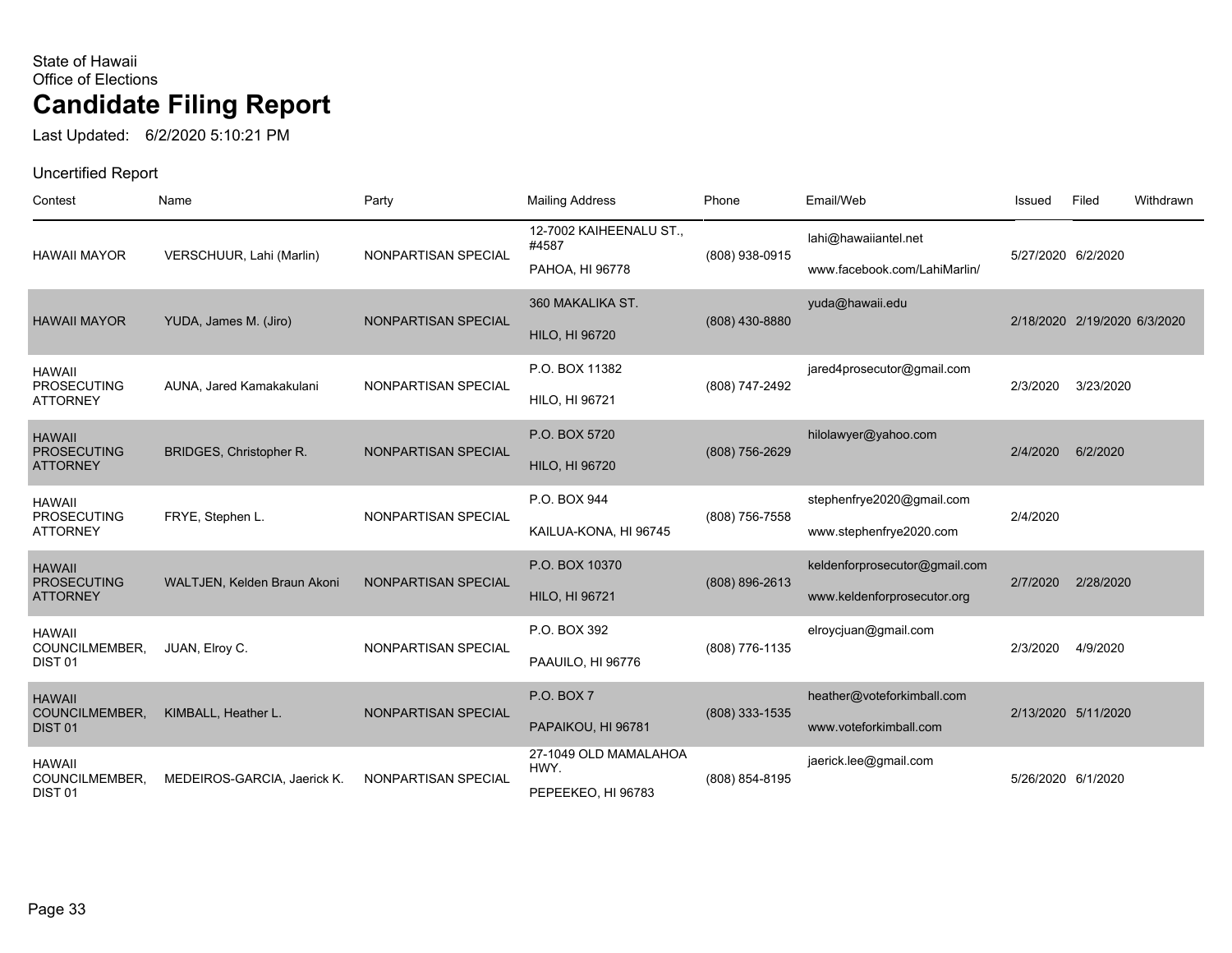Last Updated: 6/2/2020 5:10:21 PM

| Contest                                               | Name                                            | Party               | <b>Mailing Address</b>                      | Phone          | Email/Web                                             | Issued              | Filed     | Withdrawn |
|-------------------------------------------------------|-------------------------------------------------|---------------------|---------------------------------------------|----------------|-------------------------------------------------------|---------------------|-----------|-----------|
| <b>HAWAII</b><br>COUNCILMEMBER,<br>DIST <sub>01</sub> | MOORE, Jaclyn L.                                | NONPARTISAN SPECIAL | P.O. BOX 119<br>HAKALAU, HI 96710           | (808) 333-1348 | jaclynmoorerx@yahoo.com                               | 5/20/2020 6/1/2020  |           |           |
| <b>HAWAII</b><br>COUNCILMEMBER,<br>DIST <sub>01</sub> | MORRISON, Bethany Joy                           | NONPARTISAN SPECIAL | P.O. BOX 32<br>LAUPAHOEHOE, HI 96764        | (808) 936-6048 | bjoymorrison@gmail.com<br>www.votebethanymorrison.com | 2/3/2020            | 5/29/2020 |           |
| <b>HAWAII</b><br>COUNCILMEMBER,<br>DIST <sub>01</sub> | PERREIRA, Monique CobbAdams NONPARTISAN SPECIAL |                     | P.O. BOX 1055<br>KAMUELA, HI 96743          | (808) 938-3370 | momonani@gmail.com                                    | 5/26/2020 6/2/2020  |           |           |
| <b>HAWAII</b><br>COUNCILMEMBER,<br>DIST <sub>01</sub> | YAGONG, Dominic                                 | NONPARTISAN SPECIAL | P.O. BOX 875<br>HONOKAA, HI 96727           | (808) 498-4236 | dominicyagong@gmail.com                               | 5/28/2020 6/1/2020  |           |           |
| <b>HAWAII</b><br>COUNCILMEMBER,<br>DIST <sub>02</sub> | CHUNG, Aaron S.Y.                               | NONPARTISAN SPECIAL | 494 KILOU PL.<br><b>HILO, HI 96720</b>      | (808) 937-4772 | aaronchung@hawaii.rr.com                              | 5/11/2020 5/27/2020 |           |           |
| <b>HAWAII</b><br>COUNCILMEMBER,<br>DIST <sub>02</sub> | HALVERSEN, William                              | NONPARTISAN SPECIAL | 227 HAILI ST., #E6<br><b>HILO, HI 96720</b> |                | billhalversen@gmail.com                               | 2/3/2020            | 4/20/2020 |           |
| <b>HAWAII</b><br>COUNCILMEMBER,<br>DIST <sub>02</sub> | ROGERS, Ned W.P.                                | NONPARTISAN SPECIAL | 1314 KUMUKOA ST.<br><b>HILO, HI 96720</b>   | (808) 987-0343 | makeworldgreenagain@hotmail.com                       | 2/6/2020            |           |           |
| <b>HAWAII</b><br>COUNCILMEMBER,<br>DIST <sub>03</sub> | KAAIHUE, Henry K., Jr.                          | NONPARTISAN SPECIAL | 969 MANONO ST.<br><b>HILO, HI 96720</b>     | (808) 936-1122 | henrykaaihue@hotmail.com                              | 2/27/2020 5/29/2020 |           |           |
| <b>HAWAII</b><br>COUNCILMEMBER,<br>DIST <sub>03</sub> | LEE LOY, Susan (Sue)                            | NONPARTISAN SPECIAL | 498 AUWAE RD.<br><b>HILO, HI 96720</b>      | (808) 895-9545 | sue@voteleeloy.com                                    | 2/3/2020            | 3/20/2020 |           |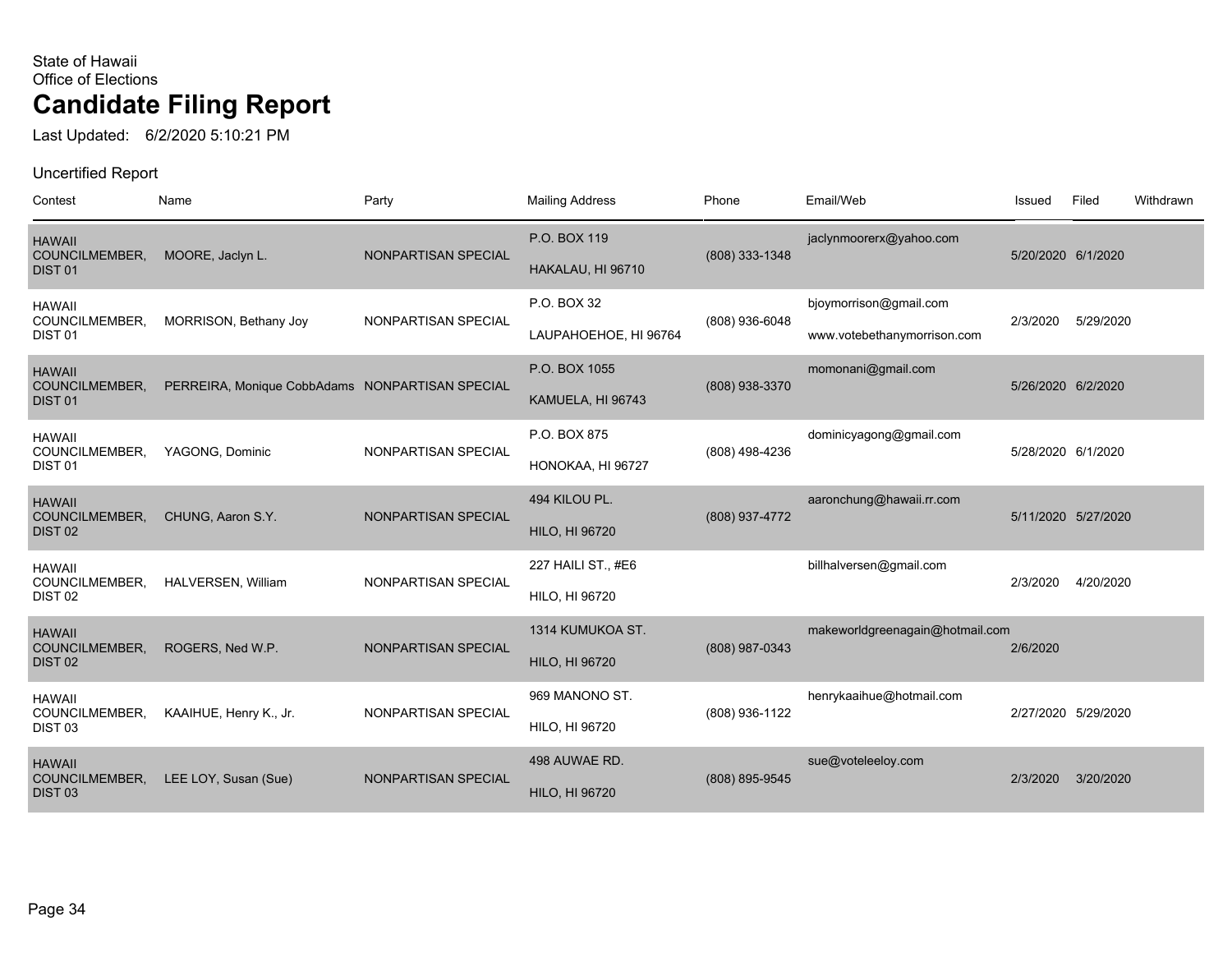Last Updated: 6/2/2020 5:10:21 PM

| Contest                                               | Name                        | Party               | <b>Mailing Address</b>                          | Phone          | Email/Web                                               | Issued             | Filed               | Withdrawn |
|-------------------------------------------------------|-----------------------------|---------------------|-------------------------------------------------|----------------|---------------------------------------------------------|--------------------|---------------------|-----------|
| <b>HAWAII</b><br>COUNCILMEMBER,<br>DIST <sub>03</sub> | NEVES, Paul K.              | NONPARTISAN SPECIAL | 380 NAHALE-A AVE.<br>HILO, HI 96720             | (808) 937-8575 | kealiikea@yahoo.com                                     | 5/28/2020 6/1/2020 |                     |           |
| <b>HAWAII</b><br>COUNCILMEMBER,<br>DIST <sub>04</sub> | KIERKIEWICZ, Ashley L.      | NONPARTISAN SPECIAL | P.O. BOX 1147<br><b>KEAAU, HI 96749</b>         | (808) 989-4004 | ashley4puna@gmail.com<br>www.ashley4puna.com            |                    | 2/28/2020 5/28/2020 |           |
| <b>HAWAII</b><br>COUNCILMEMBER,<br>DIST <sub>04</sub> | OHARA, Eileen               | NONPARTISAN SPECIAL | 15-2782 PAPIO ST.<br>PAHOA, HI 96778            | (808) 896-1902 | eohara58@gmail.com<br>www.ohara4puna.com                | 5/18/2020          |                     |           |
| <b>HAWAII</b><br>COUNCILMEMBER,<br>DIST <sub>04</sub> | THOMPSON, Ryan R.           | NONPARTISAN SPECIAL | P.O. BOX 2219<br>PAHOA, HI 96778                | (808) 365-6628 | ryan@electryan.org<br>www.electryan.org                 | 5/26/2020          |                     |           |
| <b>HAWAII</b><br>COUNCILMEMBER,<br>DIST <sub>04</sub> | WARREN, Michael             | NONPARTISAN SPECIAL | <b>HCR 2 BOX 6935</b><br><b>KEAAU, HI 96749</b> | (808) 896-5797 | kahumikewarren@gmail.com                                | 5/26/2020          |                     |           |
| <b>HAWAII</b><br>COUNCILMEMBER,<br><b>DIST 05</b>     | KANEALI'I-KLEINFELDER, Matt | NONPARTISAN SPECIAL | P.O. BOX 4402<br><b>HILO, HI 96720</b>          | (808) 756-3933 | punamatters@gmail.com<br>www.punamatters.com            |                    | 2/20/2020 5/20/2020 |           |
| <b>HAWAII</b><br>COUNCILMEMBER,<br><b>DIST 05</b>     | RODENHURST, Ikaika          | NONPARTISAN SPECIAL | P.O. BOX 201<br>KURTISTOWN, HI 96760            | (808) 203-7450 | ikaika.rodenhurst@gmail.com<br>www.ikaikarodenhurst.com | 3/6/2020           | 5/11/2020           |           |
| <b>HAWAII</b><br>COUNCILMEMBER,<br><b>DIST 05</b>     | WIRICK, Frederic (Ric)      | NONPARTISAN SPECIAL | <b>HC 2 BOX 5679</b><br><b>KEAAU, HI 96749</b>  | (808) 557-7620 | wirickccd5@gmail.com<br>www.whyrick.org                 | 5/8/2020           | 5/29/2020           |           |
| <b>HAWAII</b><br>COUNCILMEMBER,<br>DIST <sub>06</sub> | ABBETT, Richard             | NONPARTISAN SPECIAL | P.O. BOX 158<br>NAALEHU, HI 96772               | (808) 333-6241 | reabbett@gmail.com                                      | 2/26/2020          |                     |           |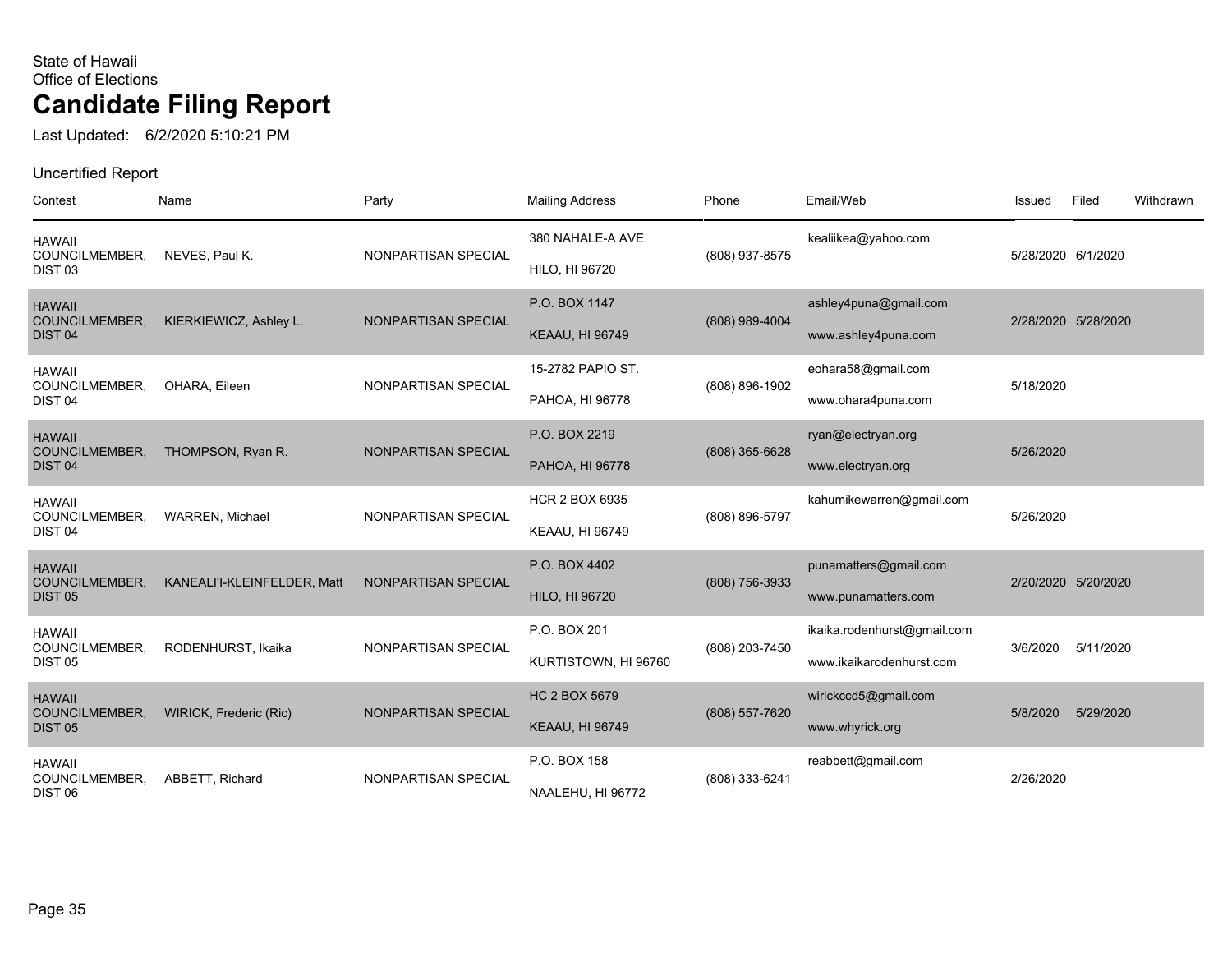Last Updated: 6/2/2020 5:10:21 PM

| Contest                                               | Name                     | Party               | <b>Mailing Address</b>                           | Phone          | Email/Web                                                 | Issued             | Filed     | Withdrawn |
|-------------------------------------------------------|--------------------------|---------------------|--------------------------------------------------|----------------|-----------------------------------------------------------|--------------------|-----------|-----------|
| <b>HAWAII</b><br>COUNCILMEMBER,<br>DIST <sub>06</sub> | BURNS, Marie J.          | NONPARTISAN SPECIAL | P.O. BOX 6781<br>OCEAN VIEW, HI 96737            | (808) 209-0895 | marielehuakea@aol.com                                     | 2/5/2020           |           |           |
| <b>HAWAII</b><br>COUNCILMEMBER,<br>DIST <sub>06</sub> | DAVID, Maile (Medeiros)  | NONPARTISAN SPECIAL | 86-4310 MAMALAHOA HWY.<br>CAPTAIN COOK, HI 96704 | (808) 987-6167 | mdavidcouncil@gmail.com<br>www.mailedavid.com             | 2/3/2020           | 3/5/2020  |           |
| <b>HAWAII</b><br>COUNCILMEMBER,<br>DIST <sub>07</sub> | CLEMENT, Jane            | NONPARTISAN SPECIAL | 77-6617 KUAKINI HWY.<br>KAILUA-KONA, HI 96740    | (808) 756-3103 | janeclementhawaii@gmail.com                               | 5/29/2020 6/1/2020 |           |           |
| <b>HAWAII</b><br>COUNCILMEMBER,<br>DIST <sub>07</sub> | DRYSDALE, Kelly          | NONPARTISAN SPECIAL | P.O. BOX 390099<br>KEAUHOU, HI 96739             | (808) 896-0777 | bigislandkd@gmail.com                                     | 5/26/2020          |           |           |
| <b>HAWAII</b><br>COUNCILMEMBER,<br>DIST <sub>07</sub> | <b>VILLEGAS, Rebecca</b> | NONPARTISAN SPECIAL | 77-6639 WALUA RD.<br>KAILUA-KONA, HI 96740       | (808) 960-2805 | bambooshute@gmail.com                                     | 2/3/2020           | 5/11/2020 |           |
| <b>HAWAII</b><br>COUNCILMEMBER,<br>DIST <sub>08</sub> | ALLENDE, Erick           | NONPARTISAN SPECIAL | P.O. BOX 2023<br>KAILUA-KONA, HI 96745           | (808) 987-0202 | erick@aaahawaii.org                                       | 2/13/2020          |           |           |
| <b>HAWAII</b><br>COUNCILMEMBER,<br>DIST <sub>08</sub> | ANDERSON, Sean           | NONPARTISAN SPECIAL | 73-4634 ULUWEHI PL.<br>KAILUA-KONA, HI 96740     | (808) 557-7483 | magicsean.sma@gmail.com                                   | 2/3/2020           |           |           |
| <b>HAWAII</b><br>COUNCILMEMBER,<br>DIST <sub>08</sub> | INABA, Holeka Goro       | NONPARTISAN SPECIAL | P.O. BOX 830<br>HOLUALOA, HI 96725               | (808) 937-6329 | holeka@kupaabusinessplanners.co<br>m<br>www.voteinaba.com | 2/3/2020           | 2/13/2020 |           |
| <b>HAWAII</b><br>COUNCILMEMBER,<br>DIST <sub>08</sub> | KAHUI, Craig (Bo)        | NONPARTISAN SPECIAL | 74-5146 HALEOLONO PL.<br>KAILUA-KONA, HI 96740   | (808) 896-2252 | bokahui65@gmail.com                                       | 2/3/2020           | 3/24/2020 |           |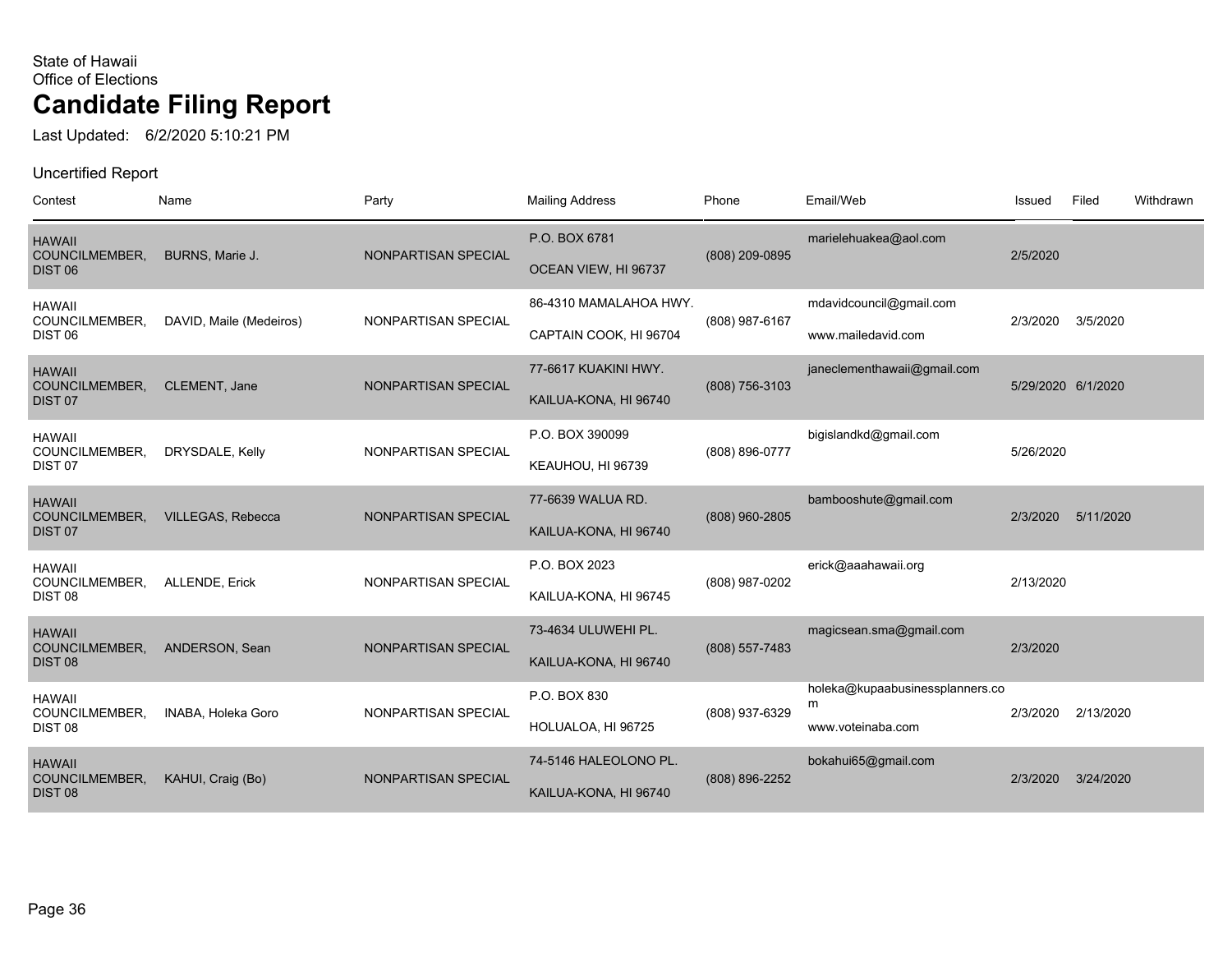Last Updated: 6/2/2020 5:10:21 PM

| Contest                                                             | Name                          | Party               | <b>Mailing Address</b>                        | Phone          | Email/Web                                              | Issued              | Filed     | Withdrawn |
|---------------------------------------------------------------------|-------------------------------|---------------------|-----------------------------------------------|----------------|--------------------------------------------------------|---------------------|-----------|-----------|
| <b>HAWAII</b><br>COUNCILMEMBER,<br>DIST <sub>09</sub>               | AIONA, Philip K. (Ippy)       | NONPARTISAN SPECIAL | 64-5264 PUU NANI DR.<br>KAMUELA, HI 96743     | (808) 987-9986 | ippyaiona@gmail.com<br>www.ippyforcountycouncil.com    | 4/20/2020 5/5/2020  |           |           |
| <b>HAWAII</b><br>COUNCILMEMBER,<br><b>DIST 09</b>                   | <b>KEANE, Ranae</b>           | NONPARTISAN SPECIAL | 68-1910 LINA-POEPOE ST.<br>WAIKOLOA, HI 96738 | (650) 479-6201 | rkb@ranaekeane.com<br>www.ranaekeane.com               | 5/13/2020 5/27/2020 |           |           |
| <b>HAWAII</b><br>COUNCILMEMBER,<br>DIST <sub>09</sub>               | RICHARDS, Herbert (Tim)       | NONPARTISAN SPECIAL | P.O. BOX 6741<br>KAMUELA, HI 96743            | (808) 557-2780 | teamtim@votetimrichards.com<br>www.votetimrichards.com | 2/25/2020 3/13/2020 |           |           |
| <b>MAUI</b><br><b>COUNCILMEMBER</b><br>(EAST MAUI)                  | <b>CARROLL, Claire Kamalu</b> | NONPARTISAN SPECIAL | P.O. BOX 164<br><b>HANA, HI 96713</b>         | (808) 264-0139 | clairekamalucarroll@gmail.com                          | 2/3/2020            | 3/6/2020  |           |
| <b>MAUI</b><br><b>COUNCILMEMBER</b><br>(EAST MAUI)                  | SINENCI, Shane                | NONPARTISAN SPECIAL | P.O. BOX 343<br>HANA, HI 96713                | (808) 264-8919 | ssinenci@yahoo.com                                     | 2/12/2020 5/12/2020 |           |           |
| <b>MAUI</b><br><b>COUNCILMEMBER</b><br>(WEST MAUI)                  | NAVA, Rick                    | NONPARTISAN SPECIAL | 851 KAAKEPA ST.<br>LAHAINA, HI 96761          | (808) 298-3953 | rick@msimaui.com                                       | 6/1/2020            | 6/2/2020  |           |
| <b>MAUI</b><br><b>COUNCILMEMBER</b><br>(WEST MAUI)                  | PALTIN, Tamara Akiko Maile    | NONPARTISAN SPECIAL | 110 PUALU PL.<br>LAHAINA, HI 96761            | (808) 870-0052 | tampaltin@gmail.com<br>www.tamarapaltin.com            | 2/4/2020            | 2/12/2020 |           |
| <b>MAUI</b><br><b>COUNCILMEMBER</b><br>(WEST MAUI)                  | PATEL, Sne                    | NONPARTISAN SPECIAL | P.O. BOX 12862<br>LAHAINA, HI 96761           | (808) 264-9950 | connect@joinpatel.com                                  | 6/2/2020            | 6/2/2020  |           |
| <b>MAUI</b><br><b>COUNCILMEMBER</b><br>(WAILUKU-WAIHEE-<br>WAIKAPU) | LEE, Alice L.                 | NONPARTISAN SPECIAL | P.O. BOX 1606<br>KAHULUI, HI 96733            | (808) 280-0035 | aliceleehawaii@gmail.com<br>www.aliceleemaui.com       | 2/26/2020 3/6/2020  |           |           |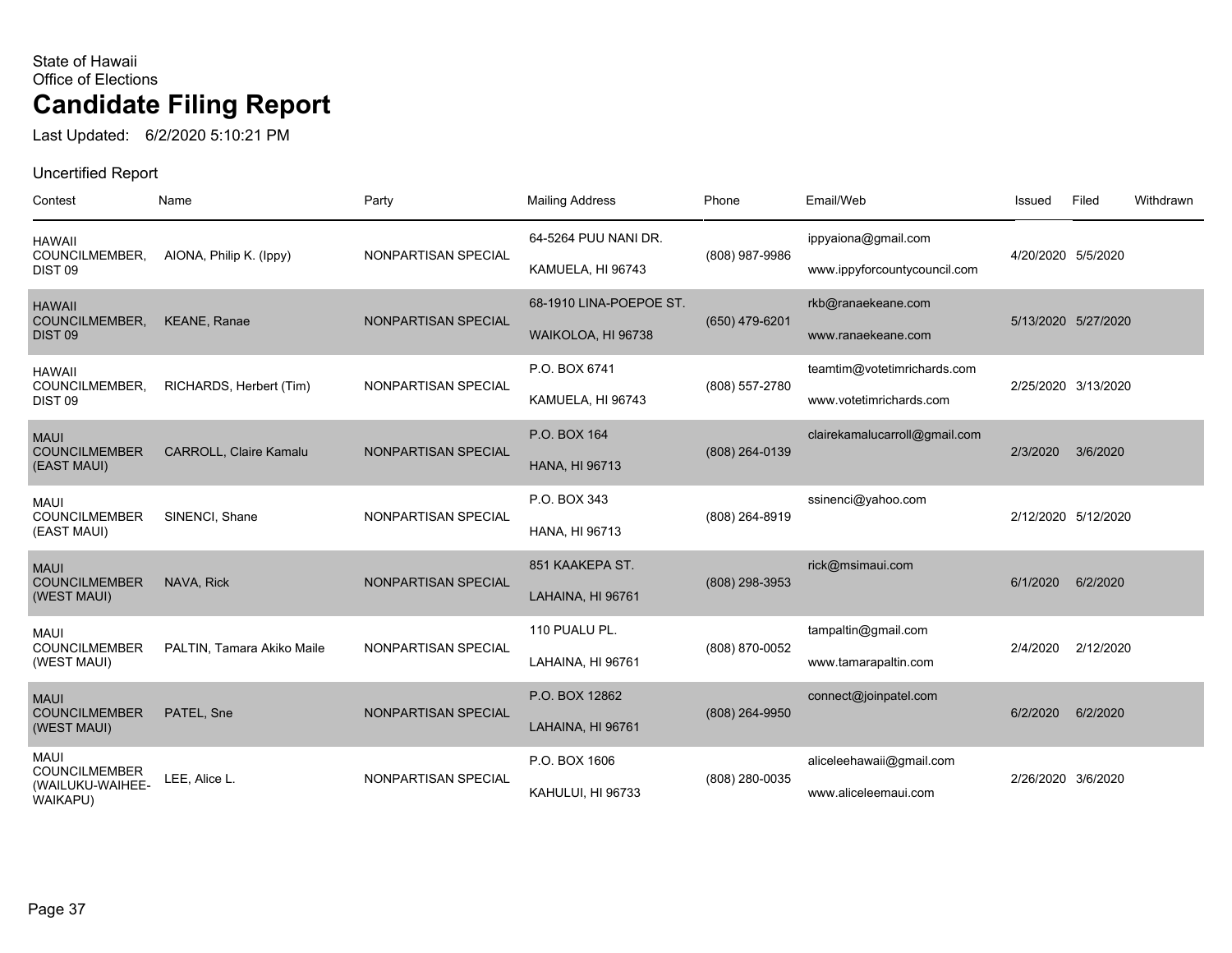Last Updated: 6/2/2020 5:10:21 PM

| Contest                                                             | Name                      | Party               | <b>Mailing Address</b>               | Phone          | Email/Web                                  | Issued             | Filed               | Withdrawn |
|---------------------------------------------------------------------|---------------------------|---------------------|--------------------------------------|----------------|--------------------------------------------|--------------------|---------------------|-----------|
| <b>MAUI</b><br><b>COUNCILMEMBER</b><br>(WAILUKU-WAIHEE-<br>WAIKAPU) | NOBRIGA, Buddy James M.A. | NONPARTISAN SPECIAL | P.O. BOX 1993<br>WAILUKU, HI 96793   | (808) 264-5629 | nobriga21@hotmail.com                      | 5/27/2020          |                     |           |
| <b>MAUI</b><br><b>COUNCILMEMBER</b><br>(KAHULUI)                    | KAIWI, Deb                | NONPARTISAN SPECIAL | P.O. BOX 53<br>KAHULUI, HI 96733     | (808) 495-5416 | debkaiwi@gmail.com                         | 2/3/2020           | 3/19/2020           |           |
| <b>MAUI</b><br><b>COUNCILMEMBER</b><br>(KAHULUI)                    | KAMA, Tasha               | NONPARTISAN SPECIAL | P.O. BOX 503<br>WAILUKU, HI 96793    | (808) 463-2963 | kahukama@gmail.com<br>www.kama4council.org | 2/3/2020           | 5/18/2020           |           |
| <b>MAUI</b><br><b>COUNCILMEMBER</b><br>(KAHULUI)                    | KAMEKONA, Carol Lee       | NONPARTISAN SPECIAL | 862 MAKALII ST.<br>KAHULUI, HI 96732 | (808) 264-9385 | hynmahi@yahoo.com                          | 5/29/2020 6/2/2020 |                     |           |
| <b>MAUI</b><br><b>COUNCILMEMBER</b><br>(SOUTH MAUI)                 | COOK, Tom                 | NONPARTISAN SPECIAL | 18 POAILANI PL.<br>KIHEI, HI 96753   | (808) 870-2205 | cooksynergy@gmail.com                      |                    | 2/24/2020 5/11/2020 |           |
| <b>MAUI</b><br><b>COUNCILMEMBER</b><br>(SOUTH MAUI)                 | KING, Kelly Takaya        | NONPARTISAN SPECIAL | 72 KALOLA PL.<br>KIHEI, HI 96753     | (808) 283-1954 |                                            | 3/6/2020           | 3/17/2020           |           |
| <b>MAUI</b><br><b>COUNCILMEMBER</b><br>(MAKAWAO-HAIKU-<br>PAIA)     | EYRE, Aja                 | NONPARTISAN SPECIAL | P.O. BOX 1226<br>MAKAWAO, HI 96768   | (808) 495-1425 | ajaformaui@gmail.com<br>www.ajaeyre.com    |                    | 5/22/2020 5/28/2020 |           |
| <b>MAUI</b><br><b>COUNCILMEMBER</b><br>(MAKAWAO-HAIKU-<br>PAIA)     | MOLINA, Mike              | NONPARTISAN SPECIAL | P.O. BOX 1303<br>MAKAWAO, HI 96768   | (808) 264-4859 | mjm.mauicounty@gmail.com                   | 2/4/2020           | 3/13/2020           |           |
| <b>MAUI</b><br><b>COUNCILMEMBER</b><br>(MAKAWAO-HAIKU-<br>PAIA)     | ZAHND, Laurent            | NONPARTISAN SPECIAL | P.O. BOX 1736<br>MAKAWAO, HI 96768   | (808) 633-3113 | laurent.zahnd@gmail.com                    | 3/18/2020 6/2/2020 |                     |           |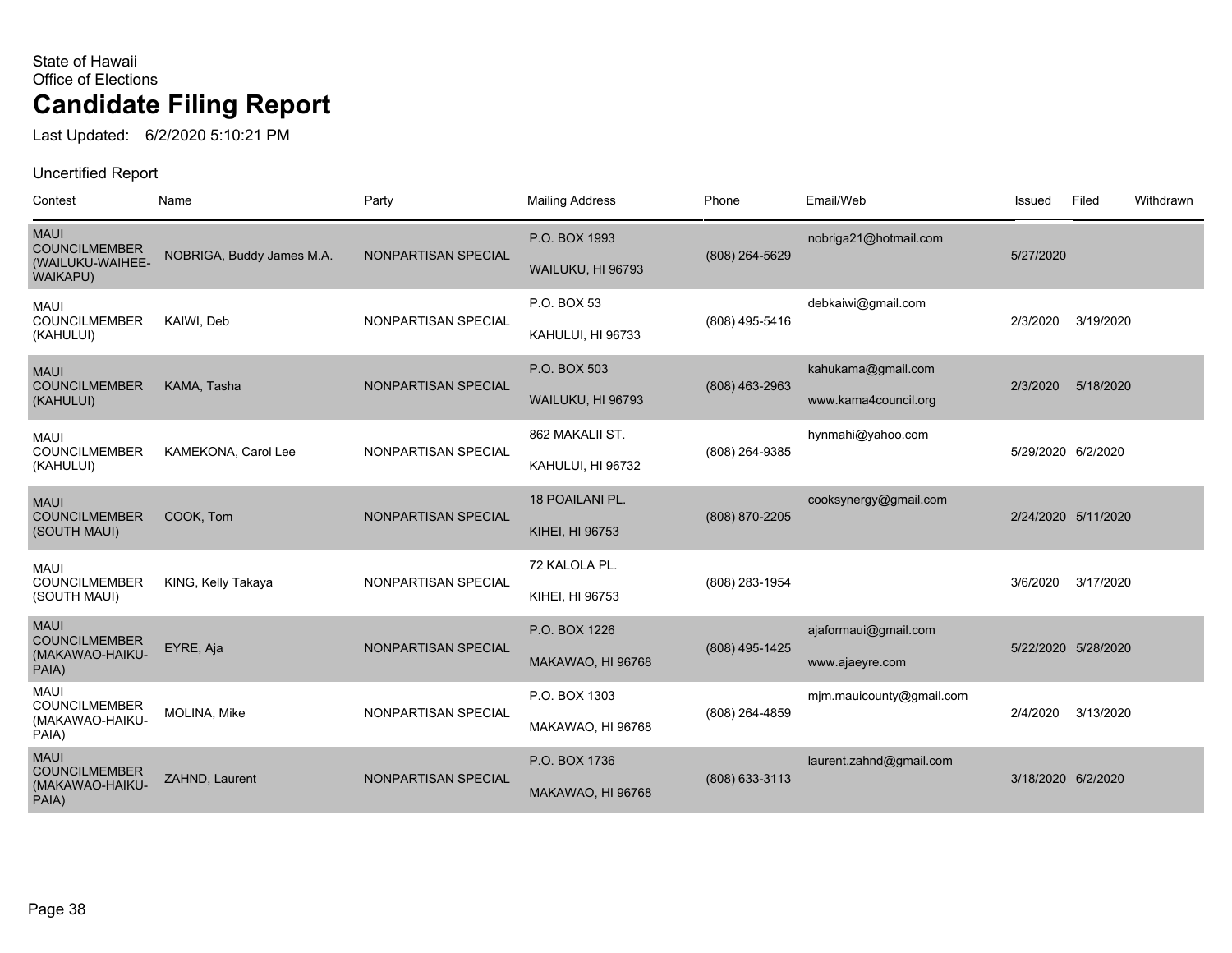Last Updated: 6/2/2020 5:10:21 PM

| Contest                                               | Name                       | Party               | <b>Mailing Address</b>                    | Phone              | Email/Web                                                            | Issued             | Filed               | Withdrawn |
|-------------------------------------------------------|----------------------------|---------------------|-------------------------------------------|--------------------|----------------------------------------------------------------------|--------------------|---------------------|-----------|
| <b>MAUI</b><br><b>COUNCILMEMBER</b><br>(UPCOUNTRY)    | SUGIMURA, Yuki Lei Kashiwa | NONPARTISAN SPECIAL | P.O. BOX 901362<br><b>KULA, HI 96790</b>  | (808) 870-8047     | yukilei.sugimura@gmail.com<br>www.yukileisugimura.com                | 2/3/2020           | 3/20/2020           |           |
| <b>MAUI</b><br><b>COUNCILMEMBER</b><br>(LANAI)        | DE JETLEY, Alberta         | NONPARTISAN SPECIAL | P.O. BOX 630601<br>LANAI CITY, HI 96763   | (808) 649-0808     | adejetley@gmail.com<br>www.albertadejetley.com                       | 2/3/2020           | 2/7/2020            |           |
| <b>MAUI</b><br><b>COUNCILMEMBER</b><br>(LANAI)        | JOHNSON, Gabe              | NONPARTISAN SPECIAL | P.O. BOX 631620<br>LANAI CITY, HI 96763   | (808) 559-0980     | gabrielforprogress@gmail.com<br>www.gabe4council.com                 |                    | 2/13/2020 5/21/2020 |           |
| <b>MAUI</b><br><b>COUNCILMEMBER</b><br>(LANAI)        | MANO, Matthew J.K.         | NONPARTISAN SPECIAL | P.O. BOX 630211<br>LANAI CITY, HI 96763   | $(808) 563 - 0506$ | mattmano4countycouncil@outlook.c<br>om<br>www.mattmanoforcouncil.org | 2/4/2020           | 2/21/2020           |           |
| <b>MAUI</b><br><b>COUNCILMEMBER</b><br>(MOLOKAI)      | CRIVELLO, Stacy Helm       | NONPARTISAN SPECIAL | P.O. BOX 1097<br>KAUNAKAKAI, HI 96748     | (808) 658-0346     | stacy.c63@gmail.com                                                  |                    | 2/21/2020 3/25/2020 |           |
| <b>MAUI</b><br><b>COUNCILMEMBER</b><br>(MOLOKAI)      | RAWLINS-FERNANDEZ, Keani   | NONPARTISAN SPECIAL | P.O. BOX 935<br>KAUNAKAKAI, HI 96748      | $(808)$ 351-0263   | keani.rawlins@gmail.com<br>www.votekeani.com                         |                    | 2/20/2020 5/18/2020 |           |
| <b>KAUAI</b><br><b>PROSECUTING</b><br><b>ATTORNEY</b> | KOLLAR, Justin F.          | NONPARTISAN SPECIAL | 384 KAHOLALELE RD., #A<br>KAPAA, HI 96746 | (808) 639-9433     | justin.kollar@gmail.com                                              | 2/4/2020           | 3/18/2020           |           |
| <b>KAUAI</b><br><b>COUNCILMEMBER</b>                  | WAIALEALE BATTAD, Jade T.  | NONPARTISAN SPECIAL | 4292 MALAE ST.<br>LIHUE, HI 96766         | (808) 635-7549     | jade.battad@gmail.com                                                | 5/29/2020 6/2/2020 |                     |           |
| <b>KAUAI</b><br><b>COUNCILMEMBER</b>                  | BULOSAN, Addison           | NONPARTISAN SPECIAL | 4362 UAHIAPELE ST.<br>LIHUE, HI 96766     | (808) 652-1442     | addisonbulosan@gmail.com                                             | 5/20/2020 6/1/2020 |                     |           |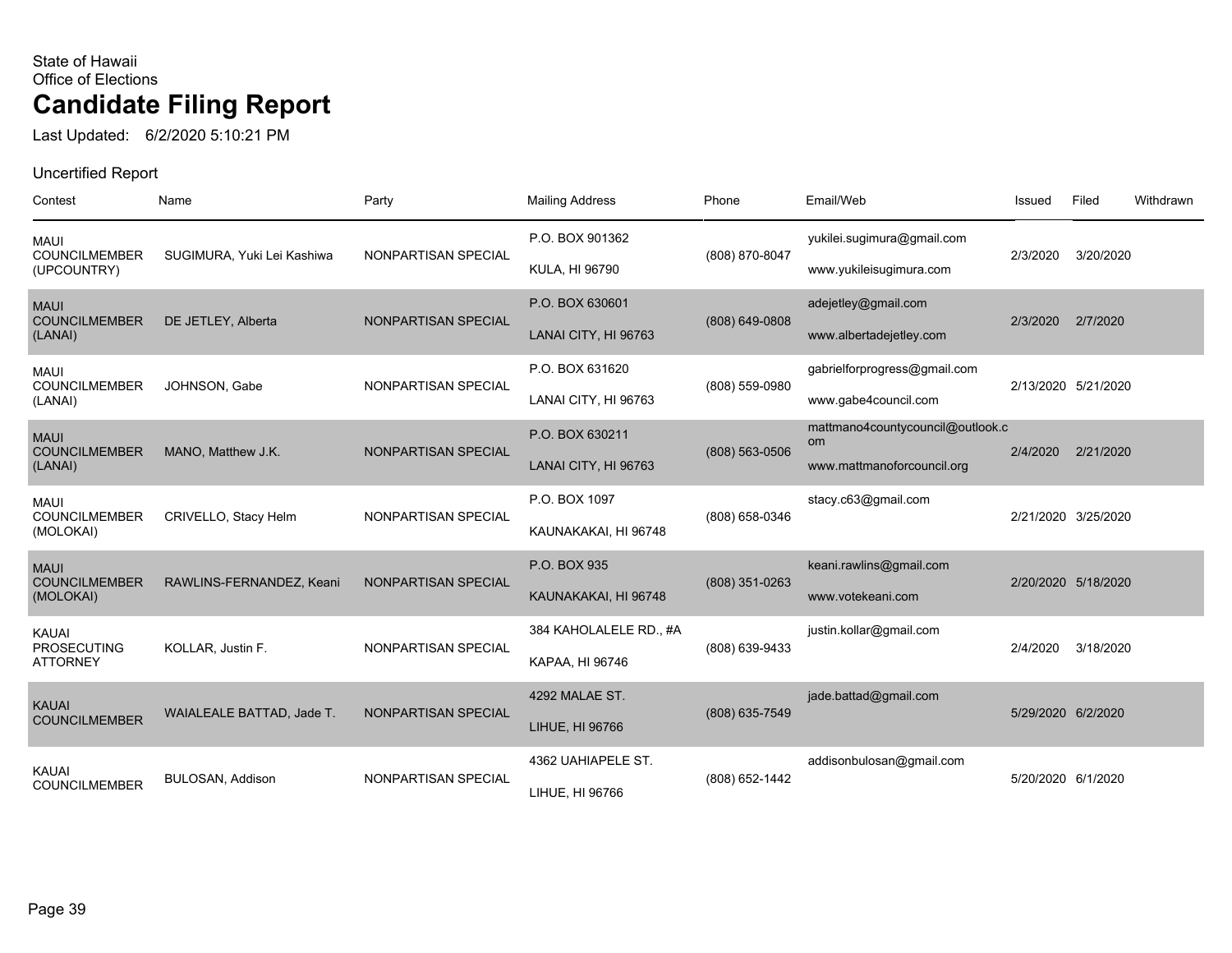Last Updated: 6/2/2020 5:10:21 PM

| Contest                              | Name                        | Party               | <b>Mailing Address</b>                              | Phone            | Email/Web                                        | Issued             | Filed               | Withdrawn |
|--------------------------------------|-----------------------------|---------------------|-----------------------------------------------------|------------------|--------------------------------------------------|--------------------|---------------------|-----------|
| <b>KAUAI</b><br><b>COUNCILMEMBER</b> | CABEBE, Donovan Kanani      | NONPARTISAN SPECIAL | P.O. BOX 1056<br><b>KOLOA, HI 96756</b>             | (808) 634-0807   | donovan_cabebe@yahoo.com                         |                    | 2/19/2020 2/28/2020 |           |
| <b>KAUAI</b><br><b>COUNCILMEMBER</b> | CARIFFE, Bob                | NONPARTISAN SPECIAL | 4136 HOOHANA ST.<br>LIHUE, HI 96766                 | (808) 635-3398   | bobcariffe@yahoo.com                             | 3/13/2020          |                     |           |
| <b>KAUAI</b><br><b>COUNCILMEMBER</b> | CARVALHO, Bernard, Jr.      | NONPARTISAN SPECIAL | 4650 MAILIHUNA RD.<br>KAPAA, HI 96746               | (808) 635-7489   | carvalhob003@hawaii.rr.com                       | 5/28/2020 6/1/2020 |                     |           |
| <b>KAUAI</b><br><b>COUNCILMEMBER</b> | CHOCK, Mason K.             | NONPARTISAN SPECIAL | 121 LIHAU ST.<br>KAPAA, HI 96746                    | (808) 651-7013   | mason4kauai@gmail.com<br>www.mason4kauai.org     | 2/5/2020           | 5/7/2020            |           |
| <b>KAUAI</b><br><b>COUNCILMEMBER</b> | COWDEN, Felicia             | NONPARTISAN SPECIAL | 4191 KILAUEA RD.<br>KILAUEA, HI 96754               | (808) 652-4363   | feliciacowden@gmail.com<br>www.feliciacowden.com | 2/5/2020           | 2/21/2020           |           |
| <b>KAUAI</b><br><b>COUNCILMEMBER</b> | DANDURAND, Mike             | NONPARTISAN SPECIAL | P.O. BOX 3738<br>LIHUE, HI 96766                    | (808) 639-0350   | mike@kskauai.com                                 |                    | 5/19/2020 5/26/2020 |           |
| <b>KAUAI</b><br><b>COUNCILMEMBER</b> | DeCOSTA, Billy              | NONPARTISAN SPECIAL | 2-4021 KAUMUALII HWY., #F<br><b>KOLOA, HI 96756</b> | (808) 639-8533   | decosta4council@gmail.com                        |                    | 5/27/2020 5/29/2020 |           |
| <b>KAUAI</b><br><b>COUNCILMEMBER</b> | DESILVA CARVEIRO, Debralynn | NONPARTISAN SPECIAL | P.O. BOX 682<br><b>ELEELE, HI 96705</b>             | (808) 645-0549   | mizdebz1069@yahoo.com                            | 4/20/2020 5/4/2020 |                     |           |
| <b>KAUAI</b><br><b>COUNCILMEMBER</b> | EVSLIN, Luke A.             | NONPARTISAN SPECIAL | 3987 KAPENA ST.<br>LIHUE, HI 96766                  | $(808)$ 635-6623 | luke.evslin@gmail.com<br>www.lukeevslin.com      |                    | 2/27/2020 5/20/2020 |           |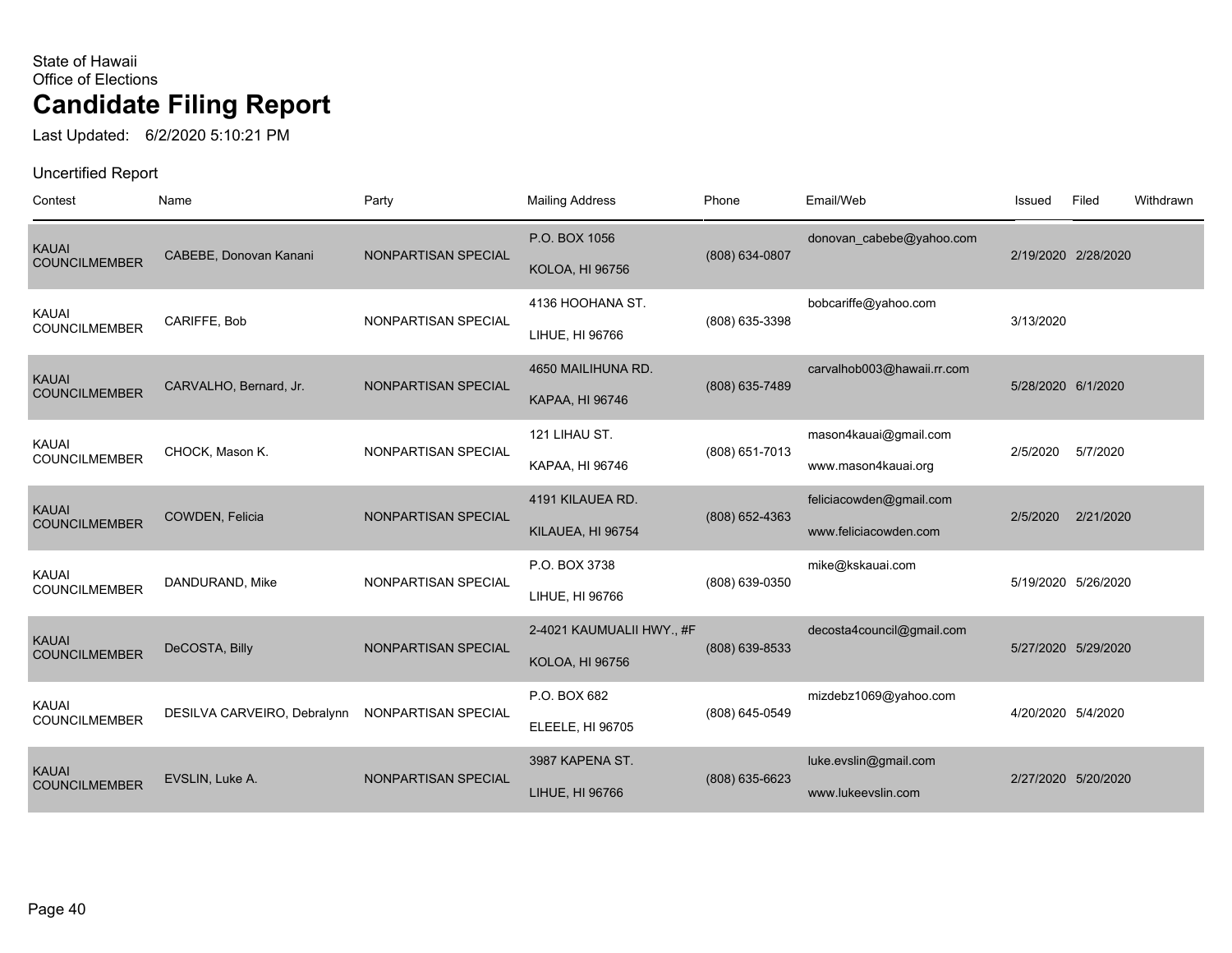Last Updated: 6/2/2020 5:10:21 PM

| Contest                              | Name                      | Party               | <b>Mailing Address</b>                  | Phone            | Email/Web                                  | Issued             | Filed               | Withdrawn |
|--------------------------------------|---------------------------|---------------------|-----------------------------------------|------------------|--------------------------------------------|--------------------|---------------------|-----------|
| KAUAI<br><b>COUNCILMEMBER</b>        | FRANKS, Victoria          | NONPARTISAN SPECIAL | P.O. BOX 192<br><b>ELEELE, HI 96705</b> | (479) 715-2843   | vhfranks@gmail.com                         |                    | 4/24/2020 5/29/2020 |           |
| <b>KAUAI</b><br><b>COUNCILMEMBER</b> | FUKUSHIMA, Richard S.     | NONPARTISAN SPECIAL | 4612 MAMANE ST.<br>KAPAA, HI 96746      | $(808)$ 652-1306 | rsatoshi@hotmail.com                       |                    | 5/19/2020 5/26/2020 |           |
| KAUAI<br><b>COUNCILMEMBER</b>        | HOFF, John                | NONPARTISAN SPECIAL | P.O. BOX 547<br><b>KOLOA, HI 96756</b>  | (808) 651-7392   | stpa1hawaii@msn.com                        | 5/26/2020          |                     |           |
| <b>KAUAI</b><br><b>COUNCILMEMBER</b> | JUSTUS, Ed                | NONPARTISAN SPECIAL | P.O. BOX 528<br>HANAPEPE, HI 96716      | (808) 639-2520   | justusforallcampaign@gmail.com             |                    | 5/18/2020 5/21/2020 |           |
| KAUAI<br><b>COUNCILMEMBER</b>        | KANESHIRO, Arryl          | NONPARTISAN SPECIAL | 4550 EHIKU ST.<br>LIHUE, HI 96766       | (808) 652-5216   | arrylkaneshiro@gmail.com                   | 5/15/2020 6/1/2020 |                     |           |
| <b>KAUAI</b><br><b>COUNCILMEMBER</b> | KUALII, KipuKai L.P.      | NONPARTISAN SPECIAL | P.O. BOX 30910<br>ANAHOLA, HI 96703     | $(808)$ 652-3684 | kipukai.kualii@gmail.com<br>www.kualii.com | 3/25/2020 6/1/2020 |                     |           |
| KAUAI<br><b>COUNCILMEMBER</b>        | NELSON, Jacquelyn (Jakki) | NONPARTISAN SPECIAL | 115 PAAKO ST.<br>KAPAA, HI 96746        | (512) 796-2381   | nelson5599@twc.com                         |                    | 5/22/2020 5/28/2020 |           |
| <b>KAUAI</b><br><b>COUNCILMEMBER</b> | NISHIMURA, Wally K.       | NONPARTISAN SPECIAL | P.O. BOX 11<br>ANAHOLA, HI 96703        | $(808)$ 651-6519 | wally.nishimura@hotmail.com                |                    | 5/28/2020 5/28/2020 |           |
| <b>KAUAI</b><br><b>COUNCILMEMBER</b> | PARKER, Rory P.           | NONPARTISAN SPECIAL | 5746 HAUIKI RD.<br>KAPAA, HI 96746      | (808) 278-0155   | reverendhoneysuckle@gmail.com              |                    | 5/18/2020 5/28/2020 |           |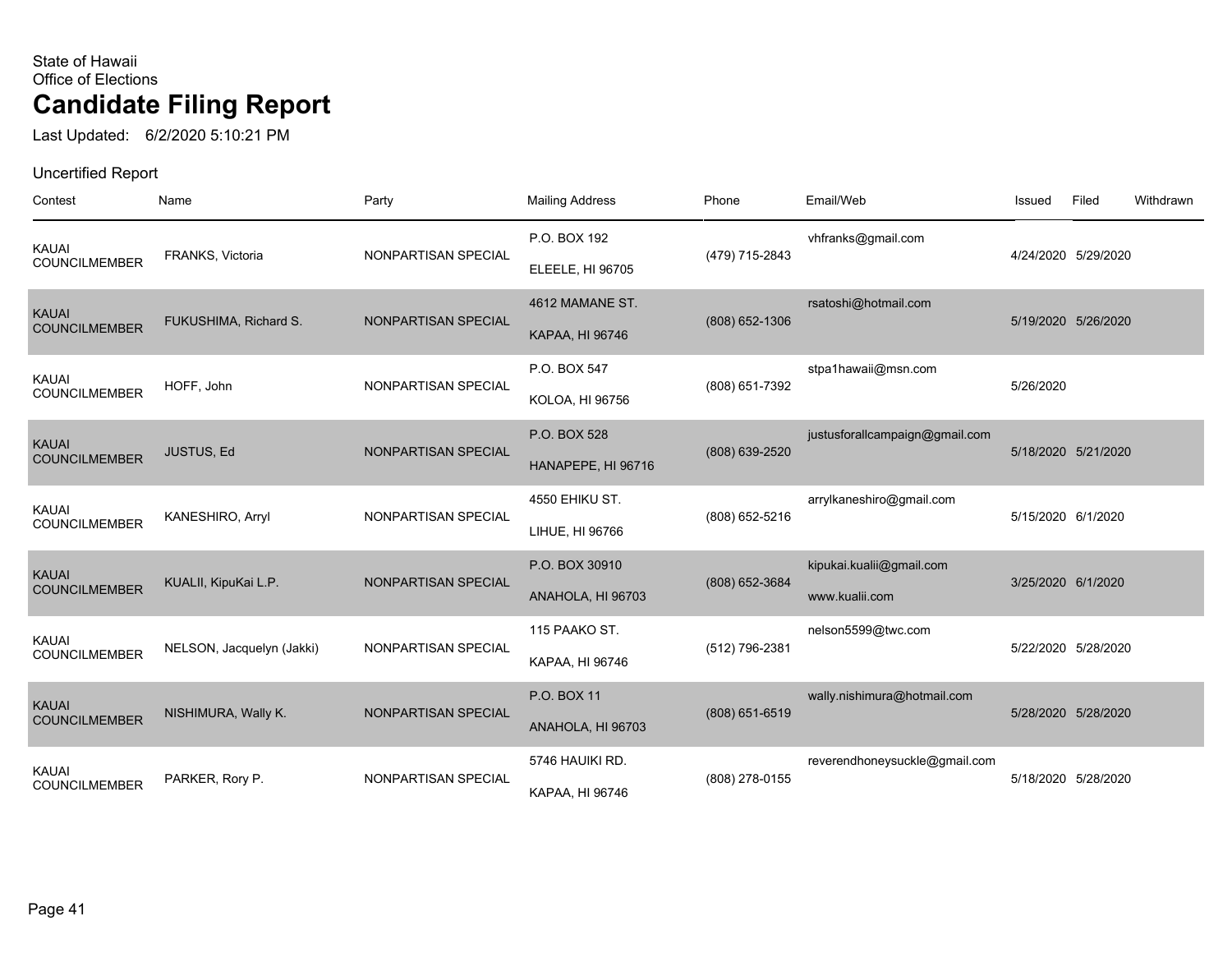Last Updated: 6/2/2020 5:10:21 PM

| Contest                              | Name                        | Party               | <b>Mailing Address</b>               | Phone          | Email/Web                                                         | Issued    | Filed               | Withdrawn |
|--------------------------------------|-----------------------------|---------------------|--------------------------------------|----------------|-------------------------------------------------------------------|-----------|---------------------|-----------|
| <b>KAUAI</b><br><b>COUNCILMEMBER</b> | RAPOZO, Mel                 | NONPARTISAN SPECIAL | 292 MAKANI RD.<br>KAPAA, HI 96746    | (808) 645-0243 | melrapozo@gmail.com                                               | 6/2/2020  |                     |           |
| <b>KAUAI</b><br><b>COUNCILMEMBER</b> | SIMBRE-MEDEIROS, Shirley R. | NONPARTISAN SPECIAL | P.O. BOX 868<br>KEKAHA, HI 96752     | (808) 645-0668 | ntyshirleykauai@gmail.com                                         |           | 3/16/2020 5/29/2020 |           |
| <b>KAUAI</b><br><b>COUNCILMEMBER</b> | TANIGUCHI, Naomi J. (Omi)   | NONPARTISAN SPECIAL | P.O. BOX 1159<br>KALAHEO, HI 96741   | (808) 212-5977 | omit19@hotmail.com                                                |           | 2/10/2020 5/14/2020 |           |
| <b>KAUAI</b><br><b>COUNCILMEMBER</b> | YAGO, Clint, Sr.            | NONPARTISAN SPECIAL | 4321 AKULI ST.<br>LIHUE, HI 96766    | (808) 652-0626 | clintsr54@gmail.com                                               |           | 4/30/2020 5/19/2020 |           |
| <b>KAUAI</b><br><b>COUNCILMEMBER</b> | YUKIMURA, JoAnn A.          | NONPARTISAN SPECIAL | 2749 KAPENA ST.<br>LIHUE, HI 96766   | (808) 652-3988 | jyukimura@gmail.com                                               | 5/22/2020 |                     |           |
| HONOLULU MAYOR AMEMIYA, Keith        |                             | NONPARTISAN SPECIAL | P.O. BOX 1777<br>HONOLULU, HI 96813  | (808) 294-9683 | info@amemiyaformayor.com<br>www.amemiyaformayor.com               |           | 5/20/2020 5/26/2020 |           |
| HONOLULU MAYOR BLANGIARDI, Rick      |                             | NONPARTISAN SPECIAL | P.O. BOX 1514<br>HONOLULU, HI 96806  | (808) 427-3239 | team@rickblangiardiformayor.com<br>www.rickblangiardiformayor.com |           | 5/11/2020 6/1/2020  |           |
| HONOLULU MAYOR                       | BOURGOIN, David (Duke)      | NONPARTISAN SPECIAL | P.O. BOX 372<br>HONOLULU, HI 96809   | (808) 523-7779 | dlbhi@protonmail.com                                              | 5/5/2020  | 5/29/2020           |           |
| <b>HONOLULU MAYOR</b>                | BURD, Zachary               | NONPARTISAN SPECIAL | P.O. BOX 38134<br>HONOLULU, HI 96837 | (808) 636-3054 | zacharybenji@yahoo.com                                            | 2/6/2020  |                     |           |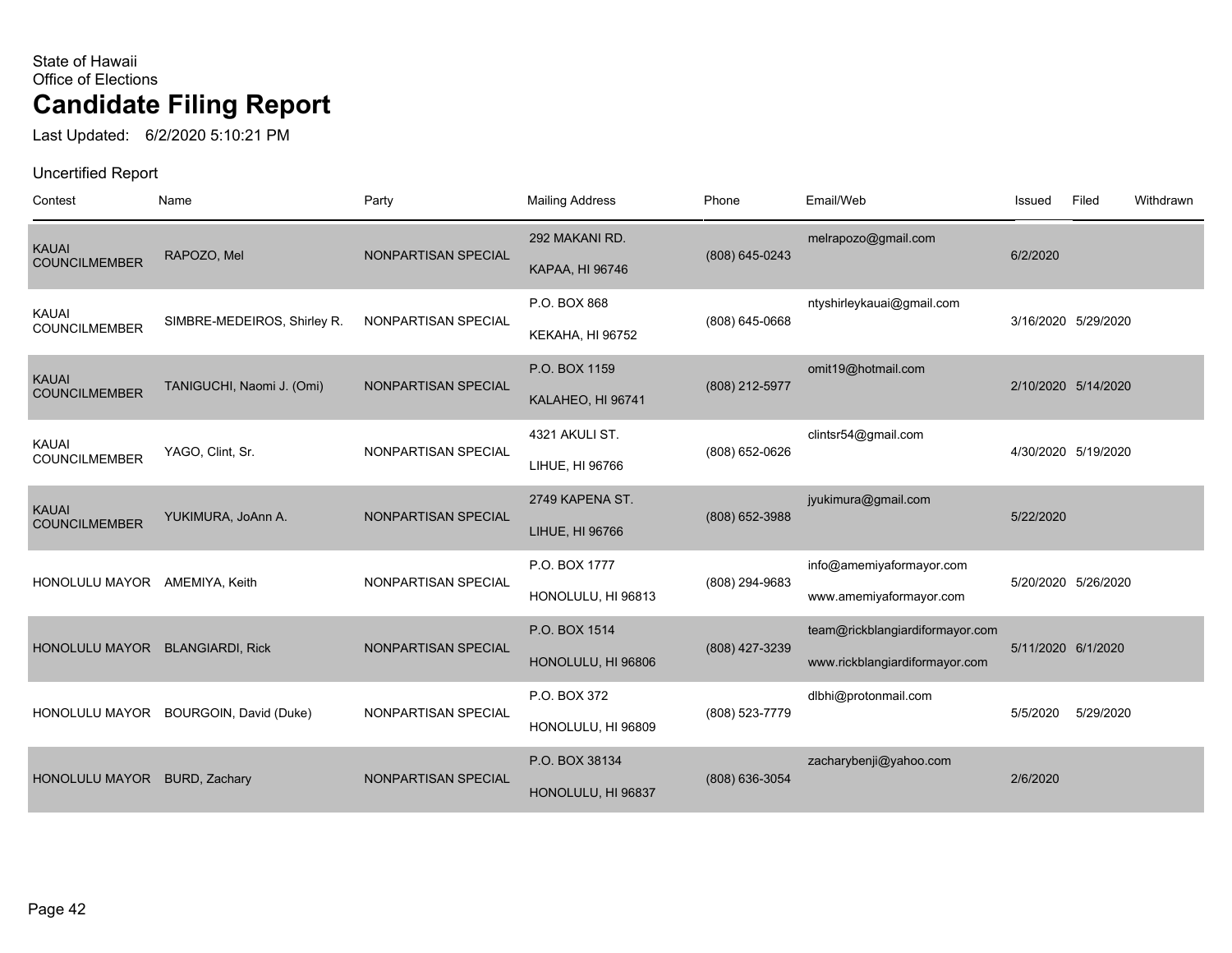Last Updated: 6/2/2020 5:10:21 PM

| Contest                        | Name                               | Party               | <b>Mailing Address</b>                        | Phone            | Email/Web                                                           | Issued   | Filed               | Withdrawn |
|--------------------------------|------------------------------------|---------------------|-----------------------------------------------|------------------|---------------------------------------------------------------------|----------|---------------------|-----------|
|                                | HONOLULU MAYOR CARAVALHO, Ernest   | NONPARTISAN SPECIAL | 1031 NUUANU AVE., #2006<br>HONOLULU, HI 96817 | (808) 371-3840   | friendsofernestcaravalho@outlook.c<br>om<br>www.ernestforhawaii.com | 2/7/2020 | 5/4/2020            |           |
| HONOLULU MAYOR CARROLL, John   |                                    | NONPARTISAN SPECIAL | 810 RICHARDS ST., #330<br>HONOLULU, HI 96813  | (808) 220-9450   | johncarro001@gmail.com                                              | 2/3/2020 | 5/28/2020           |           |
| HONOLULU MAYOR DICKS, Karl O.  |                                    | NONPARTISAN SPECIAL | 91-226 KAUHI ST., #106<br>KAPOLEI, HI 96707   | (808) 478-8682   | karldicksformayor@gmail.com<br>www.karldicksformayor.com            | 2/7/2020 | 2/14/2020           |           |
| HONOLULU MAYOR GARRY, Tim      |                                    | NONPARTISAN SPECIAL | 3367 PAHOA AVE.<br>HONOLULU, HI 96816         | $(714)$ 408-5175 | timatthebeach@aol.com                                               | 2/4/2020 | 2/14/2020           |           |
|                                | HONOLULU MAYOR HANABUSA, Colleen   | NONPARTISAN SPECIAL | P.O. BOX 2234<br>HONOLULU, HI 96804           | (808) 595-3388   | hanac841@yahoo.com<br>www.colleenhanabusa.com                       |          | 4/29/2020 5/20/2020 |           |
|                                | HONOLULU MAYOR HANNEMANN, Mufi     | NONPARTISAN SPECIAL | P.O. BOX 459<br>HONOLULU, HI 96809            | (808) 478-0172   | rkennedy@hagadonemedia.com<br>www.mufiforhonolulu.com               |          | 5/29/2020 6/1/2020  |           |
|                                | HONOLULU MAYOR HAVILAND, Wesley R. | NONPARTISAN SPECIAL | 277 OHUA AVE.<br>HONOLULU, HI 96815           |                  |                                                                     | 6/2/2020 |                     |           |
| HONOLULU MAYOR JAMES, Choon    |                                    | NONPARTISAN SPECIAL | P.O. BOX 404<br>KAHUKU, HI 96731              | (808) 293-8888   | choonjameshawaii@gmail.com<br>www.votechoon.com                     | 2/7/2020 | 6/1/2020            |           |
| HONOLULU MAYOR KEESING, Audrey |                                    | NONPARTISAN SPECIAL | P.O. BOX 15075<br>HONOLULU, HI 96830          | (808) 354-7757   | audreykeesing@gmail.com                                             |          | 5/26/2020 6/2/2020  |           |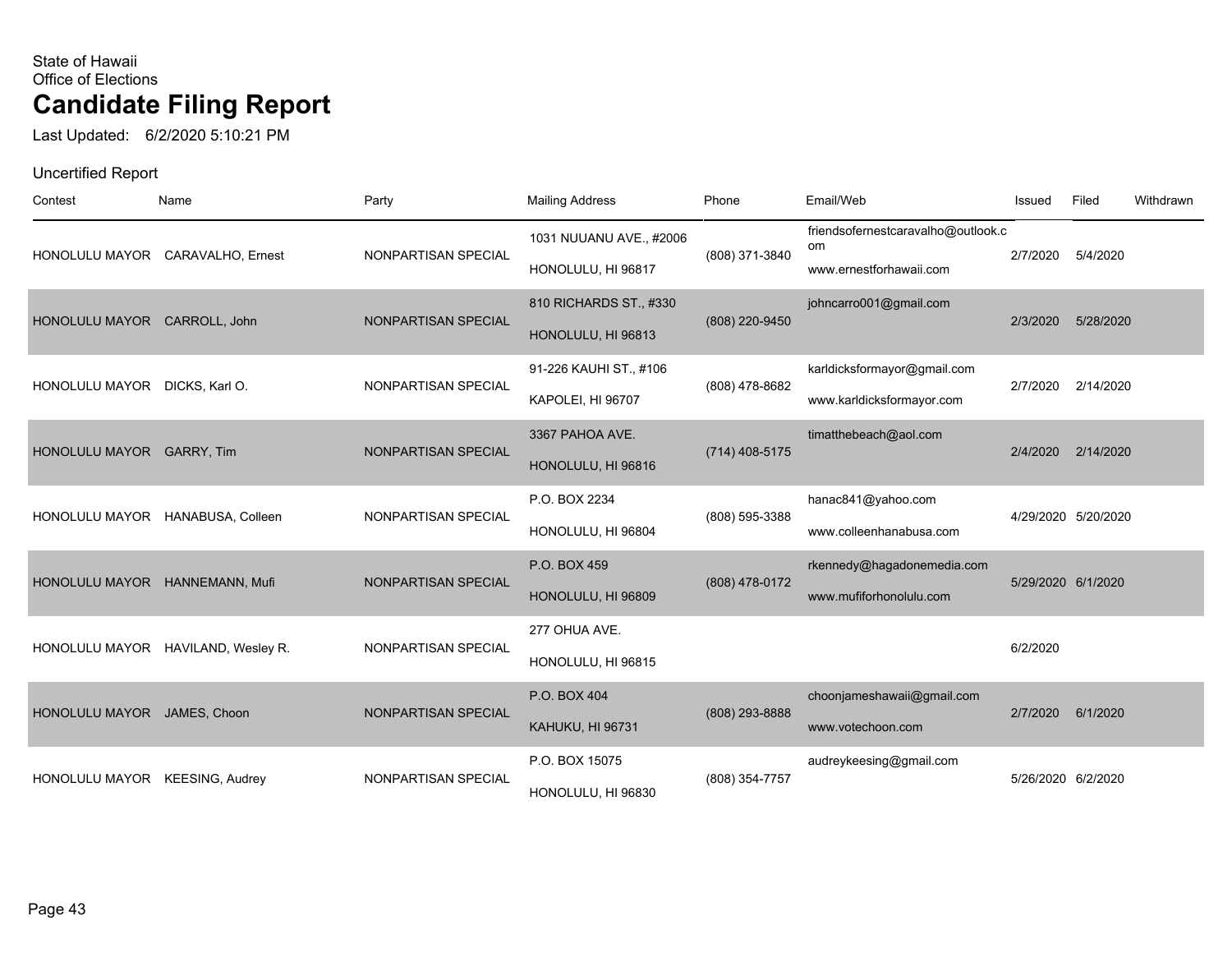Last Updated: 6/2/2020 5:10:21 PM

| Contest                                                  | Name                                      | Party               | <b>Mailing Address</b>                  | Phone            | Email/Web                                                        | Issued   | Filed               | Withdrawn |
|----------------------------------------------------------|-------------------------------------------|---------------------|-----------------------------------------|------------------|------------------------------------------------------------------|----------|---------------------|-----------|
| <b>HONOLULU MAYOR</b>                                    | MCLEOD, John Andrew                       | NONPARTISAN SPECIAL | 2312 LIME ST.<br>HONOLULU, HI 96826     | (808) 763-0060   | johnmcleod808@gmail.com                                          | 4/1/2020 |                     |           |
|                                                          | HONOLULU MAYOR MUSSELL, Micah Laakea      | NONPARTISAN SPECIAL | 45-646 HALEKOU PL.<br>KANEOHE, HI 96744 | (808) 225-3793   | mlmussell@msn.com                                                |          | 5/26/2020 6/1/2020  |           |
| HONOLULU MAYOR PINE, Kym Marcos                          |                                           | NONPARTISAN SPECIAL | P.O. BOX 2635<br>EWA BEACH, HI 96706    | $(808)$ 457-1983 | info@votepine.com<br>www.votepine.com                            |          | 5/19/2020 6/1/2020  |           |
|                                                          | HONOLULU MAYOR STONEBRAKER, William (Bud) | NONPARTISAN SPECIAL | P.O. BOX 72<br>WAIMANALO, HI 96795      | (808) 476-7665   | mayorstonebraker@gmail.com<br>www.budstonebraker.com             | 6/2/2020 | 6/2/2020            |           |
| <b>HONOLULU MAYOR</b>                                    | WONG, Ho Yin (Jason)                      | NONPARTISAN SPECIAL | P.O. BOX 37610<br>HONOLULU, HI 96837    | (808) 343-9526   | jasonwonghnl@outlook.com<br>www.2020jasonwong.com                |          | 5/28/2020 6/1/2020  |           |
| <b>HONOLULU</b><br><b>PROSECUTING</b><br><b>ATTORNEY</b> | ALM, Steve                                | NONPARTISAN SPECIAL | P.O. BOX 1385<br>HONOLULU, HI 96807     | (808) 699-0323   | steve@stevealmforprosecutor.com<br>www.stevealmforprosecutor.com | 5/8/2020 | 5/27/2020           |           |
| <b>HONOLULU</b><br><b>PROSECUTING</b><br><b>ATTORNEY</b> | BROWN, Robert (RJ)                        | NONPARTISAN SPECIAL | P.O. BOX 240093<br>HONOLULU, HI 96824   | (808) 778-9682   | rjb@voterjbrown.com<br>www.voterjbrown.com                       |          | 5/18/2020 5/22/2020 |           |
| <b>HONOLULU</b><br><b>PROSECUTING</b><br><b>ATTORNEY</b> | ESSER, Jacquie                            | NONPARTISAN SPECIAL | P.O. BOX 1295<br>KAILUA, HI 96734       | (808) 517-6424   | vote@esserforjustice.com<br>www.esserforjustice.com              |          | 4/14/2020 5/18/2020 |           |
| <b>HONOLULU</b><br><b>PROSECUTING</b><br><b>ATTORNEY</b> | KAU, Megan                                | NONPARTISAN SPECIAL | P.O. BOX 2838<br>HONOLULU, HI 96803     | (808) 864-8896   | megankkau@gmail.com<br>www.friendsofmegankau.com                 |          | 5/11/2020 5/19/2020 |           |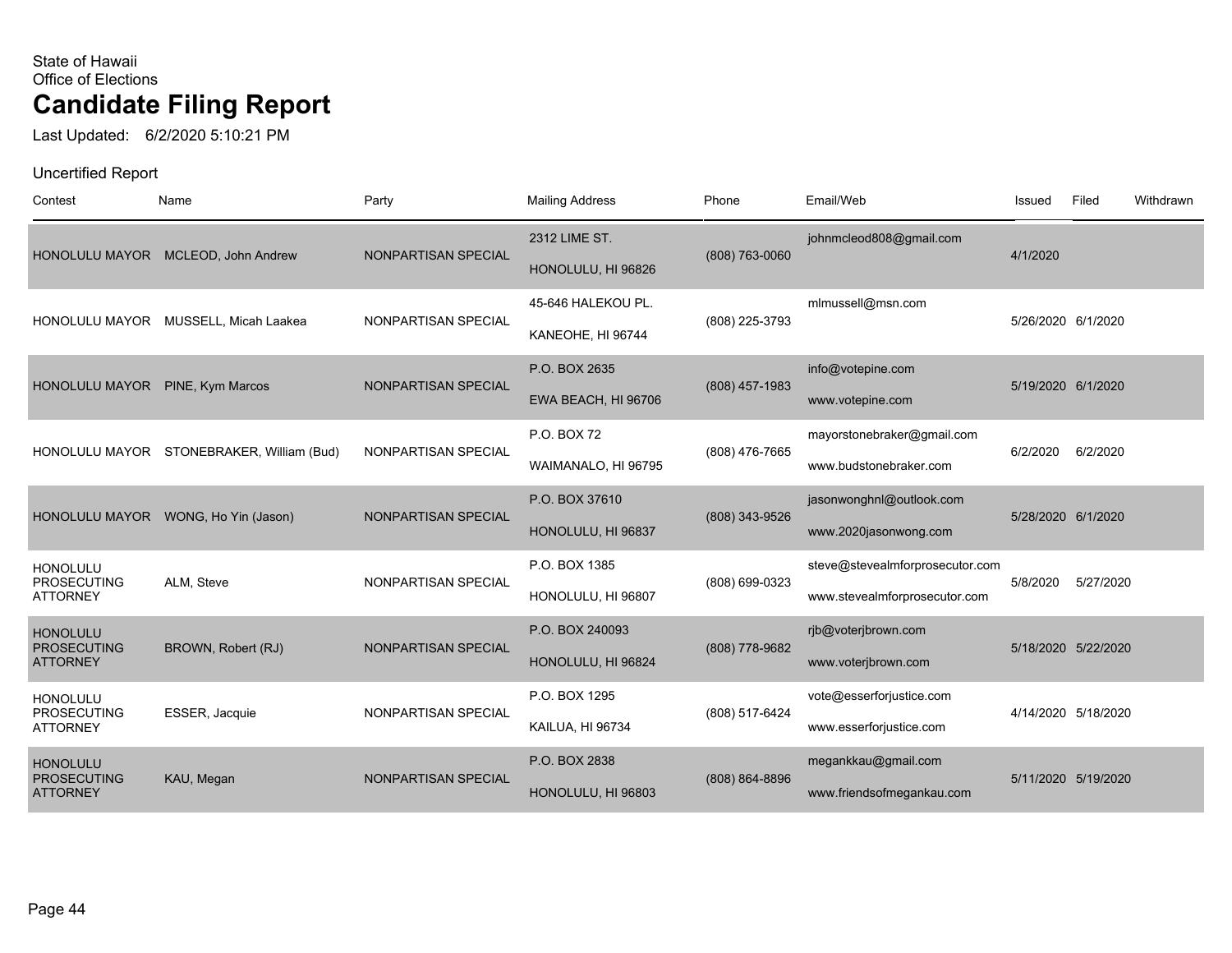Last Updated: 6/2/2020 5:10:21 PM

| Contest                                                  | Name                  | Party               | <b>Mailing Address</b>                      | Phone          | Email/Web                                                       | Issued    | Filed               | Withdrawn |
|----------------------------------------------------------|-----------------------|---------------------|---------------------------------------------|----------------|-----------------------------------------------------------------|-----------|---------------------|-----------|
| <b>HONOLULU</b><br><b>PROSECUTING</b><br><b>ATTORNEY</b> | KIM, Tae              | NONPARTISAN SPECIAL | P.O. BOX 161315<br>HONOLULU, HI 96816       | (808) 220-4667 | attorneytaekim@twc.com<br>www.votetkim.com                      | 3/6/2020  | 5/18/2020           |           |
| <b>HONOLULU</b><br><b>PROSECUTING</b><br><b>ATTORNEY</b> | NADAMOTO, Dwight K.   | NONPARTISAN SPECIAL | P.O. BOX 1897<br>HONOLULU, HI 96805         |                | info@nadamotoforprosecutor.com<br>www.nadamotoforprosecutor.com |           | 5/14/2020 5/27/2020 |           |
| <b>HONOLULU</b><br><b>PROSECUTING</b><br><b>ATTORNEY</b> | YAQOOB, Anosh H.      | NONPARTISAN SPECIAL | 5090 LIKINI ST., #604<br>HONOLULU, HI 96818 | (808) 781-6385 | anoshlaw@gmail.com                                              | 4/7/2020  | 5/29/2020           |           |
| <b>HONOLULU</b><br>COUNCILMEMBER,<br><b>DIST I</b>       | DAVENPORT, Kathy      | NONPARTISAN SPECIAL | P.O. BOX 701073<br>KAPOLEI, HI 96709        | (808) 372-0065 | kathleen@kathleendavenport.com<br>www.votekdavenport.com        | 2/7/2020  | 5/28/2020           |           |
| <b>HONOLULU</b><br>COUNCILMEMBER,<br><b>DIST I</b>       | HANOHANO, Naomi L.    | NONPARTISAN SPECIAL | 87-119 LAIKU ST.<br>WAIANAE, HI 96792       | (808) 589-9217 | naomihanohano@gmail.com                                         |           | 2/12/2020 3/10/2020 |           |
| <b>HONOLULU</b><br>COUNCILMEMBER,<br><b>DIST I</b>       | KERFOOT, Galen        | NONPARTISAN SPECIAL | 92-643 MEHANI ST.<br>KAPOLEI, HI 96707      | (808) 285-1603 | gckfoot@aol.com                                                 |           | 5/19/2020 5/28/2020 |           |
| <b>HONOLULU</b><br>COUNCILMEMBER,<br><b>DIST I</b>       | MANAKU, James K.      | NONPARTISAN SPECIAL | 84-643 WIDEMANN ST.<br>WAIANAE, HI 96792    | (808) 861-6937 |                                                                 | 3/13/2020 |                     |           |
| <b>HONOLULU</b><br>COUNCILMEMBER,<br><b>DIST I</b>       | PARIS, Anthony Makana | NONPARTISAN SPECIAL | 1110 NUUANU AVE., #6<br>HONOLULU, HI 96817  | (707) 797-0897 | parisforcouncil@gmail.com<br>www.parisforcouncil.com            | 4/1/2020  | 6/1/2020            |           |
| <b>HONOLULU</b><br>COUNCILMEMBER,<br><b>DISTI</b>        | SNYDER, Danny L.      | NONPARTISAN SPECIAL | P.O. BOX 701348<br>KAPOLEI, HI 96709        | (808) 799-9980 | danny@runningmandan.com<br>www.runningmandan.com                | 4/17/2020 |                     |           |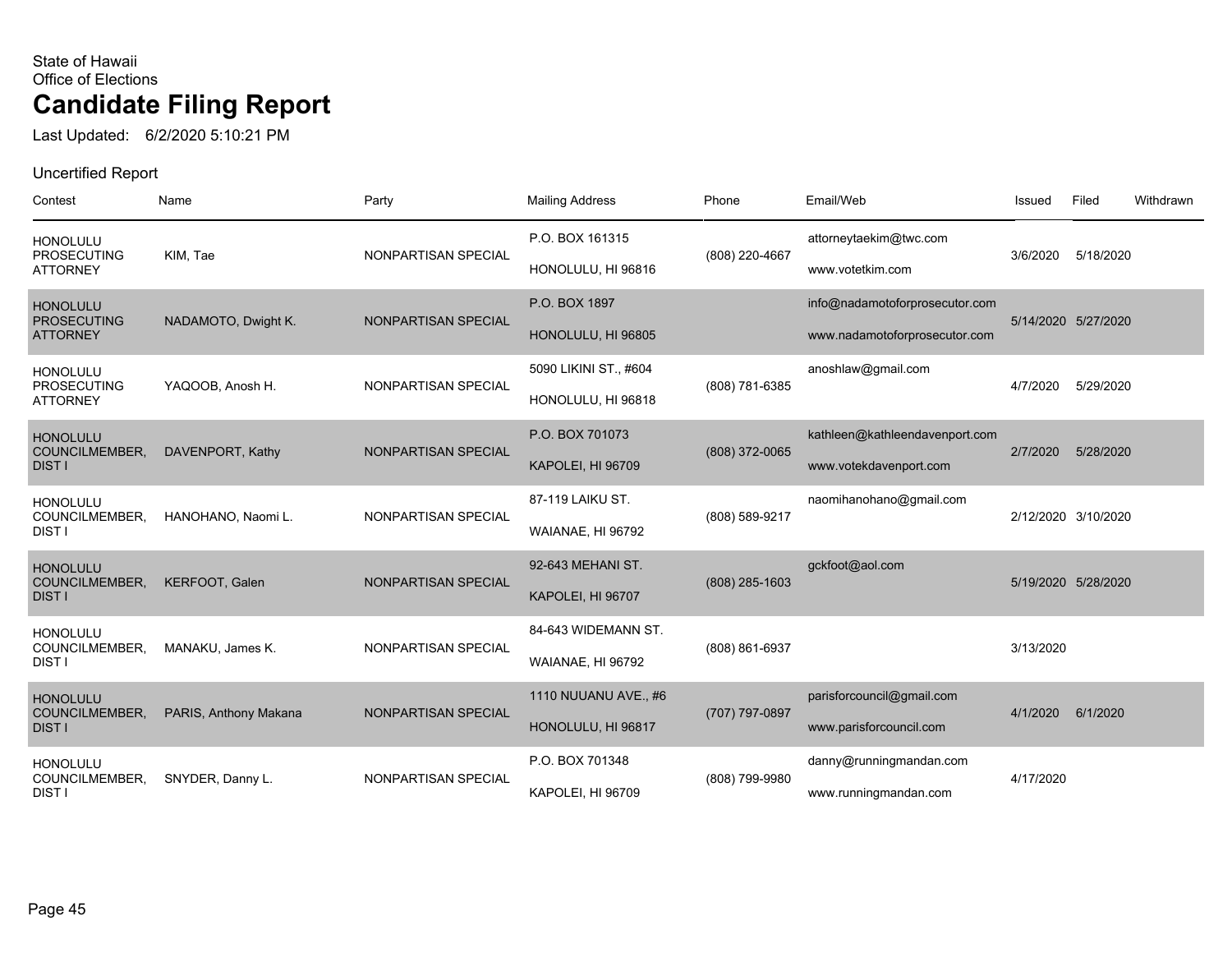Last Updated: 6/2/2020 5:10:21 PM

| Contest                                                     | Name                   | Party               | <b>Mailing Address</b>                    | Phone          | Email/Web                                                  | Issued             | Filed               | Withdrawn |
|-------------------------------------------------------------|------------------------|---------------------|-------------------------------------------|----------------|------------------------------------------------------------|--------------------|---------------------|-----------|
| <b>HONOLULU</b><br>COUNCILMEMBER,<br><b>DIST I</b>          | TUPOLA, Andria         | NONPARTISAN SPECIAL | P.O. BOX 283099<br>HONOLULU, HI 96828     | (808) 343-5457 | andriatupola@gmail.com<br>www.tupolaforcouncil.com         | 2/3/2020           | 2/4/2020            |           |
| <b>HONOLULU</b><br>COUNCILMEMBER,<br><b>DIST III</b>        | KALIMA, Grant (Kalani) | NONPARTISAN SPECIAL | P.O. BOX 112<br>WAIMANALO, HI 96795       | (808) 351-4473 | votekalima2020@gmail.com                                   | 2/5/2020           | 2/7/2020            |           |
| <b>HONOLULU</b><br>COUNCILMEMBER,<br><b>DIST III</b>        | KEALOHA, Warland D.    | NONPARTISAN SPECIAL | P.O. BOX 1912<br>KAILUA, HI 96734         | (808) 452-2008 | warlandk@hotmail.com<br>www.electwarlandkealoha2020.com    |                    | 5/18/2020 5/27/2020 |           |
| <b>HONOLULU</b><br>COUNCILMEMBER,<br><b>DIST III</b>        | KIAAINA, Esther        | NONPARTISAN SPECIAL | P.O. BOX 1570<br>KAILUA, HI 96734         | (808) 782-0401 | kiaaina2020@gmail.com<br>www.kiaaina.com                   |                    | 4/28/2020 5/14/2020 |           |
| <b>HONOLULU</b><br><b>COUNCILMEMBER,</b><br><b>DIST III</b> | MOSSMAN, Paul          | NONPARTISAN SPECIAL | P.O. BOX 43<br>KAILUA, HI 96734           | (808) 762-2575 | paulmossmancampaign@gmail.com<br>www.windwardsidefirst.com | 5/4/2020           | 5/26/2020           |           |
| <b>HONOLULU</b><br>COUNCILMEMBER,<br><b>DIST III</b>        | TEXEIRA, Alan Kekoa    | NONPARTISAN SPECIAL | 111 HEKILI ST., #A255<br>KAILUA, HI 96734 | (808) 259-6544 | alan@alantexeira.com<br>www.alantexeira.com                | 2/6/2020           | 5/29/2020           |           |
| <b>HONOLULU</b><br>COUNCILMEMBER,<br><b>DIST III</b>        | <b>THIELEN, Greg</b>   | NONPARTISAN SPECIAL | P.O. BOX 757<br>KAILUA, HI 96734          | (808) 542-8675 | greg@gthielen.com<br>www.gthielen.com                      |                    | 5/22/2020 5/28/2020 |           |
| <b>HONOLULU</b><br>COUNCILMEMBER,<br><b>DIST IX</b>         | <b>ESPERO. Will</b>    | NONPARTISAN SPECIAL | 91-944 WAIHUA PL.<br>EWA BEACH, HI 96706  | (808) 294-9073 | william.espero@gmail.com<br>www.willespero.com             | 2/14/2020 6/1/2020 |                     |           |
| <b>HONOLULU</b><br>COUNCILMEMBER,<br><b>DIST IX</b>         | TSUNEYOSHI, Earl Y.L.  | NONPARTISAN SPECIAL | P.O. BOX 60553<br>EWA BEACH, HI 96706     | (808) 672-2292 | info@friendsofearl.com<br>www.earlforcouncil.com           | 5/4/2020           | 5/28/2020           |           |